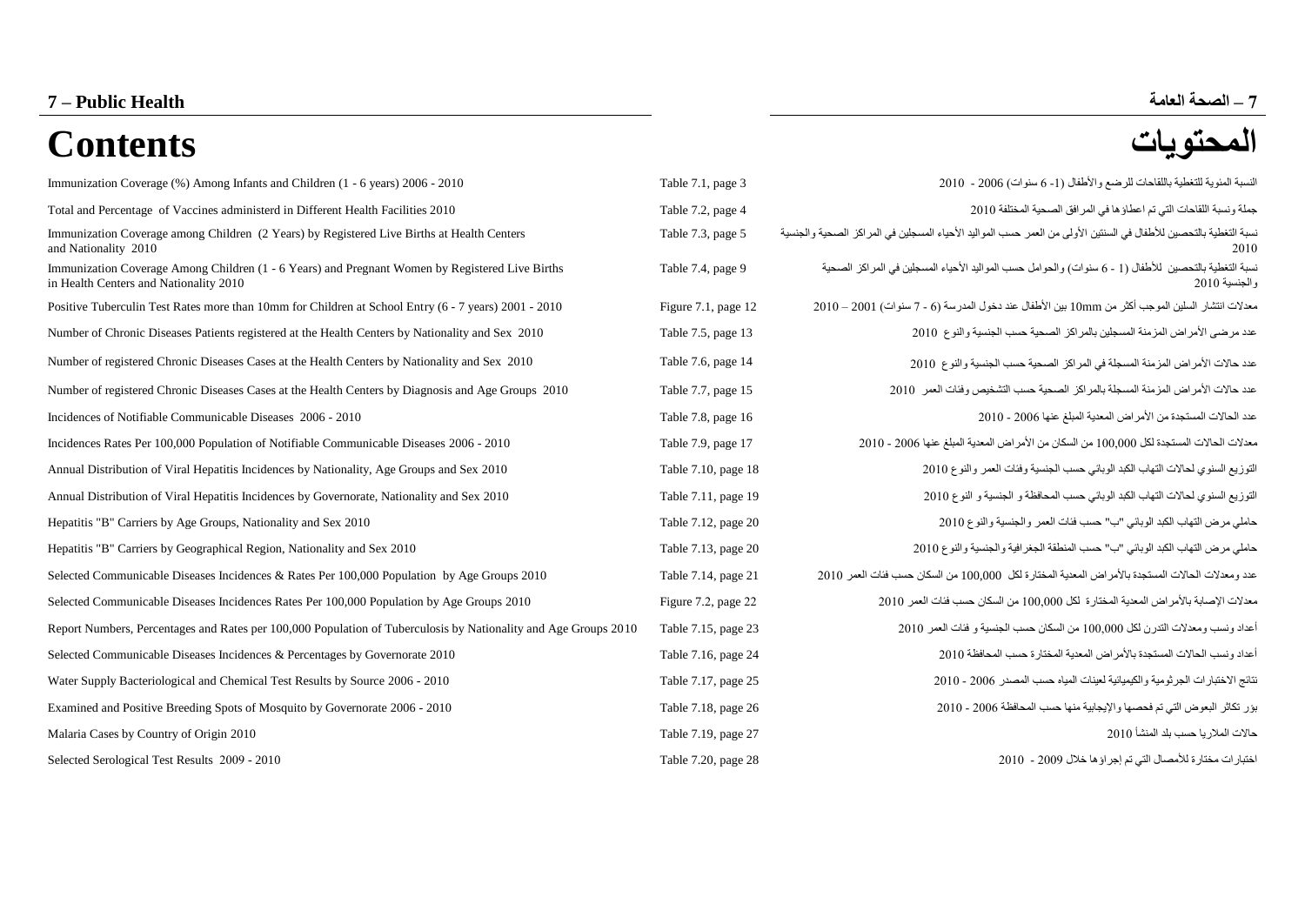# **7 – Public Health … (cont'd) )تابع )... العامة الصحة – 7**

| Number and Rates per 1000 population of Road and Traffic Related Accidents by Seriousness of Injuries and Sex<br>$2006 - 2010$              | Table 7.21, page 29 | عدد ومعدلات المصابين بالحوادث المرورية لكل 1000 من السكان حسب درجة خطورة الإصابة<br>والنوع 2006 - 2010      |
|---------------------------------------------------------------------------------------------------------------------------------------------|---------------------|-------------------------------------------------------------------------------------------------------------|
| Road & Traffic Related Accidents Rates Per 1000 Population by Seriousness of Injuries 2006 - 2010                                           | Figure 7.3, page 30 | معدل إصابات الحوادث المرورية لكل 1000 من السكان حسب درجة خطورة الإصابة 2006 - 2010                          |
| Number of Road and Traffic Related Accidents by Seriousness of Injuries and Age Groups 2010                                                 | Table 7.22, page 31 | عدد المصابين بالحوادث المرورية حسب درجة خطورة الإصابة وفئات العمر 2010                                      |
| Injury Accidents by Main Causes and Seriousness of Injury 2010                                                                              | Table 7.23, page 32 | حوادث الإصابات حسب الأسباب الرئيسية ودرجة الخطورة 2010                                                      |
| Injury Accidents by Region and Seriousness of Injury 2010                                                                                   | Table 7.24, page 33 | حوادث الإصابات حسب المنطقة ودرجة خطورة الإصابة 2010                                                         |
| Number of Road and Traffic Related Accidents by Seriousness of Injuries and Governorate 2010                                                | Table 7.25, page 34 | عدد المصابين بالحوادث المرورية حسب درجة خطورة الإصابة والمحافظة 2010                                        |
| Number and Rates of Occupational Injuries and Deaths Per 1000 Insured Persons by Nationality, Division of Economic Activity<br>and Sex 2010 | Table 7.26, page 35 | عدد ومعدلات إصابات العمل والوفيات لكل 1000 من المؤمن عليهم حسب الجنسية ونوع النشاط الاقتصادي<br>والنوع 2010 |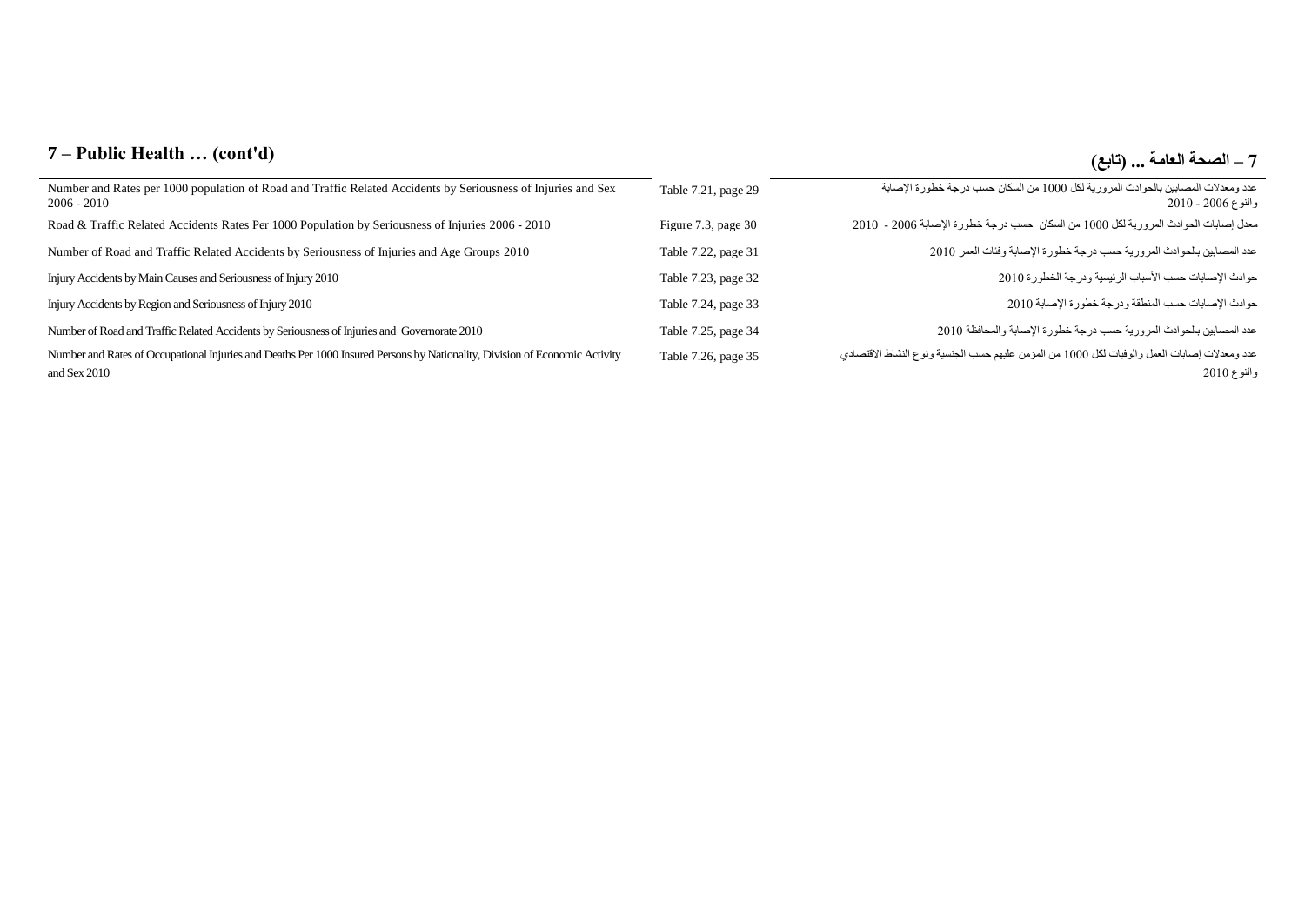# **اإلصطالحات Conventions**

### **جداول 7.3 & 7.4 7.4 & 7.3 Tables**

The calculation of the coverage was based on total Bahraini and Non-Bahraini of targeted age of each vaccine as per the immunization schedule recommended by World Health Organization.

Percentage Coverage of TT will normally be decreased by time as most of the pregnant women were immuned at childhood or school vaccination program.

Percentage Coverage for child immuned at birth by Tetanus vaccination against Tetanus Neonatorum will normally be increased as the number of newborns protected at birth against Tetanus from their mother who received 2 doses or more of Tetanus any time in their life.

Zallaq Health Center : was opened late 2007, therefore the vaccination data of children above one year registered at Kuwai Health Center.

Zallaq Health Center and Jaw & Asker Clinic : NA (not applicable) is used to indicate that the Health Center does not have this facility and it is offered in another Health Center within the same health region.

Ahmed Ali Kanoo Health Center : was opened late 2009, therefore the vaccination data of children above one year registered at Sitra Health Center.

% of coverage more than 100%: is due to various reasons (defaulters, opening of new Health Centers, changing of address …etc.). Therefore, the child will be counted with encounter in (nominator) who received the vaccine at Health Center, while he could be counted with total registered live births for another health center at birth (dominator).

تم احتساب التغطية حسب جملة البحر ينبين و غير البحر ينبين من الفئة العمرية المستهدفة لكل تطعيم حسب جدول التطعيمات المقترح من منظمة الصحة العالمية .

نسبة التغطية بلقاح التيتانوس للحوامل: أغلب النساء الحوامل تلقين لقاح التيتانوس في مرحلة الطفولة أو عن طرياق بارامج التطعايم بالمدارس ، فمن الطبيعي أن تنخفض نسبة التطعيم مع مرور الوقت .

نسبة الأطفال المحميين عند الولادة بلقاح التيتانوس ضد مرض التيتانوس الوليدي: هذه النسبة سترتفع بشكل طبيعي لاكتساب .<br>الأطفال المناعة من أمهاتهن اللاتي تم تطعيمهن بجرعتين أو أكثر في أي وقت من حياتهن.

مركز الزالق الصحي: تم افتتاحه في اواخر عام 0227 ، لنلك نالحظ بأن بيانات الفحص لألطفال النين اعمارهم اكبر من عام تم تسجيلهم في مركز الكويت الصحي .

مركز الزالق الصحي وعيادة جو وعسكر : NA تعني هنه الخدمة غير متوفرة في هنا المركز وتقدم هنه الخدمة للمرضى في مركز آخر تابع لنفس المنطقة الصحية .

مركز احمد علي كانو : تم افتتاحه في اواخر عام 0222 ، لنلك نالحظ بأن بيانات الفحص لألطفال النين اعمارهم اكبر من عام تم تسجيلهم في مركز سترة .

النسب التي تزيد عن 100% : يعود السبب في ذلك إلى عدة اسباب منها ( المتخلفين عن مو عد التطعيم ، افتتاح مر اكز صحية جــديـدة ، تغيير في عنوان العائلة .... الخ ) . وهذا بدوره يؤدي الى احتساب تطعيم الطفل في المركز الصحي ( البسط ) ، بينما يتم احتسابه ضمن الأطفال المسجلين في مر كز آخر ٍ عند الولادة ( المقام ) .<br>احتسابه ضمن الأطفال المسجلين في مركز آخر ٍ عند الولادة ( المقام ) .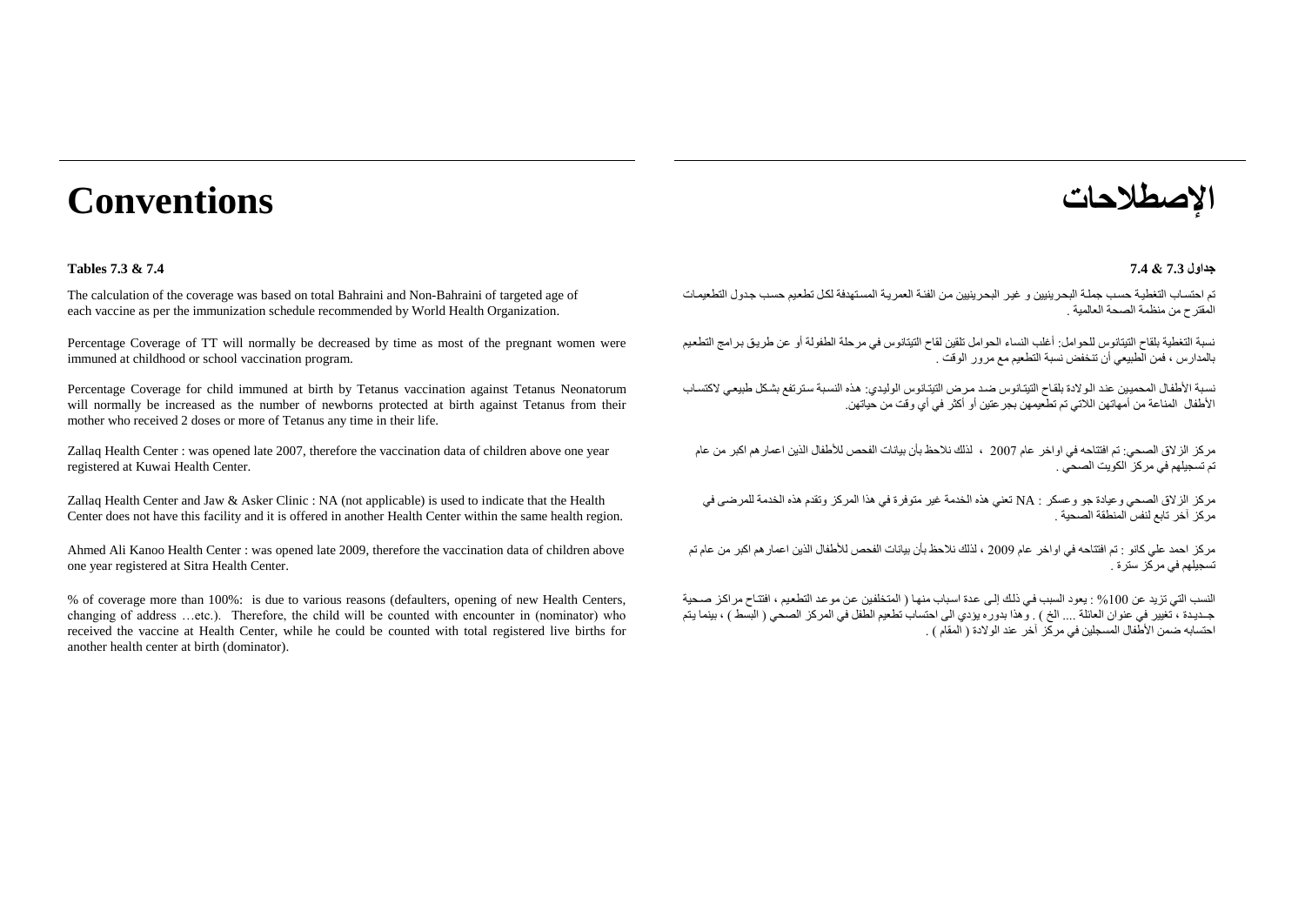# **جدول 7.1 Table النسبة المئوية للتغطية باللقاحات للرضع واألطفال (6-1 سنوات) 2006 - 2010 Immunization Coverage (%) Among Infants and Children (1-6 years) 2006 - 2010**

<span id="page-3-0"></span>

| Vaccine                                                       | 2010 | 2009      | 2008      | 2007      | 2006      | التطعيم                                                                             |
|---------------------------------------------------------------|------|-----------|-----------|-----------|-----------|-------------------------------------------------------------------------------------|
| Infant < 1 Year                                               |      |           |           |           |           | الرضع < 1 سنة                                                                       |
| Third dose of DPT                                             | 99.6 | 97.5      | 96.8      | 96.7      | 98.4      | الجرعة الثالثة من الطعم الثلاثي                                                     |
| (Diphtheria, Tetanus, Pertussis)                              |      |           |           |           |           | ( الدفتيريا ، التيتانوس ، السعال الديكي )                                           |
| Third dose of Polio vaccine                                   | 99.7 | 97.3      | 96.5      | 96.7      | 98.4      | الجر عة الثالثة من طعم شلل الأطفال                                                  |
| Third dose of Hepatitis B (HB)                                | 99.8 | 97.7      | 96.8      | 96.7      | 98.4      | الجرعة الثالثة من التهاب الكبد الوبائي(ب)                                           |
| Third dose of Haemophilus Influenza B (Hib)                   | 99.7 | 96.9      | 96.8      | 96.7      | 98.4      | الجرعة الثالثة من طعم هيموفيلس الأنظونز! (المستديمة النزلية ب)                      |
| BCG (Bacille Calmette-Guerin) (Non-Bahraini) *                | 81.0 | 80.0      | 79.0      | 87.0      | 83.2      | لقاح (بي سي جي) ضد السل (لغير البحرينيين) *                                         |
| Hepatitis B Vaccine at birth (given withen 24 hrs of birth)** | 96.4 | <b>NA</b> | <b>NA</b> | <b>NA</b> | <b>NA</b> | الجرعة الأولى من تطعيم التهاب الكبد الوبائي (ب) ( يعطي خلال 24 ساعة من الولادة ) ** |
| Children of age 1 Year                                        |      |           |           |           |           | الاطفال 1 سنة                                                                       |
| MMR1 (Mumps, Measles, Rubella - dose 1)                       | 100  | 99.8      | 99.9      | 100       | 100       | الجر عة الاولى من اللقاح الثلاثي ( الحصبة ، الحصبة الألمانية ، أبو كعب )            |
| <b>Children of age 6 Years</b>                                |      |           |           |           |           | الاطفال 6 سنوات                                                                     |
| MMR2 (Mumps, Measles, Rubella - dose 2)                       | 98   | 100       | 97        | 100       | 99        | الجر عة الثانية من اللقاح الثلاثي ( الحصبة ، الحصبة الألمانية ، أبو كعب )           |
| Child Protection at Birth                                     | 91   | 94        | 99        | 96        | 93        | نسبة الأطفال المحصنبن عند الو لادة ضد التبتانوس                                     |

\* تطعيم الدرن يعطى فقط للمواليد من والدين أحداھما من الدول التي يستوطن بھا المرض . . countries endemic from originaly parents to born newborns for BCG\* \*\* Hepatitis B for newborns of HBsAg positive mothers or unknown HBsAg status .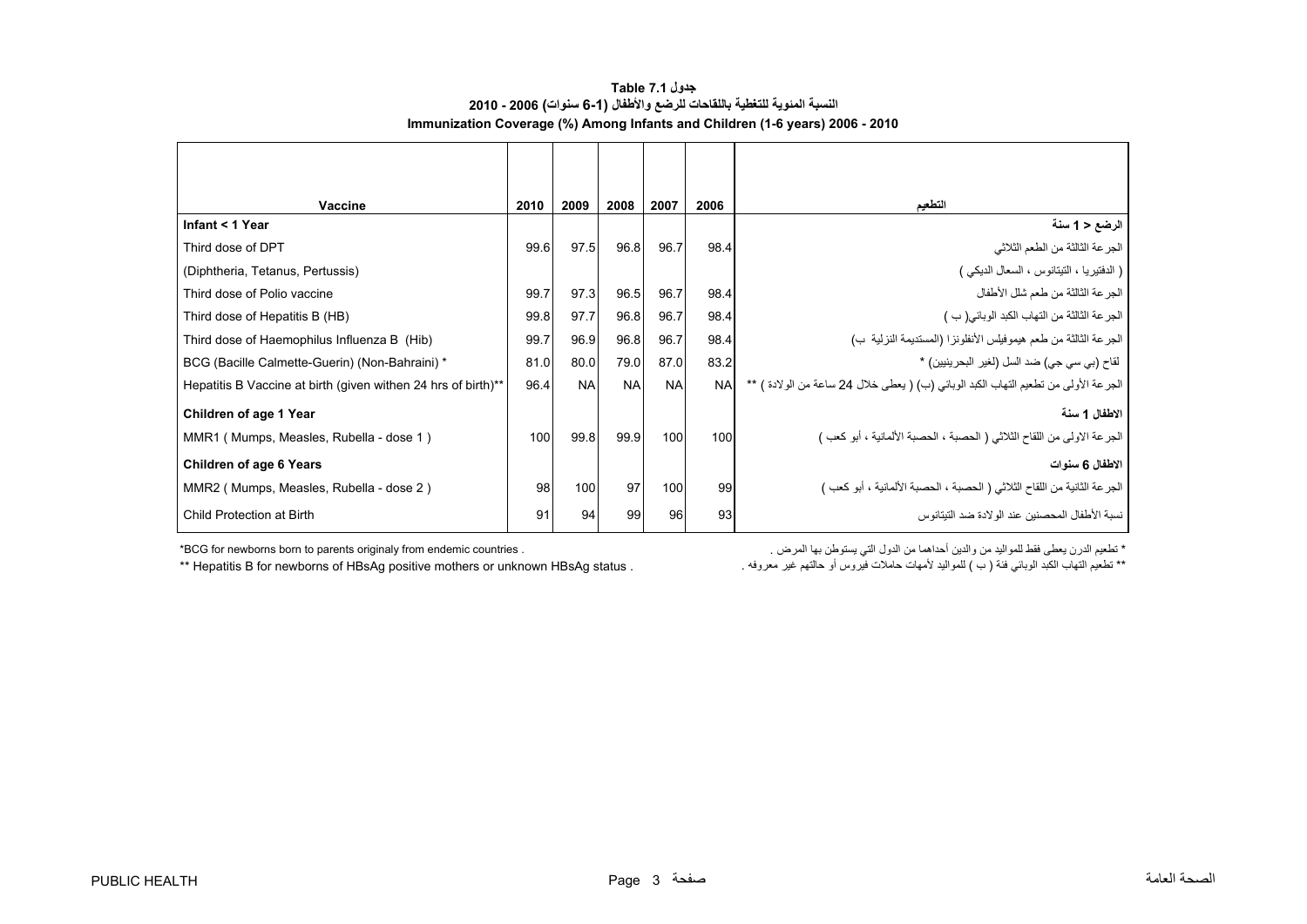## **جدول 7.2 Table نسبة التطعيمات التي تم استخدامھا في المرافق الصحية المختلفة <sup>2010</sup> Percentage of Vaccines administerd in Different Health Facilities 2010**

<span id="page-4-0"></span>

|                                                        |                          |      | المستشفيات                         |                             |                |                                 |                                 |                                            |                                                      |
|--------------------------------------------------------|--------------------------|------|------------------------------------|-----------------------------|----------------|---------------------------------|---------------------------------|--------------------------------------------|------------------------------------------------------|
|                                                        |                          |      | والعيادات                          | المستشفى                    |                | مركز                            | المراكز                         | ادار ة الصحة                               |                                                      |
|                                                        | حملة                     |      | الخاصة                             | العسكري                     | المدارس        | الشيخ صباح <sup>1</sup>         | الصحية                          | العامة                                     |                                                      |
| <b>Type of Immunization</b>                            | اللقاحات<br><b>Total</b> | $\%$ | <b>Private</b><br><b>Hospitals</b> | <b>Military</b><br>Hospital | <b>Schools</b> | Sh.Sabah<br>$H.C.$ <sup>1</sup> | <b>Health</b><br><b>Centres</b> | <b>Public Health</b><br><b>Directorate</b> | نوع التطعيم                                          |
|                                                        | <b>Vaccinations</b>      |      | & Clinics %                        | $\%$                        | $\%$           | %                               | $\%$                            | %                                          |                                                      |
| DPT (Diphtheria, Pertussis, Tetanus)                   | 84,188                   | 100  | 5.5                                | 2.9                         |                |                                 | 91.6                            | 0.01                                       | الخناق والكزاز والشاهوق                              |
| OPV (Oral Polio Vaccine)                               | 66,892                   | 100  | 5.5                                | 2.7                         |                |                                 | 91.8                            | 0.01                                       | شلل الأطفال                                          |
| DT -Diphtheria, Tetanus (Children)                     | 485                      | 100  | 54.2                               | 17.5                        |                |                                 | 28.2                            |                                            | الخناق والكزاز ( للأطفال )                           |
| Td- Tetanus, diphtheria (Adult)                        | 70,573                   | 100  | 52.6                               | 2.0                         |                | 0.3                             | 45.1                            | 0.03                                       | الخناق والكزاز (للبالغين)                            |
| Td (Tetanus, diphtheria Toxoid) Pregnant women         | 9,050                    | 100  | 44.1                               | 3.4                         |                |                                 | 52.5                            |                                            | الخناق والكزاز (الحوامل)                             |
|                                                        |                          | 100  |                                    |                             | 99.4           |                                 |                                 |                                            | الخناق والكزاز والشاهوق (للبالغين)                   |
| Tdap (Tetanus, diphtheria - acellular pertussis) Adult | 8,223                    |      |                                    | 0.6                         |                |                                 |                                 |                                            | الحصبة والحصبة الألمانية والنكاف                     |
| MMR (Mumps, Measles, Rubella)                          | 32,585                   | 100  | 4.0                                | 1.3                         |                |                                 | 94.6                            | 0.04                                       |                                                      |
| BCG (Bacillus Calmette Guerin) <sup>2</sup>            | 3,290                    | 100  | 18.4                               | 14.0                        |                | 67.6                            |                                 | 0.03                                       | لقاح الب <i>ي</i> س <i>ي</i> جي ضد السل <sup>2</sup> |
| Typhoid fever                                          | 8,615                    | 100  | 8.8                                |                             |                | 3.7                             | 86.0                            | 1.5                                        | الحمى النيفيه                                        |
| Yellow fever                                           | 498                      | 100  |                                    |                             |                | 92.8                            |                                 | 7.2                                        | الحمى الصفراء                                        |
| Meningococcal ACYW                                     | 41,405                   | 100  | 3.0                                | 0.05                        |                | 2.1                             | 94.3                            | 0.5                                        | المكورة السحائية                                     |
| Hepatitis B (Child)                                    | 70,896                   | 100  | 6.0                                | 3.4                         |                |                                 | 90.6                            |                                            | التهاب الكبد الوبائي - ب للأطفال                     |
| Hepatitis B (Adult)                                    | 10,614                   | 100  | 75.3                               | 14.2                        |                |                                 | 10.1                            | 0.4                                        | التهاب الكبد الوبائي - ب للبالغين                    |
| Haemophilus Influenzae B (Hib)                         | 70,590                   | 100  | 5.8                                | 3.4                         |                |                                 | 90.8                            | 0.01                                       | هيموفيلس الأنظونزا (المستديمة النزلية ب)             |
| Rabies                                                 | 19                       | 100  |                                    |                             |                |                                 |                                 | 100.0                                      | داء الكلب                                            |
| Pneumococcal Polysaccharide                            | 66,261                   | 100  | 5.5                                | 3.6                         |                |                                 | 90.9                            |                                            | لقاح الكروية الرئوية                                 |
| Pneumococcal Conjugate                                 | 1,186                    | 100  | 18.6                               |                             |                |                                 | 70.4                            | 11.0                                       | لقاح الكروية الرئوية المدمج                          |
| Hepatitis A - Child                                    | 60,937                   | 100  | 3.5                                | 1.2                         | 41.3           |                                 | 54.0                            | 0.01                                       | التهاب الكبد الوبائي (أ) للأطفال                     |
| Hepatitis A - Adult                                    | 7,811                    | 100  | 5.5                                |                             |                | 1.4                             | 49.0                            | 44.2                                       | التهاب الكبد الوبائي (أ) للبالغين                    |
| Injection Polio Vaccine (IPV) <sup>3</sup>             | 19                       | 100  |                                    |                             |                |                                 | 100.0                           |                                            | حقنة شلل الأطفال <sup>3</sup>                        |
| Chickenpox                                             | 1,695                    | 100  | 94.9                               | 1.6                         |                |                                 | 3.2                             | 0.3                                        | الجديري (الحماق )                                    |
| Influenza                                              | 16,892                   | 100  | 22.4                               | 0.2                         |                | 0.9                             | 70.9                            | 5.7                                        | النزلة الوافدة ( الانظونزا )                         |
| Rota virus vaccine                                     | 15,590                   | 100  | 8.5                                | 6.6                         |                |                                 | 84.8                            | 0.01                                       | لقاح الروتا                                          |
| Hexavalent vaccine                                     | 17,684                   | 100  | 6.3                                | 4.2                         |                |                                 | 89.6                            | 0.02                                       | التطعيم السداسي                                      |

المصدر : إدارة الصحة العامة . . Directorate Health Public :Source

<sup>1</sup> Sh. Sabah H.C: vaccinations are carried out at this Health Center include certain vaccination for travelers and children , مركز الشيخ صباح : يتم اعطاء بعض تطعيمات المسافرين والأطفال في المركز ، وبالنسبة الشيخ مركز 19 Routine childhood vaccination within its own catchment area are included under "Health Centers".

<sup>2</sup> BCG for newborns born to parents originaly from endemic countries .

3 Inactivated Polio Vaccine (IPV) is given as replacement of first OPV dose and to immunocompromized child and their household . . ومخالطيھم المرض لمخاطر عرضة األكثر للفئات ايضا وتعطى الفموي االطفال لشلل االولى للجرعة كبديل تعطى األطفال شلل حقنة <sup>3</sup>

. "الصحية المراكز "ضمن مدرجة فھي المركز لھذا التابعين تخص التي الروتينية للتطعيمات

<sup>2</sup> تطعيم الدرن يعطي فقط للمواليد من والدين أحداهما من الدول التي يستوطن بها المرض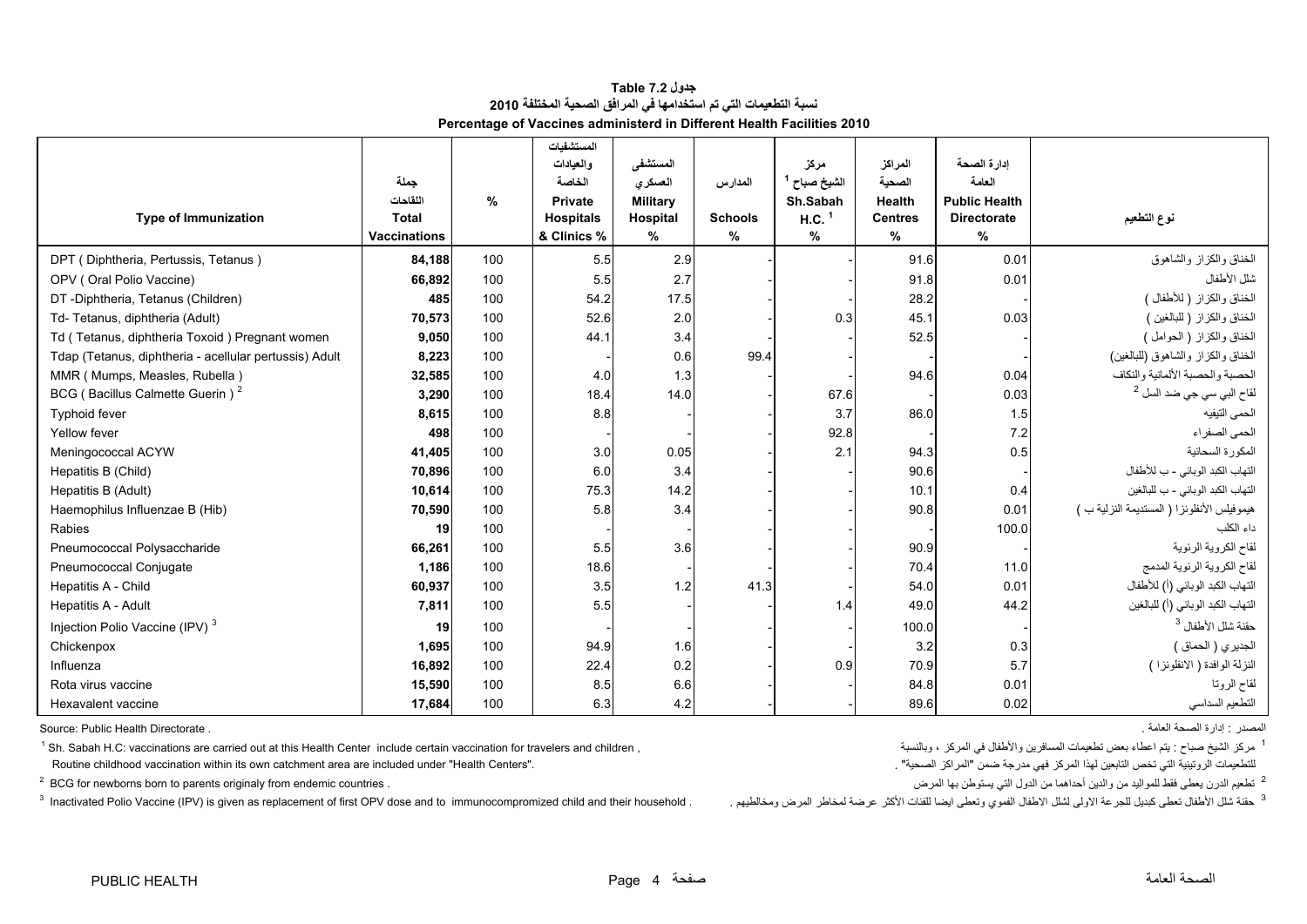**جدول 7.3 Table** .<br>نسبة التغطية بالتحصين للأطفال في السنتين الأولى من العمر حسب المواليد الأحياء المسجلين في المراكز الصحية والجنسية 2010 **Immunization Coverage Among Children (2 Years) by Registred Live Births at Health Centers and Nationality 2010**

<span id="page-5-0"></span>

|              | % Immunization Coverage |                |              |              |                                                              |                |               |                |                |                |                |                                       |               |               | نسبة التغطية بالتطعيم |                |                  |                                 |                               |
|--------------|-------------------------|----------------|--------------|--------------|--------------------------------------------------------------|----------------|---------------|----------------|----------------|----------------|----------------|---------------------------------------|---------------|---------------|-----------------------|----------------|------------------|---------------------------------|-------------------------------|
|              |                         |                |              |              | الجرعة الأولى من لقاح الدفتيريا  و التيتانوس و السعال الديكي |                |               |                |                |                |                | الجرعة الثالثة من لقاح شلل الأطفال    |               |               |                       |                |                  |                                 |                               |
|              |                         |                |              |              | 1 <sup>st</sup> dose of Diphtheria, Tetanus & Pertussis      |                |               |                |                |                |                | 3 <sup>rd</sup> dose of Polio vaccine |               |               |                       |                |                  |                                 |                               |
|              |                         |                |              | (DPT & DT)   |                                                              |                |               |                |                |                |                |                                       |               |               |                       |                |                  |                                 |                               |
|              |                         | الجملة         | Non-Bah.     |              |                                                              |                |               |                |                |                | الجملة         | Non-Bah.                              |               |               | Bah.                  |                |                  |                                 |                               |
| Total        |                         |                |              |              | غير بحريني                                                   | Bah.           |               | بحريني         | <b>Total</b>   |                |                |                                       |               | غير بحريني    |                       |                | بحريني           |                                 |                               |
| الجملة       | أنشى                    | نكر            | الجملة       | أننس         | ذكر                                                          | الجملة         | أننس          | ذکر            | الجملة         | أنشى           | ذكر            | الجملة                                | أنشى          | نكر           | الجملة                | أننسى          | نكر              | المركز الصحى                    |                               |
| Total        | Female                  | <b>Male</b>    | <b>Total</b> | Female       | <b>Male</b>                                                  | <b>Total</b>   | Female        | Male           | Total          | Female         | Male           | <b>Total</b>                          | Female        | <b>Male</b>   | <b>Total</b>          | Female         | <b>Male</b>      | <b>Health Center</b>            |                               |
| 91.1         | 91.0                    | 91.1           | 94.8         | 93.4         | 96.4                                                         | 89.7           | 90.1          | 89.3           | 92.1           | 89.7           | 94.5           | 103.0                                 | 95.1          | 111.4         | 88.2                  | 87.7           | 88.6             | <b>Region I</b>                 | المنطقة الصحية الأولى         |
| 90.4         | 89.1                    | 91.7           | 95.6         | 95.3         | 95.9                                                         | 87.6           | 85.9          | 89.5           | 87.0           | 81.8           | 92.4           | 102.4                                 | 89.3          | 115.8         | 78.9                  | 77.7           | 80.0             | Muharrag                        | المحرق                        |
| 94.9         | 96.0                    | 93.9           | 103.7        | 103.6        | 103.8                                                        | 88.6           | 90.0          | 87.4           | 98.4           | 95.0           | 101.8          | 108.3                                 | 100.6         | 116.7         | 91.3                  | 90.5           | 92.0             | Sh.Salman                       | الشيخ سلمان                   |
| 89.1         | 88.3                    | 89.8           | 87.4         | 78.8         | 96.7                                                         | 89.4           | 90.2          | 88.5           | 92.9           | 91.3           | 94.6           | 105.5                                 | 104.5         | 106.6         | 90.6                  | 88.7           | 92.6             | National Bank of Bahrain - Arad | بنك البحرين الوطني - عراد     |
| 89.6         | 90.9                    | 88.1           | 46.7         | 47.8         | 45.5                                                         | 93.5           | 94.9          | 92.7           | 89.9           | 92.8           | 87.0           | 62.2                                  | 65.2          | 59.1          | 92.5                  | 95.3           | 89.5             | National Bank of Bahrain - Dair | بنك البحرين الوطني - الدير    |
| 81.4         | 80.5                    | 82.2           | 75.6         | 75.6         | 75.7                                                         | 92.9           | 90.2          | 95.6           | 90.9           | 86.7           | 95.1           | 87.6                                  | 84.6          | 90.5          | 97.7                  | 90.9           | 104.4            | <b>Region II</b>                | المنطقة الصحية الثانية        |
| 87.0         | 84.6                    | 89.2           | 82.4         | 79.1         | 85.3                                                         | 96.1           | 95.0          | 97.2           | 86.4           | 73.3           | 98.6           | 84.3                                  | 69.0          | 98.3          | 90.4                  | 81.4           | 99.3             | Naim                            | النعيم                        |
| 85.0         | 87.1<br>69.8            | 83.0<br>73.6   | 84.3         | 87.8<br>58.4 | 80.9<br>58.5                                                 | 87.6<br>87.9   | 84.4<br>83.3  | 90.4<br>93.1   | 104.9<br>83.6  | 109.7<br>78.7  | 100.4<br>88.9  | 106.0<br>74.6                         | 112.2<br>71.7 | 100.0<br>77.7 | 101.0<br>94.6         | 100.0<br>86.9  | 101.9<br>103.5   | Ibn Sinna<br>Sh.Sabah Al Salem  | ابن سينا                      |
| 71.6<br>85.1 | 87.2                    | 83.1           | 58.4<br>78.7 | 81.1         | 76.1                                                         | 106.6          | 110.9         | 103.3          | 98.9           | 104.4          | 93.6           | 91.3                                  | 98.3          | 84.1          | 124.5                 | 128.3          | 121.7            | Al Hoora                        | الشيخ صباح السالم<br>الحورة   |
| 94.3         | 92.5                    | 96.1           | 44.9         | 44.5         | 45.3                                                         | 100.0          | 97.6          | 102.4          | 95.7           | 94.7           | 96.6           | 48.9                                  | 52.3          | 45.9          | 101.1                 | 99.3           | 102.8            | <b>Region III</b>               | المنطقة الصحية الثالثة        |
| 82.7         | 82.9                    | 82.5           | 68.1         | 76.5         | 62.5                                                         | 84.6           | 83.6          | 85.7           | 83.1           | 84.0           | 82.2           | 85.4                                  | 108.2         | 70.3          | 82.7                  | 81.4           | 84.1             | Isa Town                        | مدينة عيسى                    |
| 120.6        | 115.8                   | 125.1          | 50.0         | 46.4         | 53.1                                                         | 127.3          | 122.1         | 132.2          | 123.5          | 122.3          | 124.6          | 37.5                                  | 35.7          | 39.1          | 131.6                 | 130.2          | 132.9            | Jidhafs                         | جدحفص                         |
| 86.5         | 83.6                    | 89.3           | 19.7         | 21.4         | 18.0                                                         | 97.2           | 94.0          | 100.3          | 87.6           | 84.3           | 90.8           | 15.3                                  | 13.6          | 17.0          | 99.2                  | 96.1           | 102.2            | Budaiya                         | البديع                        |
| 82.8         | 80.3                    | 85.7           | 43.2         | 43.8         | 42.9                                                         | 85.8           | 82.5          | 89.6           | 84.3           | 77.5           | 92.1           | 56.8                                  | 87.5          | 33.3          | 86.4                  | 76.9           | 97.4             | <b>Bilad Al Kadeem</b>          | بلاد القديم                   |
| 96.7         | 99.2                    | 94.2           | 35.1         | 23.8         | 50.0                                                         | 100.0          | 103.9         | 96.3           | 97.9           | 103.1          | 92.9           | 51.4                                  | 33.3          | 75.0          | 100.4                 | 107.4          | 93.7             | A'Ali                           |                               |
| 79.5         | 78.1                    | 80.9           | 71.4         | 68.9         | 73.7                                                         | 82.4           | 81.3          | 83.5           | 80.3           | 81.0           | 79.6           | 74.7                                  | 75.0          | 74.5          | 82.3                  | 83.1           | 81.4             | <b>Region IV</b>                | المنطقة الصحبة الر ابعة       |
| 99.7         | 100.0                   | 99.5           | 58.6         | 46.7         | 71.4                                                         | 101.4          | 102.3         | 100.6          | 97.3           | 101.4          | 93.3           | 44.8                                  | 26.7          | 64.3          | 99.4                  | 104.5          | 94.4             | Sitra                           | سترة                          |
| 66.9         | 65.8                    | 68.0           | 68.0         | 71.2         | 64.7                                                         | 66.3           | 62.8          | 69.6           | 71.2           | 75.0           | 67.6           | 70.4                                  | 77.4          | 63.3          | 71.7                  | 73.6           | 69.9             | Hamad Kanoo                     | حمد كانو                      |
| 70.6         | 67.7                    | 73.5           | 74.3         | 66.8         | 81.0                                                         | 68.2           | 68.3          | 68.2           | 68.7           | 63.0           | 74.2           | 78.6                                  | 74.6          | 82.2          | 62.3                  | 56.0           | 68.7             | East Riffa                      | الرفاع الشرقي                 |
| 104.2        | 102.5                   | 105.9          | 85.7         | 111.1        | 66.7                                                         | 105.0          | 102.2         | 108.0          | 108.4          | 112.9          | 103.8          | 109.5                                 | 111.1         | 108.3         | 108.3                 | 113.0          | 103.5            | Ahmed Ali Kanoo                 | أحمد على كانو                 |
| 95.4         | 95.9                    | 94.9           | 42.2         | 37.2         | 46.9                                                         | 101.2          | 102.4         | 100.1          | 99.4           | 98.0           | 100.8          | 41.8                                  | 38.0          | 45.3          | 105.7                 | 104.6          | 106.7            | <b>Region V</b>                 | المنطقة الصحية الخامسة        |
| 85.0         | 87.9                    | 82.4           | 24.1         | 17.0         | 29.2                                                         | 92.9           | 95.9          | 90.0           | 91.6           | 90.3           | 92.8           | 33.9                                  | 36.2          | 32.3          | 99.1                  | 96.4           | 101.5            | <b>Hamad Town</b>               | مدبنة حمد                     |
| 105.2        | 105.9                   | 104.6          | 66.3         | 56.8         | 77.8                                                         | 110.0          | 112.9         | 107.4          | 104.4          | 98.0           | 110.5          | 43.8                                  | 31.8          | 58.3          | 111.9                 | 107.4          | 116.0            | Mohammad Jassim Kanoo           | محمد جاسم كانو                |
| 99.7<br>93.1 | 98.0<br>80.5            | 101.3<br>104.3 | 3.8<br>77.4  | 70.6         | 7.7<br>85.7                                                  | 103.2<br>101.8 | 101.7<br>87.5 | 104.6<br>112.5 | 103.5<br>111.5 | 107.3<br>104.9 | 100.0<br>117.4 | 19.2<br>83.9                          | 15.4<br>76.5  | 23.1<br>92.9  | 106.6<br>126.8        | 110.7<br>125.0 | 102.7<br>128.1   | Kuwait                          | الكويت                        |
| <b>NA</b>    | <b>NA</b>               | <b>NA</b>      | <b>NA</b>    | <b>NA</b>    | <b>NA</b>                                                    | <b>NA</b>      | <b>NA</b>     | <b>NA</b>      | <b>NA</b>      | <b>NA</b>      | <b>NA</b>      | <b>NA</b>                             | <b>NA</b>     | <b>NA</b>     | <b>NA</b>             | <b>NA</b>      | <b>NA</b>        | Zallag<br>Jaw & Asker Clinic    | الزلاق                        |
|              |                         |                |              |              |                                                              |                |               |                |                |                |                |                                       |               |               |                       |                |                  |                                 | عيادة جو وعسكر                |
| 88.9         | 87.9                    | 89.9           | 72.0         | 71.2         | 72.6                                                         | 94.5           | 93.3          | 95.6           | 91.7           | 90.3           | 93.1           | 79.5                                  | 77.6          | 81.3          | 95.7                  | 94.4           | 97.0             | % HC Coverage                   | نسبة تغطية المراكز الصحية     |
| 10.8         | 11.9                    | 9.8            | 27.4         | 28.3         | 26.7<br>99                                                   | 5.4            | 6.6           | 4.2            | 8.0            | 9.3            | 6.9            | 19.8                                  | 21.4          | 18.2<br>100   | 4.2                   | 5.4            | 3.0              | % Private Coverage              | نسبة تغطية العبادات الخاص     |
| 99.7         | 100                     | 100            | 99           | 100          |                                                              | 100            | 100           | 100            | 99.7           | 99.6           | 100            | 99                                    | 99            |               | 100                   | 100            | 100 <sup>1</sup> | <b>Total &amp; Percentage</b>   | الجملة والنسبة المئوية الكلية |

.<br>ملاحظة : انظر الاصطلاحات المستخدمة في التقرير في المستخدمة في التقرير . التقرير المستخدمة المستخدمة المستخدمة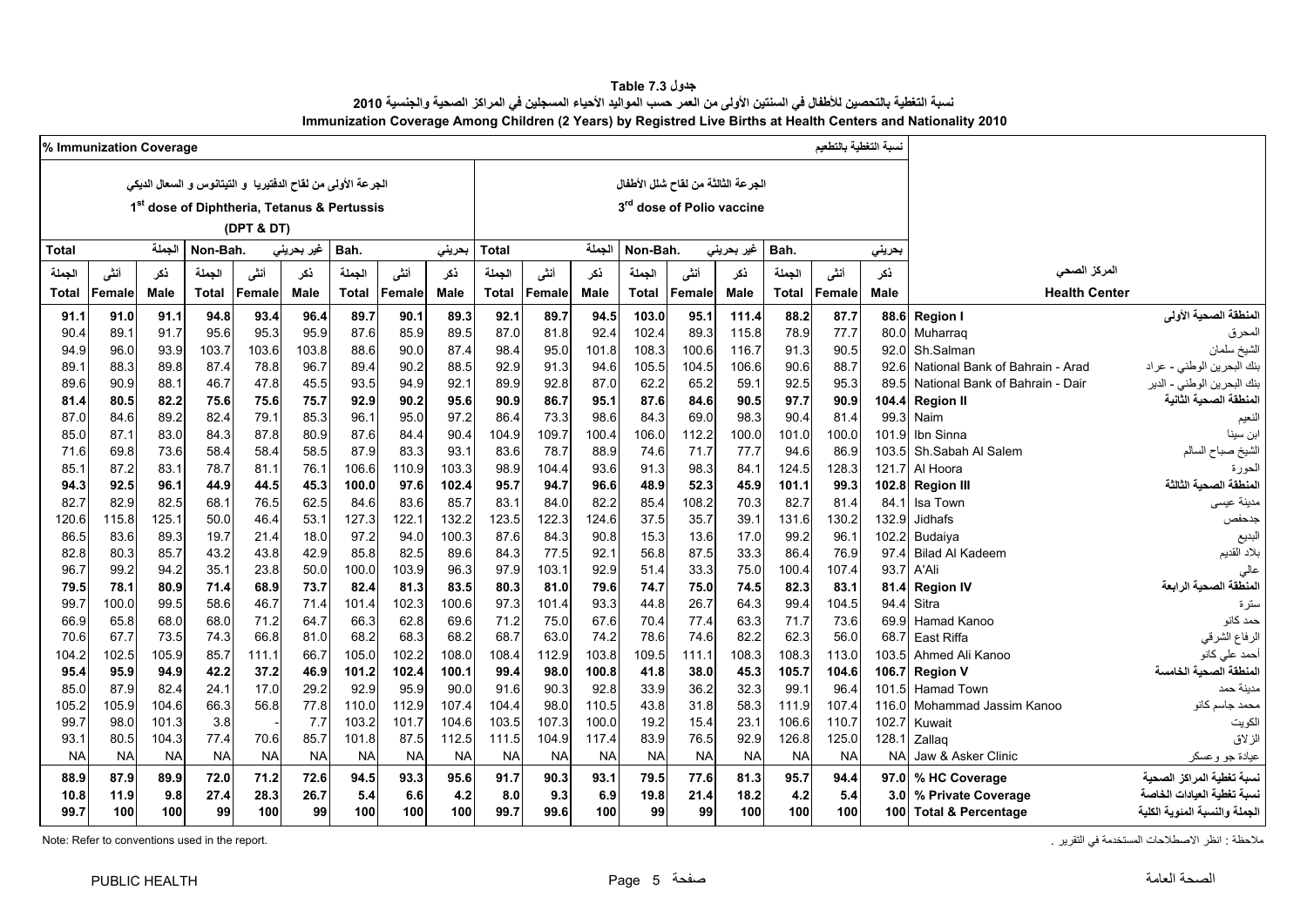### نسبة التغطية بالتحصين للأطفال في السنتين الأولى من العمر حسب المواليد الأحياء المسجلين في المراكز الصحية والجنسية 2010 **Immunization Coverage Among Children (2 Years) by Registred Live Births at Health Centers and Nationality 2010 (Cont'd) Table 7.3 جدول ) تابع(**

|              | % Immunization Coverage |             |           |                                                    |            |              |           |           |           |           |           |              |                                                            |                    |              | نسبة التغطية بالتطعيم |           |                                 |                                          |
|--------------|-------------------------|-------------|-----------|----------------------------------------------------|------------|--------------|-----------|-----------|-----------|-----------|-----------|--------------|------------------------------------------------------------|--------------------|--------------|-----------------------|-----------|---------------------------------|------------------------------------------|
|              |                         |             |           | الجر عة الثالثة من لقاح التهاب الكبد الوبائي فئة ب |            |              |           |           |           |           |           |              | الجرعة الثالثة من لقاح الدفتيريا والتيتانوس والسعال الديكي |                    |              |                       |           |                                 |                                          |
|              |                         |             |           |                                                    |            |              |           |           |           |           |           |              |                                                            |                    |              |                       |           |                                 |                                          |
|              |                         |             |           | 3 <sup>rd</sup> dose of Viral Hepatitis B          |            |              |           |           |           |           |           |              | 3rd dose of Diphtheria, Tetanus & Pertussis                |                    |              |                       |           |                                 |                                          |
|              |                         |             |           | (HB)                                               |            |              |           |           |           |           |           |              | (DPT & DT)                                                 |                    |              |                       |           |                                 |                                          |
| <b>Total</b> |                         | الجملة      | Non-Bah.  |                                                    | غير بحريني | Bah.         |           | بحريني    | Total     |           | الجملة    | Non-Bah.     |                                                            | غیر بحرین <i>ی</i> | Bah.         |                       | بحريني    |                                 |                                          |
| الجملة       | أنشى                    | ذكر         | الجملة    | أننى                                               | ذكر        | الجملة       | أنشى      | ذكر       | الجملة    | أنشى      | نكر       | الجملة       | أننى                                                       | ذكر                | الجملة       | أنشى                  | نكر       | المركز الصحى                    |                                          |
| Total        | Female                  | <b>Male</b> | Total     | Female                                             | Male       | <b>Total</b> | Female    | Male      | Total     | Female    | Male      | <b>Total</b> | Female                                                     | Male               | <b>Total</b> | Female                | Male      | <b>Health Center</b>            |                                          |
| 92.1         | 89.7                    | 94.5        | 103.0     | 95.1                                               | 111.4      | 88.2         | 87.7      | 88.6      | 92.1      | 89.7      | 94.5      | 103.0        | 95.1                                                       | 111.4              | 88.2         | 87.7                  | 88.6      | <b>Region I</b>                 | المنطقة الصحية الأولى                    |
| 87.0         | 81.8                    | 92.4        | 102.4     | 89.3                                               | 115.8      | 78.9         | 77.7      | 80.0      | 87.0      | 81.8      | 92.4      | 102.4        | 89.3                                                       | 115.8              | 78.9         | 77.7                  | 80.0      | Muharrag                        | المحرق                                   |
| 98.4         | 95.0                    | 101.8       | 108.3     | 100.6                                              | 116.7      | 91.3         | 90.5      | 92.0      | 98.4      | 95.0      | 101.8     | 108.3        | 100.6                                                      | 116.7              | 91.3         | 90.5                  | 92.0      | Sh.Salman                       | الشيخ سلمان                              |
| 92.9         | 91.3                    | 94.6        | 105.5     | 104.5                                              | 106.6      | 90.6         | 88.7      | 92.6      | 92.9      | 91.3      | 94.6      | 105.5        | 104.5                                                      | 106.6              | 90.6         | 88.7                  | 92.6      | National Bank of Bahrain - Arad | بنك البحرين الوطني - عراد                |
| 89.9         | 92.8                    | 87.0        | 62.2      | 65.2                                               | 59.1       | 92.5         | 95.3      | 89.5      | 89.9      | 92.8      | 87.0      | 62.2         | 65.2                                                       | 59.1               | 92.5         | 95.3                  | 89.5      | National Bank of Bahrain - Dair | بنك البحرين ا <mark>لوطني -</mark> الدير |
| 91.2         | 86.7                    | 95.5        | 87.8      | 84.9                                               | 90.7       | 97.9         | 90.4      | 105.4     | 90.7      | 86.0      | 95.3      | 87.1         | 83.7                                                       | 90.5               | 97.9         | 90.7                  | 105.2     | <b>Region II</b>                | المنطقة الصحية الثانية                   |
| 86.6         | 73.3                    | 99.1        | 84.7      | 69.0                                               | 99.0       | 90.4         | 81.4      | 993       | 86.4      | 73.3      | 98.6      | 84.3         | 69.0                                                       | 98.3               | 90.4         | 81.4                  | 99.3      | Naim                            | النعيم                                   |
| 104.9        | 110.1                   | 100.0       | 106.0     | 112.8                                              | 99.4       | 101.0        | 100.0     | 101.9     | 104.7     | 109.7     | 100.0     | 105.7        | 112.2                                                      | 99.4               | 101.0        | 100.0                 | 101.9     | Ibn Sinna                       |                                          |
| 83.9         | 78.4                    | 89.9        | 75.1      | 72.1                                               | 78.1       | 94.9         | 85.9      | 105.2     | 83.9      | 78.4      | 89.9      | 75.1         | 72.1                                                       | 78.1               | 94.9         | 85.9                  | 105.2     | Sh.Sabah Al Salem               | الشيخ صباح السالم                        |
| 99.1         | 104.4                   | 94.1        | 91.3      | 98.3                                               | 84.1       | 125.5        | 128.3     | 123.3     | 97.2      | 100.9     | 93.6      | 88.8         | 93.3                                                       | 84.1               | 125.5        | 130.4                 | 121.7     | Al Hoora                        | الحورة                                   |
| 95.7         | 94.7                    | 96.6        | 48.9      | 52.3                                               | 45.9       | 101.1        | 99.3      | 102.8     | 95.7      | 94.7      | 96.6      | 48.9         | 52.3                                                       | 45.9               | 101.1        | 99.3                  | 102.8     | <b>Region III</b>               | المنطقة الصحية الثالثة                   |
| 83.1         | 84.0                    | 82.2        | 85.4      | 108.2                                              | 70.3       | 82.7         | 81.4      | 84.1      | 83.1      | 84.0      | 82.2      | 85.4         | 108.2                                                      | 70.3               | 82.7         | 81.4                  | 84.1      | Isa Town                        | مدينة عيسى                               |
| 123.5        | 122.3                   | 124.6       | 37.5      | 35.7                                               | 39.1       | 131.6        | 130.2     | 132.9     | 123.5     | 122.3     | 124.6     | 37.5         | 35.7                                                       | 39.1               | 131.6        | 130.2                 | 132.9     | <b>Jidhafs</b>                  | جدحفص                                    |
| 87.6         | 84.3                    | 90.8        | 15.3      | 13.6                                               | 17.0       | 99.2         | 96.1      | 102.2     | 87.6      | 84.3      | 90.8      | 15.3         | 13.6                                                       | 17.0               | 99.2         | 96.1                  | 102.2     | Budaiya                         | البديع                                   |
| 84.3         | 77.5                    | 92.1        | 56.8      | 87.5                                               | 33.3       | 86.4         | 76.9      | 97.4      | 84.3      | 77.5      | 92.1      | 56.8         | 87.5                                                       | 33.3               | 86.4         | 76.9                  | 97.4      | <b>Bilad Al Kadeem</b>          | بلاد القديم                              |
| 97.9         | 103.1                   | 92.9        | 51.4      | 33.3                                               | 75.0       | 100.4        | 107.4     | 93.7      | 97.9      | 103.1     | 92.9      | 51.4         | 33.3                                                       | 75.0               | 100.4        | 107.4                 | 93.7      | A'Ali                           |                                          |
| 80.3         | 81.0                    | 79.6        | 74.7      | 75.0                                               | 74.5       | 82.3         | 83.1      | 81.4      | 80.3      | 81.0      | 79.6      | 74.7         | 75.0                                                       | 74.5               | 82.3         | 83.1                  | 81.4      | <b>Region IV</b>                | المنطقة الصحية الرابعة                   |
| 973          | 101.4                   | 93.3        | 44.8      | 26.7                                               | 64.3       | 99.4         | 104.5     | 94.4      | 97.3      | 101.4     | 93.3      | 44.8         | 26.7                                                       | 64.3               | 99.4         | 104.5                 | 94.4      | Sitra                           | سترة                                     |
| 71.2         | 75.0                    | 67.6        | 70.4      | 77.4                                               | 63.3       | 71.7         | 73.6      | 69.9      | 71.2      | 75.0      | 67.6      | 70.4         | 77.4                                                       | 63.3               | 71.7         | 73.6                  | 69.9      | Hamad Kanoo                     | حمد كانو                                 |
| 68.7         | 63.0                    | 74.2        | 78.6      | 74.6                                               | 82.2       | 62.3         | 56.0      | 68.7      | 68.7      | 63.0      | 74.2      | 78.6         | 74.6                                                       | 82.2               | 62.3         | 56.0                  | 68.7      | East Riffa                      | الرفاع الشرقي                            |
| 108.4        | 112.9                   | 103.8       | 109.5     | 111.1                                              | 108.3      | 108.3        | 113.0     | 103.5     | 108.4     | 112.9     | 103.8     | 109.5        | 111.1                                                      | 108.3              | 108.3        | 113.0                 | 103.5     | Ahmed Ali Kanoo                 | أحمد على كانو                            |
| 99.4         | 98.0                    | 100.8       | 41.8      | 38.0                                               | 45.3       | 105.7        | 104.6     | 106.7     | 99.4      | 98.0      | 100.8     | 41.8         | 38.0                                                       | 45.3               | 105.7        | 104.6                 | 106.7     | <b>Region V</b>                 | المنطقة الصحية الخامسة                   |
| 91.6         | 90.3                    | 92.8        | 33.9      | 36.2                                               | 32.3       | 99.1         | 96.4      | 101.5     | 91.6      | 90.3      | 92.8      | 33.9         | 36.2                                                       | 32.3               | 99.1         | 96.4                  | 101.5     | Hamad Town                      | مدينة حمد                                |
| 104.4        | 98.0                    | 110.5       | 43.8      | 31.8                                               | 58.3       | 111.9        | 107.4     | 116.0     | 104.4     | 98.0      | 110.5     | 43.8         | 31.8                                                       | 58.3               | 111.9        | 107.4                 | 116.0     | Mohammad Jassim Kanoo           | محمد جاسم كانو                           |
| 103.5        | 107.3                   | 100.0       | 19.2      | 15.4                                               | 23.1       | 106.6        | 110.7     | 102.7     | 103.5     | 107.3     | 100.0     | 19.2         | 15.4                                                       | 23.1               | 106.6        | 110.7                 | 102.7     | Kuwait                          | الكويت                                   |
| 111.5        | 104.9                   | 117.4       | 83.9      | 76.5                                               | 92.9       | 126.8        | 125.0     | 128.1     | 111.5     | 104.9     | 117.4     | 83.9         | 76.5                                                       | 92.9               | 126.8        | 125.0                 | 128.1     | Zallaq                          | الزلاق                                   |
| NA           | <b>NA</b>               | <b>NA</b>   | <b>NA</b> | <b>NA</b>                                          | <b>NA</b>  | <b>NA</b>    | <b>NA</b> | <b>NA</b> | <b>NA</b> | <b>NA</b> | <b>NA</b> | <b>NA</b>    | <b>NA</b>                                                  | <b>NA</b>          | <b>NA</b>    | <b>NA</b>             | <b>NA</b> | Jaw & Asker Clinic              | عيادة جو وعسكر                           |
| 91.7         | 90.3                    | 93.2        | 79.6      | 77.7                                               | 81.4       | 95.7         | 94.3      | 97.0      | 91.7      | 90.2      | 93.1      | 79.3         | 77.2                                                       | 81.3               | 95.7         | 94.4                  | 97.0      | % HC Coverage                   | نسبة تغطية المر اكز الصحية               |
| 8.0          | 9.4                     | 6.8         | 19.9      | 21.3                                               | 18.6       | 4.2          | 5.6       | 2.9       | 8.0       | 9.3       | 6.6       | 19.8         | 21.3                                                       | 18.2               | 4.1          | 5.5                   | 2.8       | % Private Coverage              | نسبة تغطبة العبادات الخاص                |
| 99.8         | 99.7                    | 100         | 99.5      | 99                                                 | 100        | 99.9         | 99.9      | 100       | 99.6      | 99.5      | 99.7      | 99.1         | 98.5                                                       | 99.5               | 99.8         | 99.8                  | 99.8      | <b>Total &amp; Percentage</b>   | الجملة والنسبة المئوية الكلية            |

Note: Refer to conventions used in the report. . التقرير في المستخدمة االصطالحات انظر : مالحظة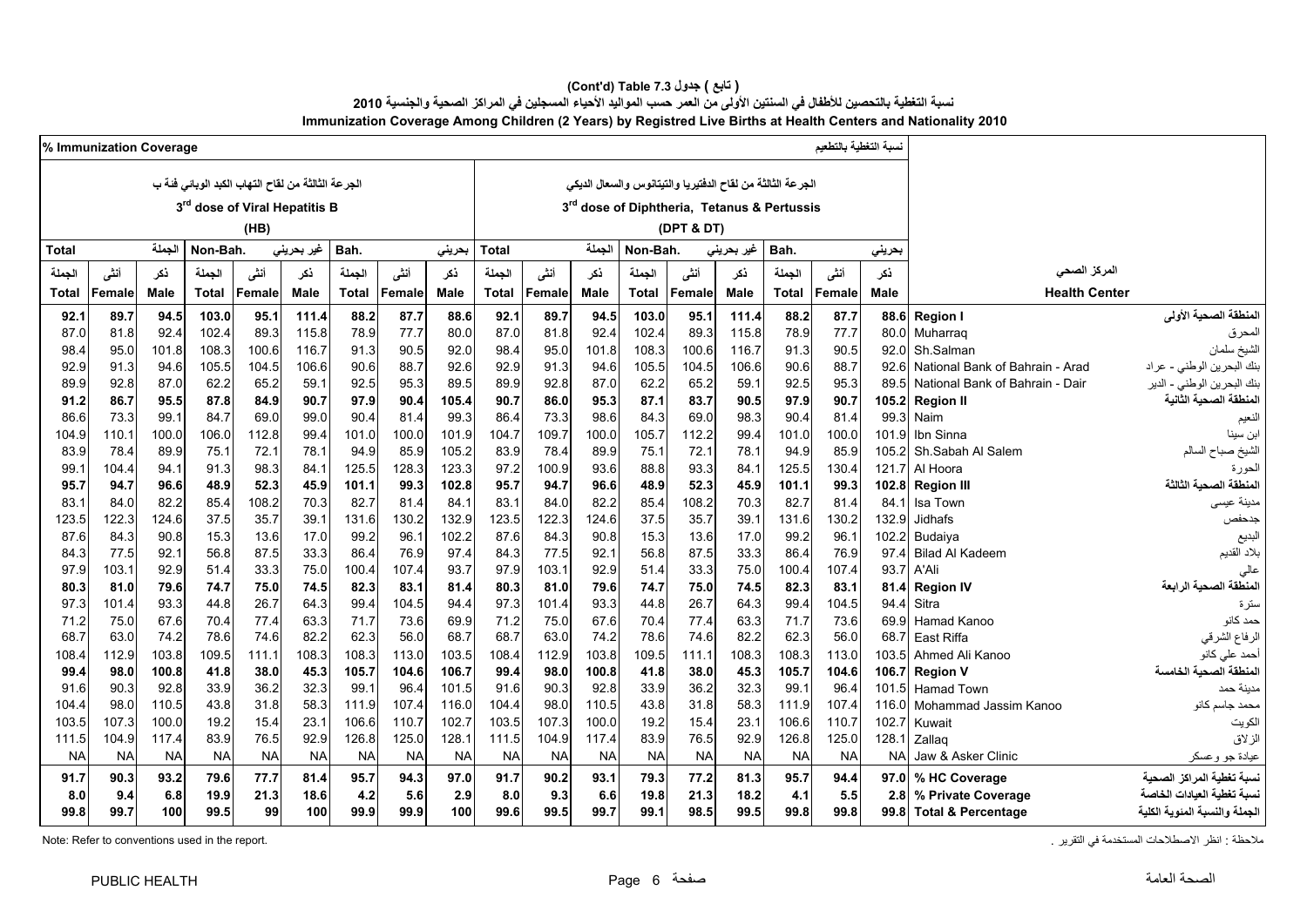### **(Cont'd) Table 7.3 جدول ) تابع(**  نسبة التغطية بالتحصين للأطفال في السنتين الأولى من العمر حسب المواليد الأحياء المسجلين في المراكز الصحية والجنسية 2010 **Immunization Coverage Among Children (2 Years) by Registred Live Births at Health Centers and Nationality 2010**

|                               |                                 |            | سبة التغطية بالتطعيم |              |             |                                                                      |              |           |           |              |           | % Immunization Coverage |              |                    |                                               |              |           |           |        |  |  |  |  |  |
|-------------------------------|---------------------------------|------------|----------------------|--------------|-------------|----------------------------------------------------------------------|--------------|-----------|-----------|--------------|-----------|-------------------------|--------------|--------------------|-----------------------------------------------|--------------|-----------|-----------|--------|--|--|--|--|--|
|                               |                                 |            |                      |              |             | الجرعة الثالثة من لقاح هيموفيلس الأنفلونزا (المستديمة النزلية فنة ب) |              |           |           |              |           |                         |              |                    | الجرعة الثالثة من لقاح الكروية الرئوية المدمج |              |           |           |        |  |  |  |  |  |
|                               |                                 |            |                      |              |             | 3rd dose of Haemophilus Influenzae b                                 |              |           |           |              |           |                         |              |                    | 3rd dose of Pnemococcal Conjugate             |              |           |           |        |  |  |  |  |  |
|                               |                                 |            |                      |              |             |                                                                      |              |           |           |              |           |                         |              |                    |                                               |              |           |           |        |  |  |  |  |  |
|                               |                                 |            |                      |              |             | (Hib)                                                                |              |           |           |              |           |                         |              |                    |                                               |              |           |           |        |  |  |  |  |  |
|                               |                                 | حريني      |                      | Bah.         | غیر بحرینی  |                                                                      | Non-Bah.     | الجملة    |           | Total        | بحرينى    |                         | Bah.         | غیر بحرین <i>ی</i> |                                               | Non-Bah.     | الحملة    |           | Total  |  |  |  |  |  |
| المركز الصحى                  |                                 | نكر        | أنشى                 | الجملة       | نكر         | أننى                                                                 | الجملة       | ذكر       | أنشى      | الحملة       | نكر       | أننشى                   | الجملة       | ذكر                | أننى                                          | الجملة       | نكر       | أنشى      | الجملة |  |  |  |  |  |
| <b>Health Center</b>          |                                 | Male       | <b>Female</b>        | <b>Total</b> | <b>Male</b> | Female                                                               | <b>Total</b> | Male      | Female    | <b>Total</b> | Male      | Female                  | <b>Total</b> | <b>Male</b>        | Female                                        | <b>Total</b> | Male      | Female    | Total  |  |  |  |  |  |
| المنطقة الصحية الأولى         | 88.6 Region I                   |            | 87.7                 | 88.2         | 111.4       | 95.1                                                                 | 103.0        | 94.5      | 89.7      | 92.1         | 88.5      | 87.7                    | 88.1         | 110.9              | 95.6                                          | 103.0        | 94.3      | 89.9      | 92.1   |  |  |  |  |  |
| المحرق                        | 80.0 Muharraq                   |            | 77.7                 | 78.9         | 115.8       | 89.3                                                                 | 102.4        | 92.4      | 81.8      | 87.0         | 80.0      | 77.7                    | 78.9         | 115.8              | 89.3                                          | 102.4        | 92.4      | 81.8      | 87.0   |  |  |  |  |  |
| الشيخ سلمان                   | Sh.Salman                       | 92.0       | 90.5                 | 91.3         | 116.7       | 100.6                                                                | 108.3        | 101.8     | 95.0      | 98.4         | 91.2      | 90.5                    | 90.8         | 115.4              | 103.6                                         | 109.3        | 100.8     | 96.3      | 98.6   |  |  |  |  |  |
| بنك البحرين الوطني - عراد     | National Bank of Bahrain - Arad | 92.6       | 88.7                 | 90.6         | 106.6       | 104.5                                                                | 105.5        | 94.6      | 91.3      | 92.9         | 92.6      | 88.7                    | 90.6         | 106.6              | 100.0                                         | 103.1        | 94.6      | 90.5      | 92.6   |  |  |  |  |  |
| بنك البحرين الوطني - الدير    | National Bank of Bahrain - Dair | 89.5       | 95.3                 | 92.5         | 59.1        | 65.2                                                                 | 62.2         | 87.0      | 92.8      | 89.9         | 89.5      | 95.3                    | 92.5         | 59.1               | 65.2                                          | 62.2         | 87.0      | 92.8      | 89.9   |  |  |  |  |  |
| المنطقة الصحبة الثانبة        | 105.9 Region II                 |            | 90.4                 | 98.1         | 90.5        | 84.8                                                                 | 87.6         | 95.5      | 86.7      | 91.1         | 105.2     | 90.0                    | 97.5         | 94.7               | 87.1                                          | 91.0         | 98.2      | 88.1      | 93.1   |  |  |  |  |  |
|                               | 99.3 Naim                       |            | 81.4                 | 90.4         | 98.3        | 69.0                                                                 | 84.3         | 98.6      | 73.3      | 86.4         | 99.3      | 81.4                    | 90.4         | 103.4              | 73.9                                          | 89.3         | 102.1     | 76.5      | 89.7   |  |  |  |  |  |
|                               | 101.9 Ibn Sinna                 |            | 100.0                | 101.0        | 99.4        | 112.2                                                                | 105.7        | 100.0     | 109.7     | 104.7        | 101.9     | 100.0                   | 101.0        | 103.4              | 116.3                                         | 109.7        | 103.0     | 112.9     | 107.8  |  |  |  |  |  |
| الشيخ صباح السالم             | 105.2 Sh Sabah Al Salem         |            | 85.9                 | 94.9         | 78.1        | 72.1                                                                 | 75.1         | 89.9      | 78.4      | 83.9         | 106.4     | 82.8                    | 93.8         | 75.0               | 66.5                                          | 70.7         | 88.7      | 74.0      | 81.0   |  |  |  |  |  |
| الحورة                        | Al Hoora                        | 126.7      | 128.3                | 127.4        | 84.1        | 98.3                                                                 | 91.3         | 94.9      | 104.4     | 99.6         | 118.3     | 137.0                   | 126.4        | 96.6               | 105.6                                         | 101.1        | 102.1     | 111.9     | 106.9  |  |  |  |  |  |
| المنطقة الصحبة الثالثة        | <b>Region III</b>               | 102.8      | 99.3                 | 101.1        | 45.9        | 52.3                                                                 | 48.9         | 96.6      | 94.7      | 95.7         | 102.8     | 99.3                    | 101.1        | 45.6               | 52.3                                          | 48.7         | 96.6      | 94.7      | 95.7   |  |  |  |  |  |
| مدينة عيسى                    | Isa Town                        | 84.1       | 81.4                 | 82.7         | 70.3        | 108.2                                                                | 85.4         | 82.2      | 84.0      | 83.1         | 84.1      | 81.4                    | 82.7         | 70.3               | 108.2                                         | 85.4         | 82.2      | 84.0      | 83.1   |  |  |  |  |  |
| جدحفص                         | Jidhafs                         | 132.9      | 130.2                | 131.6        | 39.1        | 35.7                                                                 | 37.5         | 124.6     | 122.3     | 123.5        | 132.9     | 130.2                   | 131.6        | 39.1               | 35.7                                          | 37.5         | 124.6     | 122.3     | 123.5  |  |  |  |  |  |
|                               | Budaiva                         | 102.2      | 96.1                 | 99.2         | 17.0        | 13.6                                                                 | 15.3         | 90.8      | 84.3      | 87.6         | 102.2     | 96.7                    | 99.2         | 16.0               | 12.6                                          | 14.3         | 90.6      | 84.1      | 87.4   |  |  |  |  |  |
| بلاد القديم                   | <b>Bilad Al Kadeem</b>          | 97.4       | 76.9                 | 86.4         | 33.3        | 87.5                                                                 | 56.8         | 92.1      | 77.5      | 84.3         | 97.4      | 76.9                    | 86.4         | 33.3               | 87.5                                          | 56.8         | 92.1      | 77.5      | 84.3   |  |  |  |  |  |
|                               | 93.7 A'Ali                      |            | 107.4                | 100.4        | 75.0        | 33.3                                                                 | 51.4         | 92.9      | 103.1     | 97.9         | 93.7      | 107.4                   | 100.4        | 75.0               | 38.1                                          | 54.1         | 92.9      | 103.4     | 98.1   |  |  |  |  |  |
| المنطقة الصحية الرابعة        | <b>Region IV</b>                | 81.4       | 83.1                 | 82.3         | 74.5        | 75.0                                                                 | 74.7         | 79.6      | 81.0      | 80.3         | 81.6      | 83.7                    | 82.7         | 78.7               | 76.7                                          | 77.7         | 80.9      | 81.9      | 81.4   |  |  |  |  |  |
|                               | Sitra                           | 94.4       | 104.5                | 99.4         | 64.3        | 26.7                                                                 | 44.8         | 93.3      | 101.4     | 97.3         | 94.4      | 104.8                   | 99.6         | 107.1              | 26.7                                          | 65.5         | 94.9      | 101.6     | 98.2   |  |  |  |  |  |
| حمد كانو                      | 69.9 Hamad Kanoo                |            | 73.6                 | 71.7         | 63.3        | 77.4                                                                 | 70.4         | 67.6      | 75.0      | 71.2         | 70.1      | 73.9                    | 71.9         | 63.3               | 77.4                                          | 70.4         | 67.8      | 75.1      | 71.4   |  |  |  |  |  |
| الرفاع الشرقي                 | East Riffa                      | 68.7       | 56.0                 | 62.3         | 82.2        | 74.6                                                                 | 78.6         | 74.2      | 63.0      | 68.7         | 69.3      | 57.5                    | 63.3         | 87.7               | 77.5                                          | 82.8         | 76.8      | 65.1      | 71.0   |  |  |  |  |  |
| أحمد على كانو                 | 103.5 Ahmed Ali Kanoo           |            | 113.0                | 108.3        | 108.3       | 111.1                                                                | 109.5        | 103.8     | 112.9     | 108.4        | 103.5     | 113.0                   | 108.3        | 108.3              | 122.2                                         | 114.3        | 103.8     | 113.3     | 108.6  |  |  |  |  |  |
| المنطقة الصحية الخامسة        | <b>Region V</b>                 | 106.7      | 104.6                | 105.7        | 45.3        | 38.0                                                                 | 41.8         | 100.8     | 98.0      | 99.4         | 106.7     | 104.6                   | 105.7        | 45.3               | 38.0                                          | 41.8         | 100.8     | 98.0      | 99.4   |  |  |  |  |  |
| مدينة حمد                     | 101.5 Hamad Town                |            | 96.4                 | 99.1         | 32.3        | 36.2                                                                 | 33.9         | 92.8      | 90.3      | 91.6         | 101.5     | 96.4                    | 99.1         | 32.3               | 36.2                                          | 33.9         | 92.8      | 90.3      | 91.6   |  |  |  |  |  |
| محمد جاسم كانو                | 116.0 Mohammad Jassim Kanoo     |            | 107.4                | 111.9        | 58.3        | 31.8                                                                 | 43.8         | 110.5     | 98.0      | 104.4        | 116.0     | 107.4                   | 111.9        | 58.3               | 31.8                                          | 43.8         | 110.5     | 98.0      | 104.4  |  |  |  |  |  |
| الكويت                        | Kuwait                          | 102.7      | 110.7                | 106.6        | 23.1        | 15.4                                                                 | 19.2         | 100.0     | 107.3     | 103.5        | 102.7     | 110.7                   | 106.6        | 23.1               | 15.4                                          | 19.2         | 100.0     | 107.3     | 103.5  |  |  |  |  |  |
| الزلاق                        | Zallaq                          | 128.1      | 125.0                | 126.8        | 92.9        | 76.5                                                                 | 83.9         | 117.4     | 104.9     | 111.5        | 128.1     | 125.0                   | 126.8        | 92.9               | 76.5                                          | 83.9         | 117.4     | 104.9     | 111.5  |  |  |  |  |  |
| عيادة جو وعسكر                | Jaw & Asker Clinic              | <b>NAI</b> | <b>NA</b>            | <b>NA</b>    | <b>NA</b>   | <b>NA</b>                                                            | <b>NA</b>    | <b>NA</b> | <b>NA</b> | <b>NA</b>    | <b>NA</b> | <b>NA</b>               | <b>NA</b>    | <b>NA</b>          | <b>NA</b>                                     | <b>NA</b>    | <b>NA</b> | <b>NA</b> | NA     |  |  |  |  |  |
| نسبة تغطية المراكز الصحية     | 97.0 % HC Coverage              |            | 94.3                 | 95.7         | 81.3        | 77.6                                                                 | 79.5         | 93.2      | 90.3      | 91.7         | 97.0      | 94.4                    | 95.7         | 83.7               | 79.0                                          | 81.4         | 93.7      | 90.7      | 92.2   |  |  |  |  |  |
| نسبة تغطبة العبادات الخاص     | 2.8 % Private Coverage          |            | 5.5                  | 4.1          | 18.2        | 21.4                                                                 | 19.8         | 6.6       | 9.3       | 8.0          | 2.8       | 5.5                     | 4.1          | 15.1               | 20.2                                          | 17.6         | 5.9       | 9.1       | 7.5    |  |  |  |  |  |
| الجملة والنسبة المئوية الكلية | 99.8 Total & Percentage         |            | 99.8                 | 99.8         | 99.5        | 99                                                                   | 99.3         | 99.8      | 99.6      | 99.7         | 99.9      | 99.9                    | 99.8         | 98.7               | 99.2                                          | 99.4         | 99.6      | 99.7      | 99.7   |  |  |  |  |  |
|                               |                                 |            |                      |              |             |                                                                      |              |           |           |              |           |                         |              |                    |                                               |              |           |           |        |  |  |  |  |  |

.<br>ملاحظة : انظر الاصطلاحات المستخدمة في التقرير في المستخدمة في التقرير . التقرير المستخدمة المستخدمة المستخدمة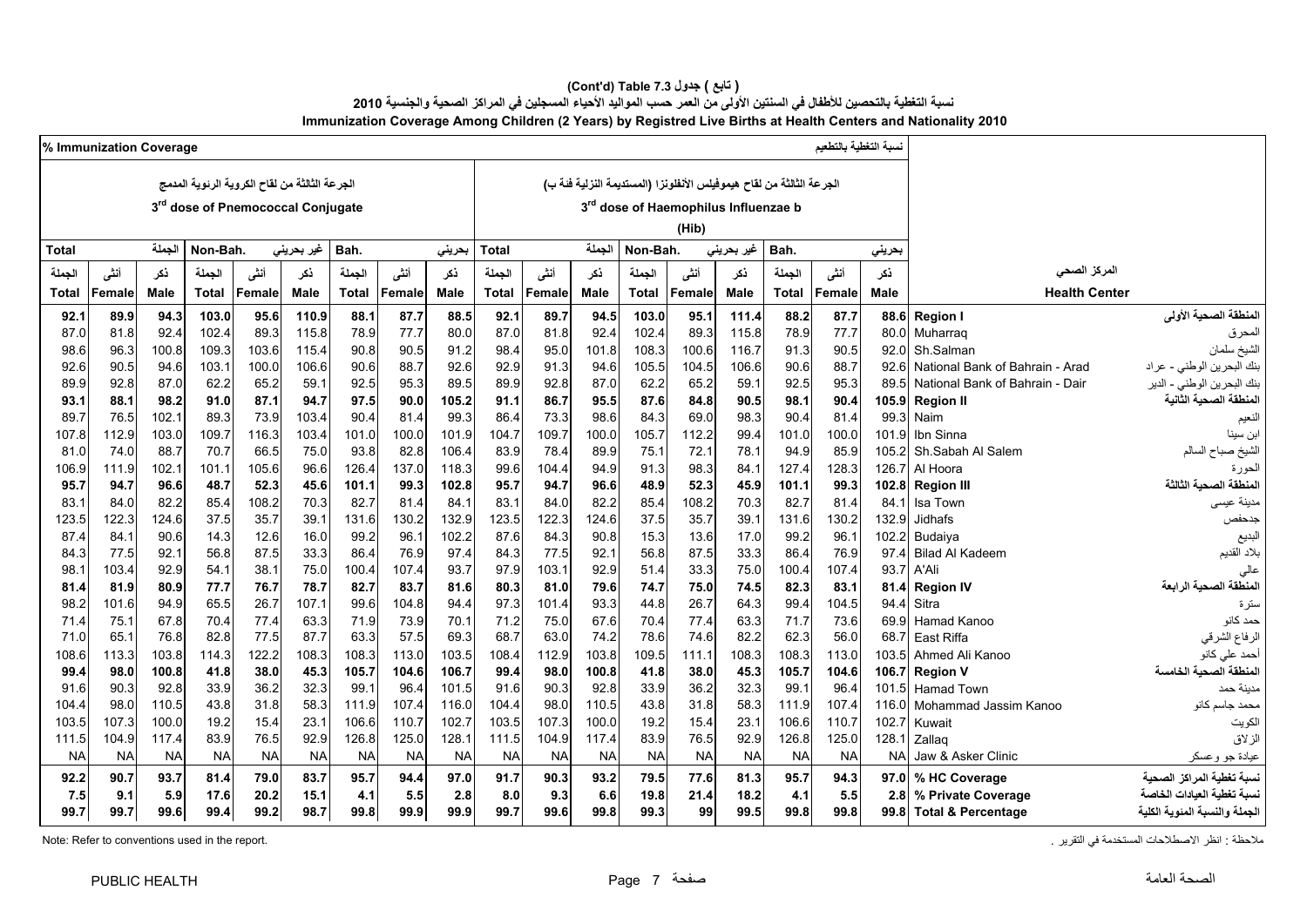|              |               |             |              | الجرعة الثانية من لقاح الروتا *<br>2 <sup>nd</sup> dose of Rota vaccine * |             |           |           |                  |                                 |                               |
|--------------|---------------|-------------|--------------|---------------------------------------------------------------------------|-------------|-----------|-----------|------------------|---------------------------------|-------------------------------|
| Total        |               | الحملة      | Non-Bah.     |                                                                           | غیر بحرینی  | Bah.      |           | بحريني           |                                 |                               |
| الجملة       | أنشى          | ڏکر         | الحملة       | أنشى                                                                      | ذكر         | الحملة    | أنشى      | ڏکر              | المركز الصحى                    |                               |
| <b>Total</b> | <b>Female</b> | <b>Male</b> | <b>Total</b> | Female                                                                    | <b>Male</b> | Total     | Female    | <b>Male</b>      | <b>Health Center</b>            |                               |
| 52.4         | 51.6          | 53.2        | 54.9         | 54.1                                                                      | 55.8        | 51.5      | 50.7      | 52.3             | <b>Region I</b>                 | المنطقة الصحية الأولى         |
| 55.6         | 54.3          | 57.0        | 58.8         | 56.7                                                                      | 61.0        | 53.9      | 53.0      | 54.9             | Muharrag                        | المحرق                        |
| 52.6         | 53.2          | 52.0        | 53.4         | 56.5                                                                      | 50.0        | 52.0      | 50.5      | 53.4             | Sh.Salman                       | الشيخ سلمان                   |
| 49.5         | 47.6          | 51.5        | 56.7         | 47.0                                                                      | 67.2        | 48.2      | 47.7      | 48.7             | National Bank of Bahrain - Arad | بنك البحرين الوطني - عراد     |
| 51.6         | 51.4          | 51.7        | 35.6         | 39.1                                                                      | 31.8        | 53.0      | 52.6      | 53.6             | National Bank of Bahrain - Dair | بنك البحرين الوطني - الدير    |
| 47.5         | 49.2          | 45.8        | 44.5         | 46.9                                                                      | 42.3        | 53.5      | 53.8      |                  | 53.2 Region II                  | المنطقة الصحبة الثانبة        |
| 52.6         | 50.2          | 54.7        | 50.1         | 46.3                                                                      | 53.6        | 57.4      | 57.9      | 57.0             | Naim                            | النعيم                        |
| 47.9         | 55.3          | 40.9        | 47.7         | 58.1                                                                      | 37.6        | 48.5      | 44.4      | 51.9             | Ibn Sinna                       | ابن سينا                      |
| 42.1         | 45.5          | 38.5        | 36.3         | 42.1                                                                      | 30.4        | 49.3      | 49.5      | 49.1             | Sh.Sabah Al Salem               | الشيخ صباح السالم             |
| 47.6         | 48.7          | 46.6        | 43.3         | 43.3                                                                      | 43.2        | 62.3      | 69.6      | 56.7             | Al Hoora                        | الحورة                        |
| 53.1         | 54.5          | 51.8        | 26.4         | 27.0                                                                      | 25.8        | 56.2      | 57.4      | 55.0             | <b>Region III</b>               | لمنطقة الصحية الثالثة         |
| 44.8         | 47.6          | 42.2        | 45.1         | 51.8                                                                      | 40.6        | 44.8      | 47.1      | 42.5             | Isa Town                        | مدينة عيسى                    |
| 71.1         | 71.7          | 70.6        | 24.2         | 30.4                                                                      | 18.8        | 75.5      | 75.5      | 75.6             | Jidhafs                         | جدحفص                         |
| 51.1         | 49.2          | 52.9        | 9.4          | 5.8                                                                       | 13.0        | 57.8      | 56.4      | 59.1             | Budaiya                         | البديع                        |
| 35.4         | 35.2          | 35.7        | 21.6         | 25.0                                                                      | 19.0        | 36.5      | 35.8      | 37.2             | <b>Bilad Al Kadeem</b>          | بلاد القديم                   |
| 55.9         | 64.5          | 47.4        | 24.3         | 23.8                                                                      | 25.0        | 57.6      | 67.1      | 48.4             | A'Ali                           | عالى                          |
| 49.0         | 47.1          | 50.9        | 34.5         | 35.5                                                                      | 33.5        | 54.2      | 51.1      | 57.3             | <b>Region IV</b>                | المنطقة الصحية الرابعة        |
| 70.2         | 70.3          | 70.1        | 24.1         | 20.0                                                                      | 28.6        | 72.1      | 72.4      | 71.7             | Sitra                           | ستر ۃ                         |
| 42.0         | 36.6          | 47.2        | 40.5         | 39.4                                                                      | 41.5        | 42.8      | 35.1      | 50.0             | Hamad Kanoo                     | حمد كانو                      |
| 30.3         | 28.7          | 31.9        | 29.0         | 30.3                                                                      | 27.9        | 31.1      | 27.8      | 34.6             | East Riffa                      | الرفاع الشرقي                 |
| 84.7         | 86.3          | 83.2        | 61.9         | 111.1                                                                     | 25.0        | 85.8      | 85.3      | 863              | Ahmed Ali Kanoo                 | حمد على كانو                  |
| 62.7         | 59.0          | 66.1        | 27.3         | 25.6                                                                      | 28.9        | 66.6      | 62.7      | 70.1             | <b>Region V</b>                 | المنطقة الصحبة الخامسة        |
| 54.4         | 45.3          | 62.7        | 18.8         | 17.0                                                                      | 20.0        | 59.0      | 48.4      |                  | 68.8 Hamad Town                 | مدبنة حمد                     |
| 75.4         | 76.3          | 74.5        | 35.0         | 31.8                                                                      | 38.9        | 80.4      | 82.6      |                  | 78.3 Mohammad Jassim Kanoo      | محمد جاسم كانو                |
| 59.5         | 57.8          | 61.2        |              |                                                                           |             | 61.7      | 60.0      |                  | 63.3 Kuwait                     | الكويت                        |
| 77.0         | 75.6          | 78.3        | 61.3         | 52.9                                                                      | 71.4        | 85.7      | 91.7      | 81.3             | Zallag                          | الزلاق                        |
| <b>NA</b>    | <b>NA</b>     | <b>NA</b>   | <b>NA</b>    | <b>NA</b>                                                                 | <b>NA</b>   | <b>NA</b> | <b>NA</b> | <b>NA</b>        | Jaw & Asker Clinic              | عيادة جو وعسكر                |
| 52.6         | 52            | 53          | 41           | 42                                                                        | 39          | 57        | 56        | 58               | % HC Coverage                   | نسبة تغطية المراكز الصحية     |
| 5.8          | 6             | 5.6         | 11           | 11.7                                                                      | 10.3        | 4.1       | 4.2       | 4.0 <sub>1</sub> | % Private Coverage              | نسبة تغطية العيادات الخاصة    |
| 58.5         | 58.3          | 58.6        | 52           | 54                                                                        | 49.3        | 61.1      | 60.2      |                  | 62 Total & Percentage           | الجملة والنسبة المئوية الكلية |

# **(Cont'd) Table 7.3 جدول ) تابع(**

نسبة التغطية بالتحصين للأطفال في السنتين الأولى من العمر حسب المواليد الأحياء المسجلين في المراكز الصحية والجنسية 2010 **Immunization Coverage Among Children (2 Years) by Registred Live Births at Health Centers and Nationality 2010**

\* Rota vaccine 2nd dose was temporary suspended from March 2010 until June 2011.

\* لقاح الرونا - الجرعة الثانية تم توقيفه مؤقتا من مارس 2010 ولغاية بونيه 2011 .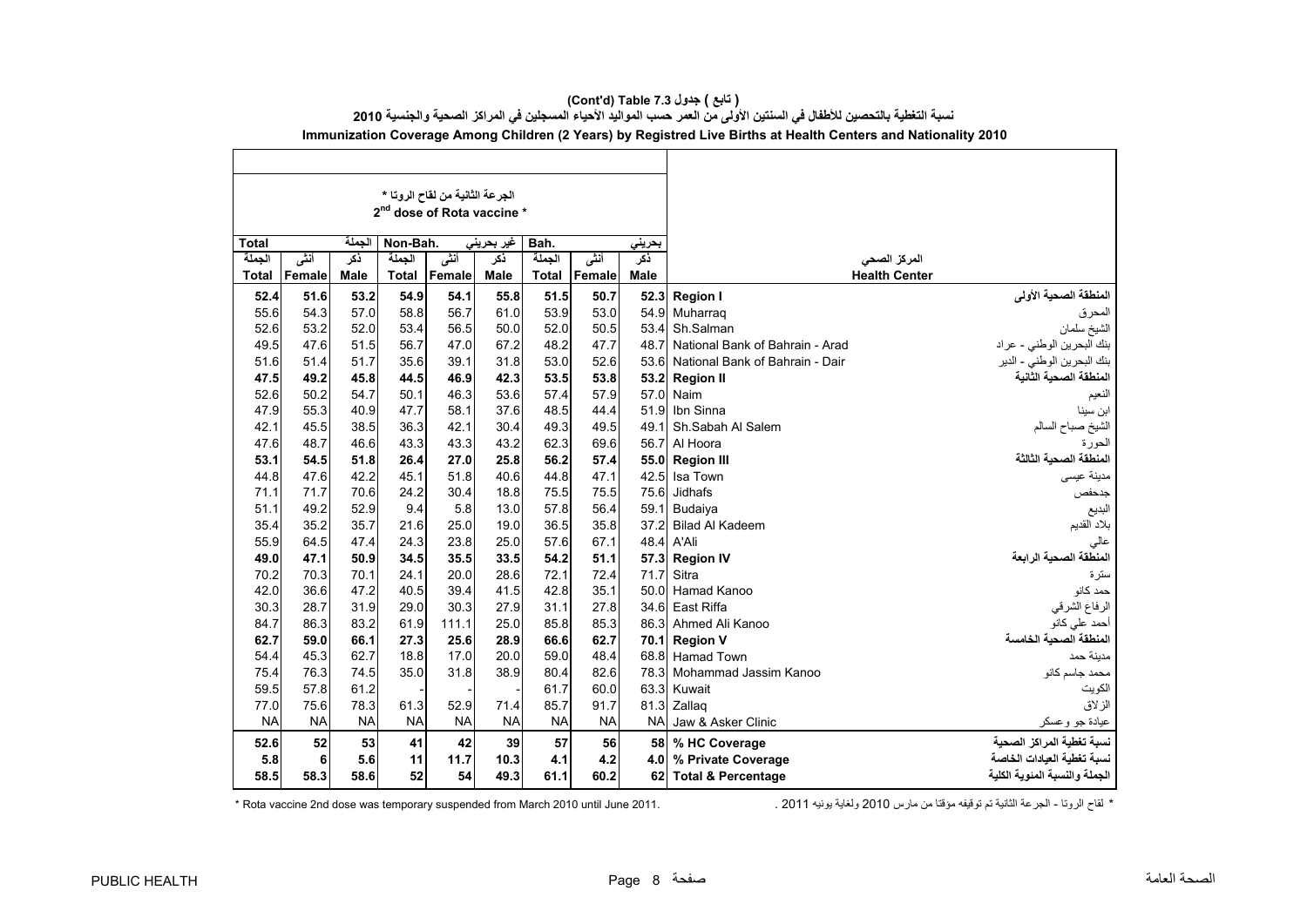| جدول Table 7.4                                                                                                                         |
|----------------------------------------------------------------------------------------------------------------------------------------|
| نسبة التغطية بالتحصين للأطفال (1 - 6 سنوات) والحوامل حسب المواليد الأحياء المسجلين في المراكز الصحية والجنسية 2010                     |
| Immunization Coverage Among Children (1 - 6 Years) and Pregnant Women by Registered Live Births in Health Centers and Nationality 2010 |

<span id="page-9-0"></span>

|              | % Immunization Coverage |           |              |                                                         |            |              |           |           |              |           |           |                                                        |           |            |              | لسبة التغطية بالتطعيم |             |                                 |                               |
|--------------|-------------------------|-----------|--------------|---------------------------------------------------------|------------|--------------|-----------|-----------|--------------|-----------|-----------|--------------------------------------------------------|-----------|------------|--------------|-----------------------|-------------|---------------------------------|-------------------------------|
|              |                         |           |              | الجرعة الثانية من لقاح الحصبة والحصبة الألمانية والنكاف |            |              |           |           |              |           |           | الجرعة الأولى من لقاح الحصبة والحصبة الالمانية والنكاف |           |            |              |                       |             |                                 |                               |
|              |                         |           |              | 2 <sup>nd</sup> dose of Mumps, Measles, Rubella         |            |              |           |           |              |           |           | 1st dose of Mumps, Measles, Rubella                    |           |            |              |                       |             |                                 |                               |
|              |                         |           |              |                                                         |            |              |           |           |              |           |           |                                                        |           |            |              |                       |             |                                 |                               |
|              |                         |           |              | (MMR2)                                                  |            |              |           |           |              |           |           |                                                        | (MMR1)    |            |              |                       |             |                                 |                               |
| <b>Total</b> |                         | الجملة    | Non-Bah.     |                                                         | غیر بحرینی | Bah.         |           | بحريني    | <b>Total</b> |           | لجملة     | Non-Bah.                                               |           | غیر بحرینی | Bah.         |                       | بحريني      |                                 |                               |
| الجملة       | أننى                    | نكر       | الحملة       | أننى                                                    | ذكر        | الجملة       | أننى      | نكر       | الجملة       | أنثى      | ذكر       | الجملة                                                 | أنشى      | ذكر        | الجملة       | أننى                  | ذكر         | المركز الصحى                    |                               |
| Total        | Female                  | Male      | <b>Total</b> | Female                                                  | Male       | <b>Total</b> | Female    | Male      | <b>Total</b> | Female    | Male      | <b>Total</b>                                           | Female    | Male       | <b>Total</b> | Female                | <b>Male</b> | <b>Health Center</b>            |                               |
| 98.6         | 100.6                   | 96.7      | 125.6        | 117.5                                                   | 134.5      | 90.6         | 95.1      | 86.5      | 93.3         | 89.8      | 96.8      | 109.0                                                  | 99.8      | 118.7      | 87.6         | 86.1                  | 89.1        | <b>Region I</b>                 | المنطقة الصحية الأولى         |
| 106.2        | 103.8                   | 108.6     | 129.0        | 117.8                                                   | 140.7      | 94.8         | 96.5      | 93.2      | 90.5         | 88.0      | 93.1      | 115.2                                                  | 107.3     | 123.3      | 77.4         | 77.7                  | 77.1        | Muharraq                        | المحرق                        |
| 95.6         | 92.3                    | 98.6      | 128.4        | 119.0                                                   | 138.7      | 78.8         | 76.6      | 80.6      | 101.7        | 95.8      | 107.4     | 111.7                                                  | 101.8     | 122.4      | 94.4         | 91.0                  | 97.5        | Sh.Salman                       | ۔<br>الشيخ سلمان              |
| 84.9         | 86.7                    | 83.6      | 110.3        | 122.9                                                   | 97.0       | 81.9         | 81.8      | 82.1      | 91.2         | 85.2      | 97.3      | 103.1                                                  | 89.4      | 118.0      | 89.1         | 84.4                  | 93.7        | National Bank of Bahrain - Arad | بنك البحرين الوطني - عراد     |
| 112.0        | 133.3                   | 93.9      | 111.1        | 94.1                                                    | 140.0      | 112.1        | 137.1     | 91.8      | 88.6         | 91.3      | 85.8      | 64.4                                                   | 65.2      | 63.6       | 90.9         | 93.7                  | 87.9        | National Bank of Bahrain - Dair | بنك البحرين الوطني - الدير    |
| 81.3         | 84.0                    | 78.8      | 89.4         | 95.9                                                    | 83.6       | 70.1         | 68.5      | 71.8      | 103.0        | 96.9      | 109.1     | 103.4                                                  | 95.0      | 111.7      | 102.2        | 100.7                 | 103.7       | <b>Region II</b>                | المنطقة الصحية الثانية        |
| 68.8         | 69.5                    | 68.1      | 74.1         | 76.2                                                    | 72.2       | 61.7         | 60.9      | 62.6      | 93.2         | 91.2      | 95.2      | 94.3                                                   | 87.7      | 100.3      | 91.1         | 97.9                  | 84.5        | Naim                            | النعيم                        |
| 95.7         | 95.2                    | 96.2      | 108.7        | 112.7                                                   | 104.5      | 73.5         | 67.0      | 81.1      | 112.5        | 116.6     | 108.7     | 114.9                                                  | 116.9     | 112.9      | 104.1        | 115.6                 | 94.2        | Ibn Sinna                       | ابن سينا                      |
| 66.5         | 72.4                    | 61.1      | 67.7         | 78.4                                                    | 58.5       | 65.3         | 66.9      | 63.8      | 92.6         | 86.1      | 99.7      | 88.0                                                   | 80.3      | 96.0       | 98.4         | 92.9                  | 104.6       | Sh.Sabah Al Salem               | الشيخ صباح السالم             |
| 119.2        | 123.5                   | 115.6     | 123.3        | 135.7                                                   | 113.9      | 108.7        | 98.2      | 120.8     | 130.3        | 108.8     | 150.8     | 126.4                                                  | 103.9     | 149.4      | 143.4        | 128.3                 | 155.0       | Al Hoora                        | الحورة                        |
| 87.7         | 87.9                    | 87.6      | 39.5         | 36.1                                                    | 43.3       | 92.5         | 93.3      | 91.7      | 92.6         | 90.1      | 95.0      | 50.5                                                   | 53.4      | 48.0       | 97.5         | 94.1                  | 100.8       | <b>Region III</b>               | المنطقة الصحية الثالثة        |
| 76.6         | 76.4                    | 76.8      | 46.0         | 38.2                                                    | 55.4       | 80.3         | 81.5      | 79.1      | 78.5         | 75.3      | 81.4      | 83.1                                                   | 101.2     | 71.1       | 77.8         | 72.5                  | 83.1        | Isa Town                        | مدينة عيسى                    |
| 120.0        | 125.1                   | 115.1     | 61.9         | 55.9                                                    | 69.0       | 123.1        | 129.2     | 117.3     | 120.7        | 123.1     | 118.5     | 40.8                                                   | 50.0      | 32.8       | 128.2        | 129.7                 | 126.8       | Jidhafs                         | جدحفص                         |
| 72.3         | 69.2                    | 75.3      | 21.6         | 24.7                                                    | 18.6       | 80.7         | 76.5      | 84.8      | 86.3         | 79.0      | 93.4      | 20.2                                                   | 15.5      | 25.0       | 97.0         | 89.6                  | 104.0       | <b>Budaiva</b>                  | البديع                        |
| 83.7         | 84.8                    | 82.6      | 33.3         | 31.3                                                    | 35.3       | 87.5         | 88.7      | 86.3      | 83.6         | 77.5      | 90.5      | 56.8                                                   | 75.0      | 42.9       | 85.6         | 77.6                  | 94.8        | <b>Bilad Al Kadeem</b>          | بلاد القديم                   |
| 83.1         | 80.6                    | 85.6      | 72.7         | 46.2                                                    | 111.1      | 83.5         | 82.2      | 84.8      | 92.7         | 96.1      | 89.3      | 54.1                                                   | 38.1      | 75.0       | 94.8         | 99.7                  | 90.0        | A'Ali                           |                               |
| 78.5         | 79.6                    | 77.5      | 79.2         | 76.5                                                    | 82.1       | 78.3         | 80.7      | 76.0      | 85.3         | 81.2      | 89.2      | 81.7                                                   | 76.9      | 86.3       | 86.5         | 82.7                  | 90.3        | <b>Region IV</b>                | المنطقة الصحبة الر ابعة       |
| 61.8         | 63.3                    | 60.3      | 52.2         | 33.3                                                    | 87.5       | 62.0         | 64.3      | 59.8      | 93.0         | 90.5      | 95.4      | 44.8                                                   | 20.0      | 71.4       | 94.9         | 93.5                  | 96.4        | Sitra                           | سترة                          |
| 69.2         | 75.2                    | 63.4      | 73.8         | 75.4                                                    | 72.3       | 66.8         | 75.1      | 58.7      | 78.1         | 73.9      | 82.1      | 75.4                                                   | 66.3      | 84.5       | 79.5         | 78.1                  | 80.9        | Hamad Kanoo                     | حمد كانو                      |
| 69.6         | 66.5                    | 72.8      | 83.3         | 78.5                                                    | 88.5       | 61.3         | 58.6      | 63.8      | 79.5         | 72.5      | 86.3      | 88.9                                                   | 88.9      | 88.8       | 73.3         | 62.5                  | 84.5        | East Riffa                      | الرفاع الشرقي                 |
| <b>NA</b>    | <b>NA</b>               | <b>NA</b> | <b>NA</b>    | <b>NA</b>                                               | <b>NA</b>  | <b>NA</b>    | <b>NA</b> | <b>NA</b> | 107.1        | 108.3     | 105.9     | 81.0                                                   | 88.9      | 75.0       | 108.3        | 109.1                 | 107.5       | Ahmed Ali Kanoo                 | أحمد على كانو                 |
| 90.7         | 87.1                    | 94.4      | 40.5         | 38.4                                                    | 42.2       | 95.3         | 90.9      | 99.7      | 97.4         | 99.6      | 95.3      | 33.3                                                   | 33.9      | 32.8       | 104.3        | 106.8                 | 102.0       | <b>Region V</b>                 | المنطقة الصحية الخامسة        |
| 95.6         | 91.5                    | 99.5      | 50.0         | 52.9                                                    | 47.1       | 99.9         | 95.2      | 104.4     | 91.4         | 89.7      | 93.0      | 27.7                                                   | 31.9      | 24.6       | 99.7         | 96.2                  | 102.9       | <b>Hamad Town</b>               | مدينة حمد                     |
| 80.3         | 67.0                    | 94.6      | 5.4          |                                                         | 8.6        | 88.4         | 72.1      | 107.1     | 103.7        | 104.2     | 103.2     | 23.8                                                   | 29.5      | 16.7       | 113.6        | 114.8                 |             | 112.5 Mohammad Jassim Kanoo     | محمد جاسم كانو                |
| 84.8         | 93.7                    | 76.1      | 2.6          | 5.6                                                     |            | 90.4         | 99.3      | 81.7      | 98.4         | 108.4     | 89.0      | 19.2                                                   | 23.1      | 15.4       | 101.3        | 111.6                 | 91.6        | Kuwait                          | الكويت                        |
| <b>NA</b>    | <b>NA</b>               | <b>NA</b> | <b>NA</b>    | <b>NA</b>                                               | <b>NA</b>  | <b>NA</b>    | <b>NA</b> | <b>NA</b> | 102.3        | 95.1      | 108.7     | 90.3                                                   | 58.8      | 128.6      | 108.9        | 120.8                 | 100.0       | Zallaq                          | الزلاق                        |
| <b>NA</b>    | <b>NA</b>               | <b>NA</b> | <b>NA</b>    | <b>NA</b>                                               | <b>NA</b>  | <b>NA</b>    | <b>NA</b> | <b>NA</b> | <b>NA</b>    | <b>NA</b> | <b>NA</b> | <b>NA</b>                                              | <b>NA</b> | <b>NA</b>  | <b>NA</b>    | <b>NA</b>             | <b>NA</b>   | Jaw & Asker Clinic              | عيادة جو وعسكر                |
| 87.0         | 87.5                    | 86.5      | 83.9         | 83.8                                                    | 84.0       | 87.9         | 88.6      | 87.2      | 93.4         | 90.5      | 96.2      | 88.1                                                   | 82.9      | 93.1       | 95.1         | 93.0                  | 97.1        | % HC Coverage                   | نسبة تغطية المراكز الصحية     |
| 11.1         | 10.7                    | 11.5      | 13.1         | 13.1                                                    | 13.0       | 10.5         | 9.9       | 11.0      | 6.6          | 9.5       | 3.9       | 11.9                                                   | 17.0      | 6.9        | 5.0          | 7.0                   | 2.8         | % Private Coverage              | نسبة تغطية العيادات الخاصة    |
| 98.1         | 98.2                    | 98.0      | 97.0         | 96.9                                                    | 97.0       | 98.4         | 98.5      | 98.2      | 100          | 100       | 100       | 100                                                    | 99.9      | 100        | 100          | 100                   |             | 100 Total & Percentage          | الجملة والنسبة المنوية الكلية |
|              |                         |           |              |                                                         |            |              |           |           |              |           |           |                                                        |           |            |              |                       |             |                                 |                               |

.<br>ملاحظة : انظر الاصطلاحات المستخدمة في التقرير في التقرير . التقرير المستخدمة المستخدمة المستخدمة المستخدمة الص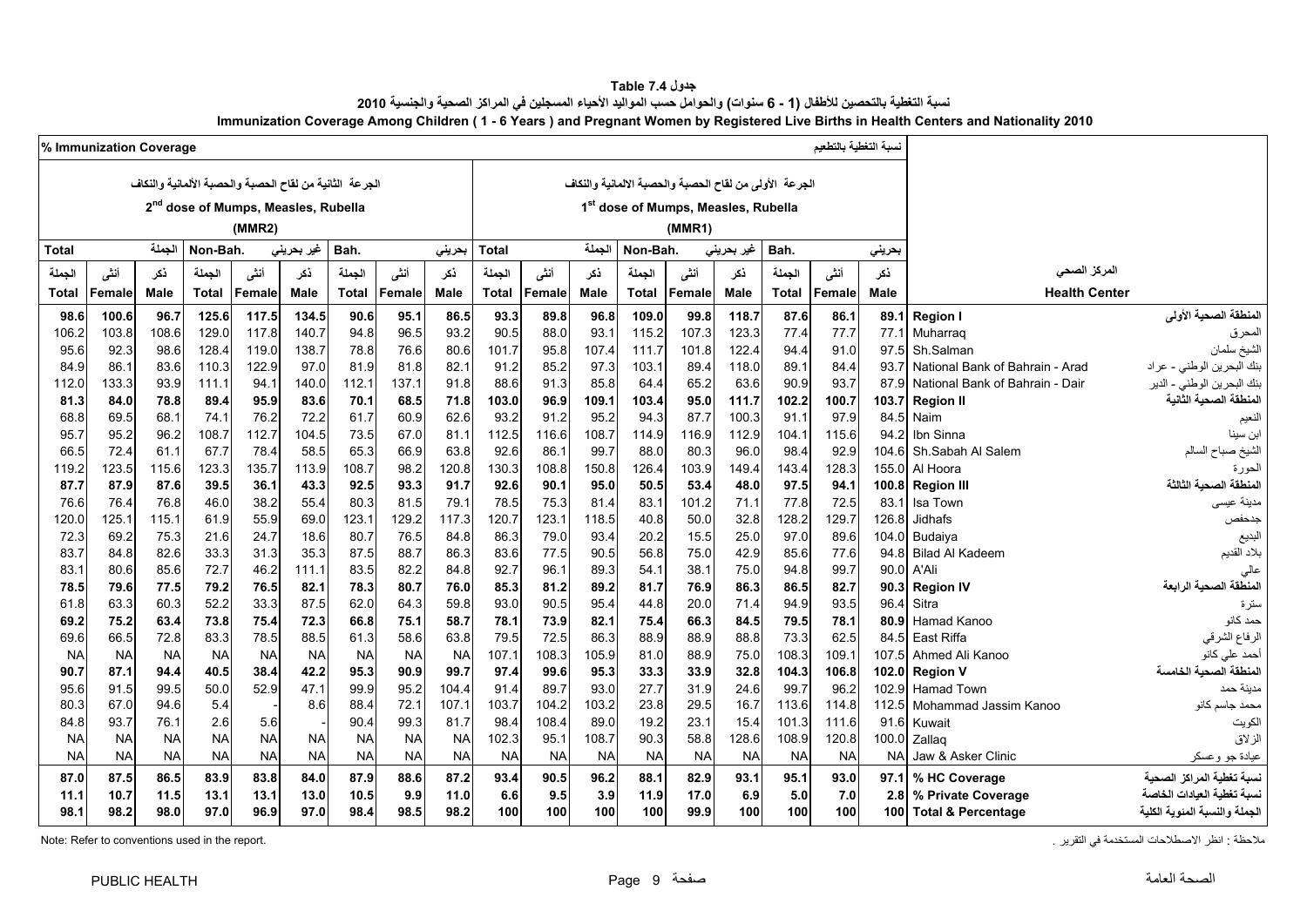| ( تابع ) جدول 7.4 (Cont'd) Table)                                                                                                      |
|----------------------------------------------------------------------------------------------------------------------------------------|
| نسبة التغطية بالتحصين للأطفال (1 - 6 سنوات) والحوامل حسب المواليد الأحياء المسجلين في المراكز الصحية والجنسية 2010                     |
| Immunization Coverage Among Children (1 - 6 Years) and Pregnant Women by Registered Live Births in Health Centers and Nationality 2010 |

|                | % Immunization Coverage |                |              |                       |              |                |               |                |                |               |                |                                                   |                                     |               | لسبة التغطية بالتطعيم |               |                |                                 |                                         |
|----------------|-------------------------|----------------|--------------|-----------------------|--------------|----------------|---------------|----------------|----------------|---------------|----------------|---------------------------------------------------|-------------------------------------|---------------|-----------------------|---------------|----------------|---------------------------------|-----------------------------------------|
|                |                         |                |              | لقاح الالتهاب السحائى |              |                |               |                |                |               |                | الجرعة الثانية من لقاح التهاب الكبد الوبائي فئة أ |                                     |               |                       |               |                |                                 |                                         |
|                |                         |                |              | Meningococcal         |              |                |               |                |                |               |                |                                                   | 2 <sup>nd</sup> dose of Hepatitis A |               |                       |               |                |                                 |                                         |
|                |                         |                |              | (MENING)              |              |                |               |                |                |               |                |                                                   | (HAV2)                              |               |                       |               |                |                                 |                                         |
|                |                         | الجملة         |              |                       |              |                |               |                |                |               |                |                                                   |                                     |               |                       |               |                |                                 |                                         |
| Total          |                         |                | Non-Bah.     |                       | غير بحريني   | Bah.           |               | بحريني         | Total          |               | الجملة         | Non-Bah.                                          |                                     | غير بحريني    | Bah.                  |               | بحريني         |                                 |                                         |
| الجملة         | أنشى                    | ذكر            | الجملة       | أنشى                  | ذكر          | الجملة         | أننى          | ذكر            | الجملة         | أنشى          | ذكر            | الجملة                                            | أنشى                                | ذكر           | الجملة                | أنشى          | ذكر            | المركز الصحى                    |                                         |
| Total          | Female                  | Male           | <b>Total</b> | Female                | Male         | <b>Total</b>   | Female        | Male           | Total          | Female        | Male           | <b>Total</b>                                      | Female                              | Male          | <b>Total</b>          | Female        | <b>Male</b>    | <b>Health Center</b>            |                                         |
| 97.3           | 97.2                    | 97.4           | 106.5        | 106.1                 | 106.9        | 93.8           | 93.7          | 93.9           | 96.3           | 95.0          | 97.7           | 106.5                                             | 105.1                               | 107.9         | 92.5                  | 91.1          | 93.9           | <b>Region I</b>                 | المنطقة الصحية الأولى                   |
| 96.3           | 97.5                    | 95.1           | 104.0        | 108.0                 | 100.0        | 91.4           | 90.9          | 91.9           | 96.7           | 97.5          | 95.8           | 104.8                                             | 108.0                               | 101.7         | 91.4                  | 90.9          | 91.9           | Muharrag                        | لمحرق                                   |
| 96.8           | 95.4                    | 98.2           | 118.8        | 111.6                 | 127.1        | 84.1           | 84.9          | 83.3           | 96.7           | 94.9          | 98.5           | 118.4                                             | 110.3                               | 127.8         | 84.1                  | 84.9          | 83.3           | Sh.Salman                       | الشيخ سلمان                             |
| 96.4           | 99.4                    | 93.9           | 94.7         | 104.3                 | 88.1         | 96.7           | 98.6          | 95.            | 92.7           | 91.2          | 93.9           | 94.7                                              | 104.3                               | 88.1          | 92.3                  | 89.1          | 95.1           | National Bank of Bahrain - Arad | بنك البحرين الوطني - عراد               |
| 101.3          | 96.3                    | 106.6          | 62.1         | 44.4                  | 90.9         | 103.9          | 100.5         | 107.4          | 100.9          | 95.4          | 106.6          | 55.2                                              | 33.3                                | 90.9          | 103.9                 | 100.5         | 107.4          | National Bank of Bahrain - Dair | بنك البحرين الوطني - الدير              |
| 94.7           | 92.9                    | 96.3           | 101.3        | 99.6                  | 103.0        | 83.1           | 81.3          | 84.7           | 91.4           | 90.5          | 92.2           | 97.1                                              | 97.4                                | 96.9          | 81.4                  | 78.5          | 84.1           | <b>Region II</b>                | المنطقة الصحية الثانية                  |
| 90.3           | 82.0                    | 99.4           | 95.6         | 89.2                  | 102.6        | 81.2           | 70.2          | 93.9           | 89.8           | 82.3          | 98.1           | 94.8                                              | 89.6                                | 100.4         | 81.2                  | 70.2          | 93.9           | Naim                            | النعيم                                  |
| 118.3          | 121.5                   | 115.3          | 127.8        | 136.1                 | 120.7        | 93.0           | 88.6          | 98.3           | 109.4          | 112.7         | 106.2          | 116.4                                             | 124.7                               | 109.2         | 90.6                  | 85.7          | 96.6           | Ibn Sinna                       | ابن سينا                                |
| 81.3           | 84.6                    | 78.5           | 83.2         | 83.9                  | 82.5         | 79.2           | 85.6          | 74.3           | 78.8           | 81.7          | 76.3           | 80.9                                              | 81.8                                | 80.2          | 76.3                  | 81.7          | 72.3           | Sh.Sabah Al Salem               | الشيخ صباح السالم                       |
| 99.6           | 96.0                    | 102.7          | 104.3        | 98.8                  | 109.2        | 87.7           | 89.1          | 86.5           | 96.3           | 96.0          | 96.5           | 100.3                                             | 101.2                               | 99.5          | 86.2                  | 82.8          | 89.2           | Al Hoora                        | الحورة                                  |
| 93.9           | 92.6                    | 95.1           | 42.9         | 45.9                  | 40.2         | 99.0           | 97.1          | 100.9          | 92.6           | 91.4          | 93.9           | 40.4                                              | 44.7                                | 36.6          | 98.0                  | 95.9          | 100.0          | <b>Region III</b>               | المنطقة الصحبة الثالثة                  |
| 82.6           | 84.9                    | 80.4           | 72.1         | 71.9                  | 72.3         | 83.9           | 86.6          | 81.4           | 82.6           | 84.9          | 80.4           | 72.1                                              | 71.9                                | 72.3          | 83.9                  | 86.6          | 81.4           | Isa Town                        | مدينة عيسى                              |
| 115.8          | 108.1                   | 124.2          | 35.7         | 39.5                  | 32.6         | 120.8          | 111.8         | 130.9          | 115.6          | 108.0         | 123.9          | 32.1                                              | 36.8                                | 28.3          | 120.8                 | 111.8         | 130.9          | Jidhafs                         | جدحفص                                   |
| 84.9           | 83.0                    | 86.6           | 14.5         | 12.9                  | 15.7         | 97.3           | 94.6          | 99.8           | 84.1           | 82.3          | 85.7           | 9.3                                               | 8.2                                 | 10.2          | 97.3                  | 94.6          | 99.8           | Budaiya                         | لبديع                                   |
| 87.2           | 88.6                    | 86.1           | 48.3         | 85.7                  | 13.3         | 89.8           | 88.8          | 90.6           | 87.0           | 88.6          | 85.7           | 44.8                                              | 85.7                                | 6.7           | 89.8                  | 88.8          | 90.6           | <b>Bilad Al Kadeem</b>          | بلاد القديم                             |
| 97.1           | 96.4                    | 97.8           | 58.3         | 45.5                  | 69.2         | 98.5           | 98.0          | 98.9           | 89.8           | 88.8          | 90.8           | 62.5                                              | 63.6                                | 61.5          | 90.7                  | 89.6          | 91.8           | A'Ali                           |                                         |
| 83.5           | 79.3                    | 87.6           | 83.5         | 78.0                  | 88.7         | 83.5           | 79.7          | 87.2           | 82.3           | 78.2          | 86.2           | 80.5                                              | 76.3                                | 84.5          | 83.0                  | 78.9          | 86.8           | <b>Region IV</b>                | المنطقة الصحية الرابعة                  |
| 59.0           | 55.6                    | 62.0           | 69.4         | 55.6                  | 83.3         | 58.6           | 55.6          | 61.4           | 58.3           | 55.0          | 61.2           | 55.6                                              | 50.0                                | 61.1          | 58.4                  | 55.2          | 61.2           | Sitra                           | سترة                                    |
| 74.5           | 71.4                    | 77.7           | 77.7         | 73.8                  | 81.8         | 72.9           | 70.1          | 75.6           | 74.0           | 71.1          | 77.0           | 76.2                                              | 72.8                                | 79.8          | 72.9                  | 70.1          | 75.6           | Hamad Kanoo                     | حمد كانو                                |
| 79.9           | 76.2                    | 83.3           | 86.7         | 82.0                  | 90.7         | 75.2           | 72.6          | 77.8           | 78.1           | 74.5          | 81.5           | 83.4                                              | 79.9                                | 86.5          | 74.4                  | 71.0          | 77.8           | East Riffa                      | الرفاع الشرقي                           |
| <b>NA</b>      | <b>NA</b>               | <b>NA</b>      | <b>NA</b>    | <b>NA</b>             | <b>NA</b>    | <b>NA</b>      | <b>NA</b>     | <b>NA</b>      | <b>NA</b>      | <b>NA</b>     | <b>NA</b>      | <b>NA</b>                                         | <b>NA</b>                           | <b>NA</b>     | <b>NA</b>             | <b>NA</b>     | <b>NA</b>      | Ahmed Ali Kanoo                 | أحمد على كانو<br>المنطقة الصحية الخامسة |
| 98.6           | 96.5                    | 100.7          | 29.8         | 25.7                  | 34.0         | 105.5          | 103.7         | 107.2          | 98.7           | 96.5          | 100.9          | 30.8                                              | 26.7                                | 35.0          | 105.5                 | 103.6         | 107.3          | <b>Region V</b>                 |                                         |
| 92.7           | 91.7                    | 93.7           | 18.5         | 20.0                  | 16.7         | 101.0          | 100.8         | 101.1          | 92.7           | 91.7          | 93.7           | 18.5                                              | 20.0                                | 16.7          | 101.0                 | 100.8         | 101.1          | <b>Hamad Town</b>               | مدينة حمد                               |
| 97.1           | 96.8                    | 97.5           | 6.8          | 7.7                   | 6.1          | 106.0          | 104.1         | 107.9          | 97.0           | 96.5          | 97.5           | 6.8                                               | 7.7                                 | 6.1           | 105.8                 | 103.8         |                | 107.9 Mohammad Jassim Kanoo     | محمد جاسم كانو                          |
| 105.3<br>108.9 | 102.0<br>93.3           | 108.3<br>124.4 | 3.0<br>120.0 | 88.9                  | 5.9<br>152.9 | 110.2<br>101.8 | 106.9<br>96.3 | 113.2<br>107.1 | 105.5<br>110.0 | 102.3<br>93.3 | 108.6<br>126.7 | 9.1<br>120.0                                      | 6.3<br>88.9                         | 11.8<br>152.9 | 110.2<br>103.6        | 106.9<br>96.3 | 113.2<br>110.7 | Kuwait                          | لكويت<br>أزلاق                          |
| <b>NA</b>      | <b>NA</b>               | <b>NA</b>      | NA           | <b>NA</b>             | <b>NA</b>    | <b>NA</b>      | NA            | <b>NA</b>      | <b>NA</b>      | <b>NA</b>     | <b>NA</b>      | <b>NA</b>                                         | <b>NA</b>                           | NA            | <b>NA</b>             | <b>NA</b>     | <b>NA</b>      | Zallag                          |                                         |
|                |                         |                |              |                       |              |                |               |                |                |               |                |                                                   |                                     |               |                       |               |                | Jaw & Asker Clinic              | عيادة جو وعسكر                          |
| 93.0           | 91.1                    | 94.8           | 86.9         | 85.2                  | 88.5         | 94.9           | 93.0          | 96.8           | 91.7           | 89.8          | 93.6           | 84.3                                              | 83.6                                | 84.9          | 94.0                  | 91.7          | 96.3           | % HC Coverage                   | لسبة تغطية المر اكز الصحية              |
| 6.5            | 7.8                     | 5.2            | 13.1         | 14.8                  | 11.5         | 4.4            | 5.6           | 3.2            | 8.3            | 10.2          | 6.5            | 15.6                                              | 16.3                                | 15.0          | 6.0                   | 8.3           | 3.7            | % Private Coverage              | نسبة تغطية العيادات الخاصا              |
| 99.5           | 98.9                    | 100            | 100          | 100                   | 100          | 99.3           | 98.6          | 100            | 100            | 100           | 100.1          | 99.9                                              | 99.9                                | 99.9          | 100                   | 100           | 100            | <b>Total &amp; Percentage</b>   | الجملة والنسبة المئوية الكلية           |

Note: Refer to conventions used in the report. . التقرير في المستخدمة االصطالحات انظر : مالحظة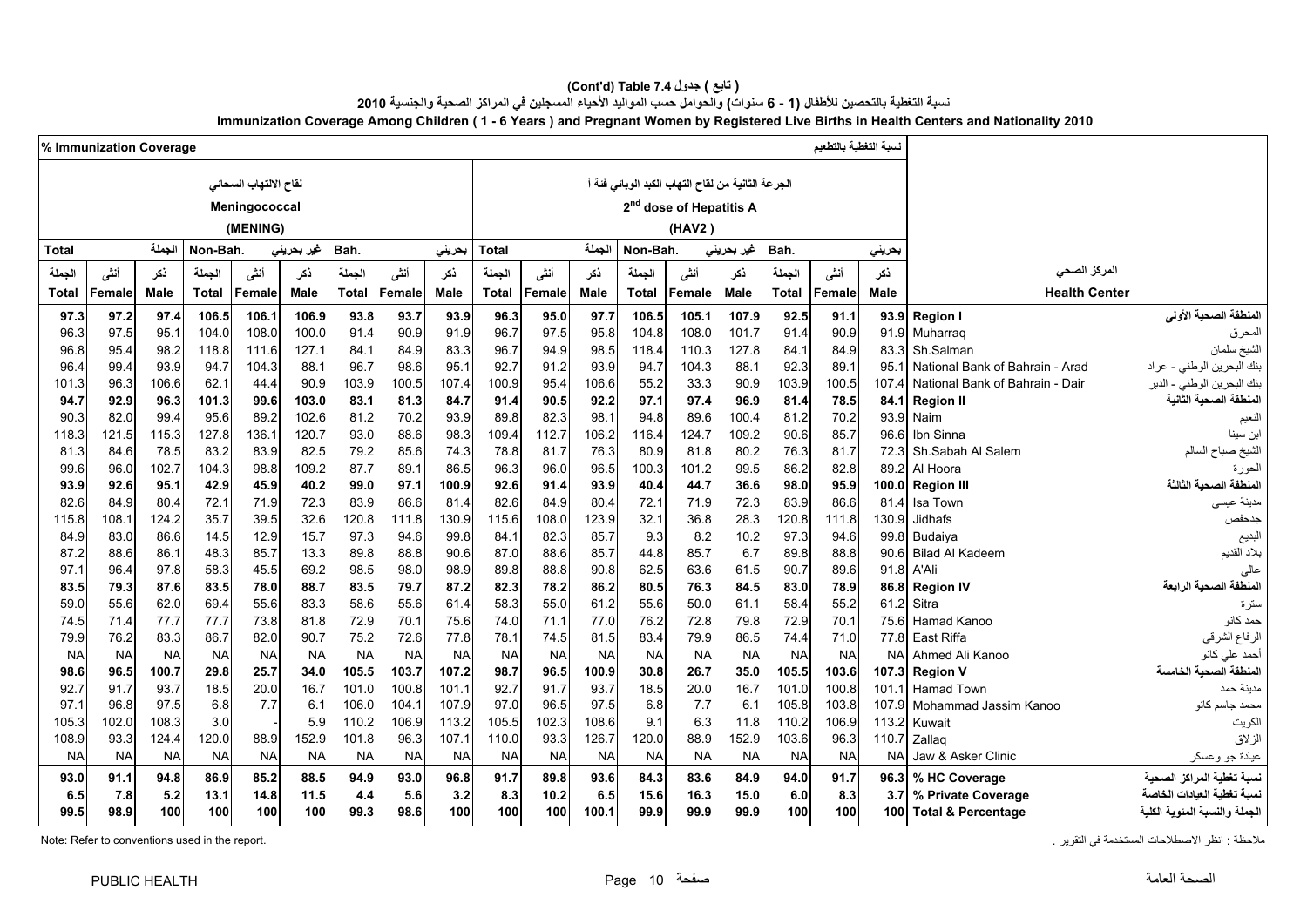### **(Cont'd) Table 7.4 جدول ) تابع(**  نسبة التغطية بالتحصين للأطفال (1 - 6 سنوات) والحوامل حسب المواليد الأحياء المسجلين في المراكز الصحية والجنسية 2010 **Immunization Coverage Among Children ( 1 - 6 Years ) and Pregnant Women by Registered Live Births in Health Centers and Nationality 2010**

|              | % Immunization Coverage |                      |                      |                                              |                      |                      |               |               |                                                      |        |                                                        |            | نسبة التغطية بالتطعيم                                          |                                 |                               |
|--------------|-------------------------|----------------------|----------------------|----------------------------------------------|----------------------|----------------------|---------------|---------------|------------------------------------------------------|--------|--------------------------------------------------------|------------|----------------------------------------------------------------|---------------------------------|-------------------------------|
|              |                         |                      |                      | نسبة الإطفال المحمين عند الولادة ضد التيانوس |                      |                      |               |               |                                                      |        | نسبة التغطية بجر عتين أواكثر من لقاح التيتانوس للحوامل |            |                                                                |                                 |                               |
|              |                         |                      |                      | Child protection rate at birth by Td2        |                      |                      |               |               |                                                      |        |                                                        |            | % of pregnant women received 2 or more doses of tetanus toxoid |                                 |                               |
|              |                         |                      |                      | PAB*                                         |                      |                      |               |               |                                                      |        | $Td2+**$                                               |            |                                                                |                                 |                               |
| <b>Total</b> |                         | الجملة               | Non-Bah.             |                                              | غير بحريني           | Bah.                 |               | بحريني        | <b>Total</b>                                         | الجملة | Non-Bah.                                               | غير بحريني | Bah.<br>بحرينى                                                 |                                 |                               |
|              |                         |                      |                      |                                              |                      |                      |               |               |                                                      |        |                                                        |            |                                                                | المركز الصحى                    |                               |
| الجملة       | أنشى                    | ذكر                  | الجملة               | أنشى                                         | ذكر                  | الجملة               | أننى          | ذكر           | أنثى                                                 |        | أنشى                                                   |            | أنشى                                                           |                                 |                               |
| <b>Total</b> | Female                  | <b>Male</b>          | <b>Total</b>         | Female                                       | <b>Male</b>          | <b>Total</b>         | Female        | <b>Male</b>   | <b>Female</b>                                        |        | Female                                                 |            | Female                                                         | <b>Health Center</b>            |                               |
| 86.3         | $\cdots$                | $\cdots$             | $\cdots$             | $\cdots$                                     | $\cdots$             | $\cdots$             | $\cdots$      | $\cdots$      | 33.6                                                 |        | $\sim$ $\sim$                                          |            | $\cdots$                                                       | <b>Region I</b>                 | المنطقة الصحية الأولى         |
| 88.6         | $\sim$ $\sim$           | $\sim$ $\sim$        | $\sim$ $\sim$        | $\sim$ $\sim$ $\sim$                         | $\ddotsc$            | $\sim$ $\sim$ $\sim$ | $\sim$        | $\sim$ $\sim$ | 49.4                                                 |        | $\sim$ $\sim$ $\sim$                                   |            | $\sim$ $\sim$ $\sim$                                           | Muharraq                        | المحرق                        |
| 79.8         | $\sim$ $\sim$           | $\sim$ $\sim$        | $\sim$ $\sim$        | $\ldots$                                     | $\sim$ $\sim$        | $\sim$ $\sim$        | $\sim$ $\sim$ | $\sim$        | 27.0                                                 |        | $\cdots$                                               |            | $\sim$ $\sim$                                                  | Sh.Salman                       | الشيخ سلمان                   |
| 80.7         | $\sim$                  | $\ldots$             | $\sim$ $\sim$        | $\cdots$                                     | $\sim$ $\sim$        | $\sim 100$           | $\sim$ $\sim$ | $\ddotsc$     | 38.8                                                 |        | $\sim$ $\sim$ $\sim$                                   |            | $\sim$ $\sim$                                                  | National Bank of Bahrain - Arad | بنك البحرين الوطني - عراد     |
| 101.0        | $\sim$ $\sim$           | $\sim$ $\sim$        | $\sim$ $\sim$        | $\sim$ $\sim$                                | $\sim$ $\sim$        | $\sim$ $\sim$        | $\sim$ $\sim$ | $\sim$ $\sim$ | 9.9                                                  |        | $\sim$ $\sim$ $\sim$                                   |            | $\sim$ $\sim$                                                  | National Bank of Bahrain - Dair | بنك البحرين الوطني - الدير    |
| 56.2         | $\cdots$                | $\cdots$             | $\cdots$             | $\cdots$                                     | $\sim$ $\sim$        | $\cdots$             | $\sim$        | $\ddotsc$     | 60.1                                                 |        | $\cdots$                                               |            | $\cdots$                                                       | <b>Region II</b>                | المنطقة الصحية الثانية        |
| 69.8         | $\sim$                  | $\sim$ $\sim$        | $\sim$ $\sim$        | $\sim$ $\sim$                                | $\sim$ $\sim$        | $\sim$ $\sim$        | $\sim$ $\sim$ | $\sim$ $\sim$ | 29.3                                                 |        | $\cdots$                                               |            | $\sim$ $\sim$                                                  | Naim                            | النعيم                        |
| 53.8         | $\sim$ .                | $\sim$ .             | $\sim$ $\sim$        | $\ldots$                                     | $\ddotsc$            | $\cdots$             | $\sim$ $\sim$ | $\ldots$      | 75.9                                                 |        | $\sim$ $\sim$ $\sim$                                   |            | $\sim$ $\sim$                                                  | Ibn Sinna                       | ابن سينا                      |
| 55.0         | $\sim$ $\sim$           | $\sim$ $\sim$        | $\sim$ $\sim$ $\sim$ | $\sim$ $\sim$ $\sim$                         | $\sim$ $\sim$ $\sim$ | $\sim$ $\sim$        | $\sim$ $\sim$ | $\sim$ $\sim$ | 63.2                                                 |        | $\sim$ $\sim$ $\sim$                                   |            | $\sim$ $\sim$ $\sim$                                           | Sh.Sabah Al Salem               | الشيخ صباح السالم             |
| 34.8         | $\sim$                  | $\sim$ $\sim$ $\sim$ | $\sim$ $\sim$        | $\sim$ $\sim$                                | $\sim$ $\sim$        | $\sim$ $\sim$ $\sim$ | $\sim$ $\sim$ | $\sim$ $\sim$ | 99.7<br>$\sim$ $\sim$ $\sim$<br>$\sim$ $\sim$ $\sim$ |        |                                                        | Al Hoora   | الحورة                                                         |                                 |                               |
| 93.0         | $\cdots$                | $\cdots$             | $\sim$ $\sim$        | $\cdots$                                     | $\cdots$             | $\sim$ $\sim$        | $\sim$ $\sim$ | $\cdots$      | 35.2                                                 |        | $\cdots$                                               |            | $\cdots$                                                       | <b>Region III</b>               | المنطقة الصحية الثالثة        |
| 94.3         | $\sim$ $\sim$           | $\sim$ $\sim$        | $\sim$ $\sim$ $\sim$ | $\sim$ $\sim$ $\sim$                         | $\cdots$             | $\sim$ $\sim$        | $\sim$        | $\sim$        | 51.1                                                 |        | $\sim$ $\sim$ $\sim$                                   |            | $\sim$ $\sim$                                                  | Isa Town                        | مدينة عيسى                    |
| 91.7         | $\sim$                  | $\sim$ $\sim$        | $\sim$               | $\sim$ $\sim$                                | $\sim$ $\sim$        | $\sim$ $\sim$        | $\sim$        | $\sim$        | 34.5                                                 |        | $\sim$ $\sim$ $\sim$                                   |            | $\sim$ $\sim$                                                  | <b>Jidhafs</b>                  | جدحفص                         |
| 91.7         | $\sim$                  | $\sim$ $\sim$        | $\sim$ $\sim$        | $\sim$ $\sim$                                | $\sim$ $\sim$        | $\ldots$             | $\sim$        | $\sim$        | 29.4                                                 |        | $\sim$ $\sim$ $\sim$                                   |            | $\sim$ $\sim$ $\sim$                                           | Budaiya                         | البديع                        |
| 101.4        | $\sim$ $\sim$           | $\sim$ $\sim$ $\sim$ | $\sim$ $\sim$ $\sim$ | $\sim$ $\sim$                                | $\sim$               | $\sim$ $\sim$ $\sim$ | $\sim$ $\sim$ | $\sim$ $\sim$ | 26.7                                                 |        | $\sim$ $\sim$ $\sim$                                   |            | $\sim$ $\sim$ $\sim$                                           | <b>Bilad Al Kadeem</b>          | بلاد القديم                   |
| 90.5         | $\sim$ $\sim$           | $\sim$ $\sim$        | $\sim$ $\sim$ $\sim$ | $\ldots$                                     | $\ldots$             | $\sim$ $\sim$ $\sim$ | $\sim$        | $\sim$        | 22.1                                                 |        | $\sim$ $\sim$ $\sim$                                   |            | $\sim$ $\sim$ $\sim$                                           | A'Ali                           | عالى                          |
| 72.3         | $\cdots$                | $\cdots$             | $\cdots$             | $\cdots$                                     | $\cdots$             | $\cdots$             | $\sim$        | $\cdots$      | 28.1                                                 |        |                                                        |            | $\cdots$                                                       | <b>Region IV</b>                | المنطقة الصحية الرابعة        |
| 99.2         | $\ddotsc$               | $\sim$ $\sim$        | $\sim$ $\sim$        | $\sim$ $\sim$                                | $\sim$ $\sim$        | $\cdots$             | $\sim$        | $\ddotsc$     | 12.4                                                 |        | $\cdots$                                               |            | $\sim$ $\sim$                                                  | Sitra                           | ستر ۃ                         |
| 92.3         | $\sim$                  | $\sim$ $\sim$        | $\sim$               | $\ldots$                                     | $\sim$ $\sim$        | $\cdots$             | $\sim$        | $\sim$        | 26.4                                                 |        | $\sim$ $\sim$ $\sim$                                   |            | $\sim$ $\sim$ $\sim$                                           | Hamad Kanoo                     | حمد كانو                      |
| 21.6         | $\ddotsc$               | $\sim$ $\sim$        | $\sim$ $\sim$        | $\sim$ $\sim$                                | $\ddotsc$            | $\sim$ $\sim$ $\sim$ | $\sim$ $\sim$ | $\sim$        | 64.3                                                 |        | $\ddotsc$                                              |            | $\sim 100$                                                     | East Riffa                      | الرفاع الشرقي                 |
| 93.5         | $\sim$                  | $\sim$ .             | $\sim$ $\sim$        | $\sim$ $\sim$                                | $\cdots$             | $\sim$ $\sim$        | $\sim$ $\sim$ | $\ddotsc$     | 5.5                                                  |        | $\sim$ $\sim$ $\sim$                                   |            | $\sim$ $\sim$                                                  | Ahmed Ali Kanoo                 | أحمد على كانو                 |
| 66.3         | $\ddotsc$               | $\cdots$             | $\cdots$             | $\cdots$                                     | $\sim$ $\sim$        | $\sim$ $\sim$        | $\sim$ $\sim$ | $\cdots$      | 26.5                                                 |        | $\cdots$                                               |            | $\cdots$                                                       | <b>Region V</b>                 | المنطقة الصحبة الخامسة        |
| 46.2         | $\sim$ $\sim$           | $\sim$ $\sim$        | $\sim$ $\sim$        | $\sim$ $\sim$                                | $\ddotsc$            | $\cdots$             | $\sim$ $\sim$ | $\sim$ $\sim$ | 36.7                                                 |        | $\cdots$                                               |            | $\cdots$                                                       | <b>Hamad Town</b>               | مدينة حمد                     |
| 28.7         | $\sim$                  | $\sim$ $\sim$        | $\sim$ $\sim$ $\sim$ | $\sim$ $\sim$                                | $\sim$ $\sim$        | $\sim$ $\sim$        | $\sim$ $\sim$ | $\sim$        | 14.8                                                 |        | $\sim$ $\sim$ $\sim$                                   |            | $\sim$ $\sim$ $\sim$                                           | Mohammad Jassim Kanoo           | محمد جاسم كانو                |
| 95.0         | $\sim$ $\sim$           | $\sim$ $\sim$        | $\sim$ $\sim$        | $\sim$ $\sim$                                | $\sim$ $\sim$        | $\sim$ $\sim$        | $\sim$        | $\sim$        | 20.5                                                 |        | $\sim$ $\sim$ $\sim$                                   |            | $\sim$ $\sim$ $\sim$                                           | Kuwait                          | الكويت                        |
| 370.0        | $\sim$ $\sim$           | $\sim$ $\sim$        | $\sim$ $\sim$        | $\sim$ $\sim$                                | $\sim$               | $\sim$ $\sim$        | $\sim$ $\sim$ | $\sim$        | 95.6                                                 |        | $\cdots$                                               |            | $\sim$ $\sim$                                                  | Zallag                          | الزلاق                        |
| <b>NA</b>    | $\sim$ $\sim$           | $\sim$ $\sim$        | $\sim$ $\sim$        | $\sim$ $\sim$                                | $\sim$ $\sim$ $\sim$ | $\sim$ $\sim$        | $\sim$        | $\sim$        | <b>NA</b>                                            |        | $\sim$ $\sim$ $\sim$                                   |            | $\sim$ $\sim$ $\sim$                                           | Jaw & Asker Clinic              | عيادة جو وعسكر                |
| 69.9         | $\cdots$                | $\cdots$             | $\cdots$             | $\sim$ $\sim$                                | $\cdots$             | $\cdots$             | $\sim$ $\sim$ | $\ddotsc$     | 35.2                                                 |        | $\cdots$                                               |            | $\cdots$                                                       | % HC Coverage                   | نسبة تغطية المراكز الصحية     |
| 21.6         | $\cdots$                | $\cdots$             | $\cdots$             | $\cdots$                                     | $\cdots$             | $\sim$ 10 $\pm$      | $\sim$        | $\cdots$      | 24.2                                                 |        | $\sim$ $\sim$                                          |            | $\cdots$                                                       | % Private Coverage              | نسبة تغطية العيادات الخاصة    |
| 91.2         | $\cdots$                | $\cdots$             | $\cdots$             | $\cdots$                                     | $\cdots$             | $\cdots$             | $\cdots$      | $\cdots$      | 59.4                                                 |        | $\cdots$                                               |            | $\cdots$                                                       | <b>Total &amp; Percentage</b>   | الجملة والنسبة المئوية الكلية |
|              |                         |                      |                      |                                              |                      |                      |               |               |                                                      |        |                                                        |            |                                                                |                                 |                               |

ملاحظة : انظر الاصطلاحات المستخدمة في التقرير . التقرير . التقرير . التقرير . التقرير المستخدمة في التقرير . ا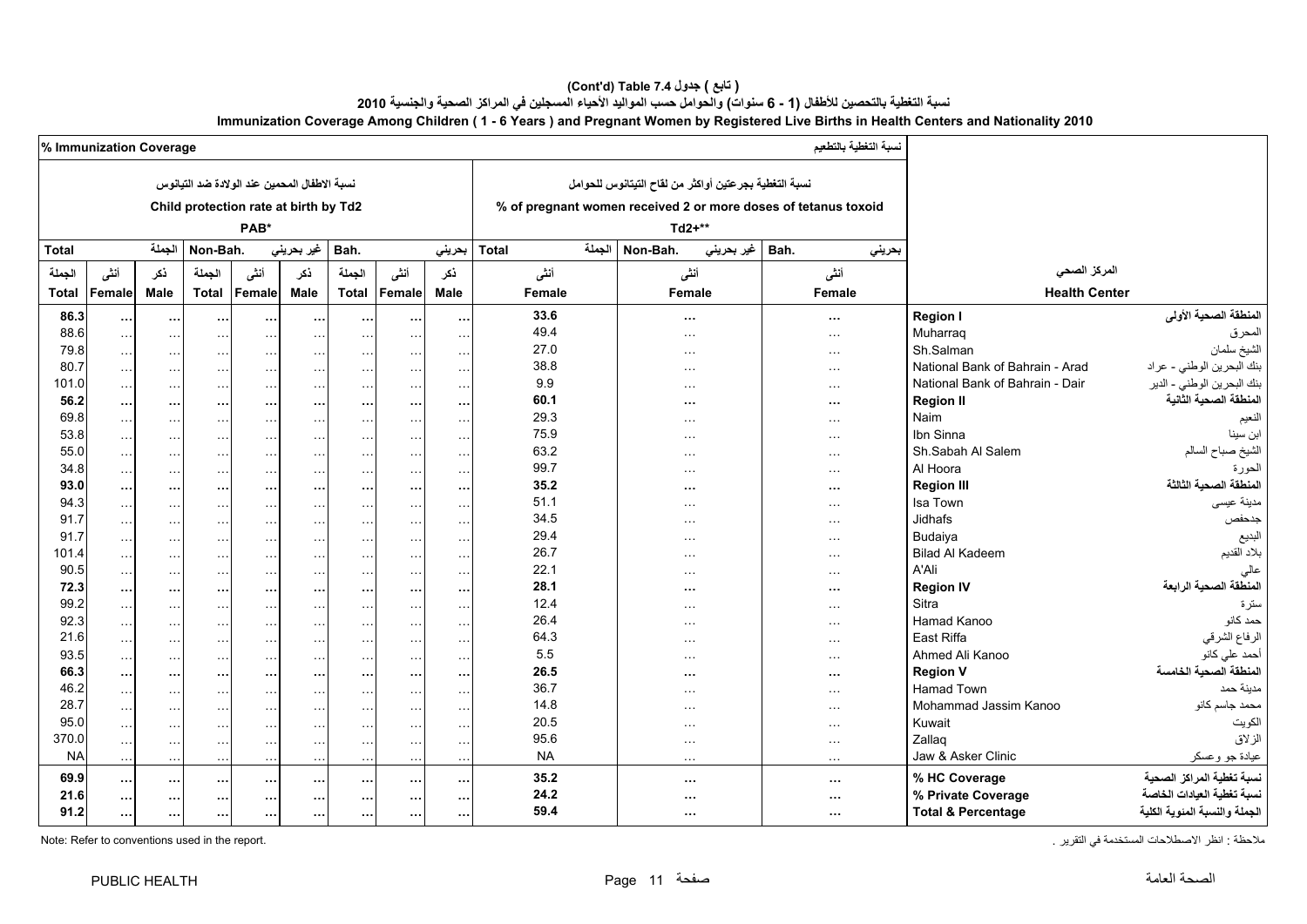<span id="page-12-0"></span>



Note:

- 1- Tuberculin concentration : number of tuberculin units (5TU)
- 2- Those who received BCG Vaccine during infancy are not included in 2010 calculation

مالحظة :

-1 درجة تركيز أختبار الدرن ، عدد الوحدات (TU5(

-2 األطفال الذين تم تطعيمھم ضد الدرن في مرحلة الطفولة لم يتم احتسابھم في عام <sup>2010</sup>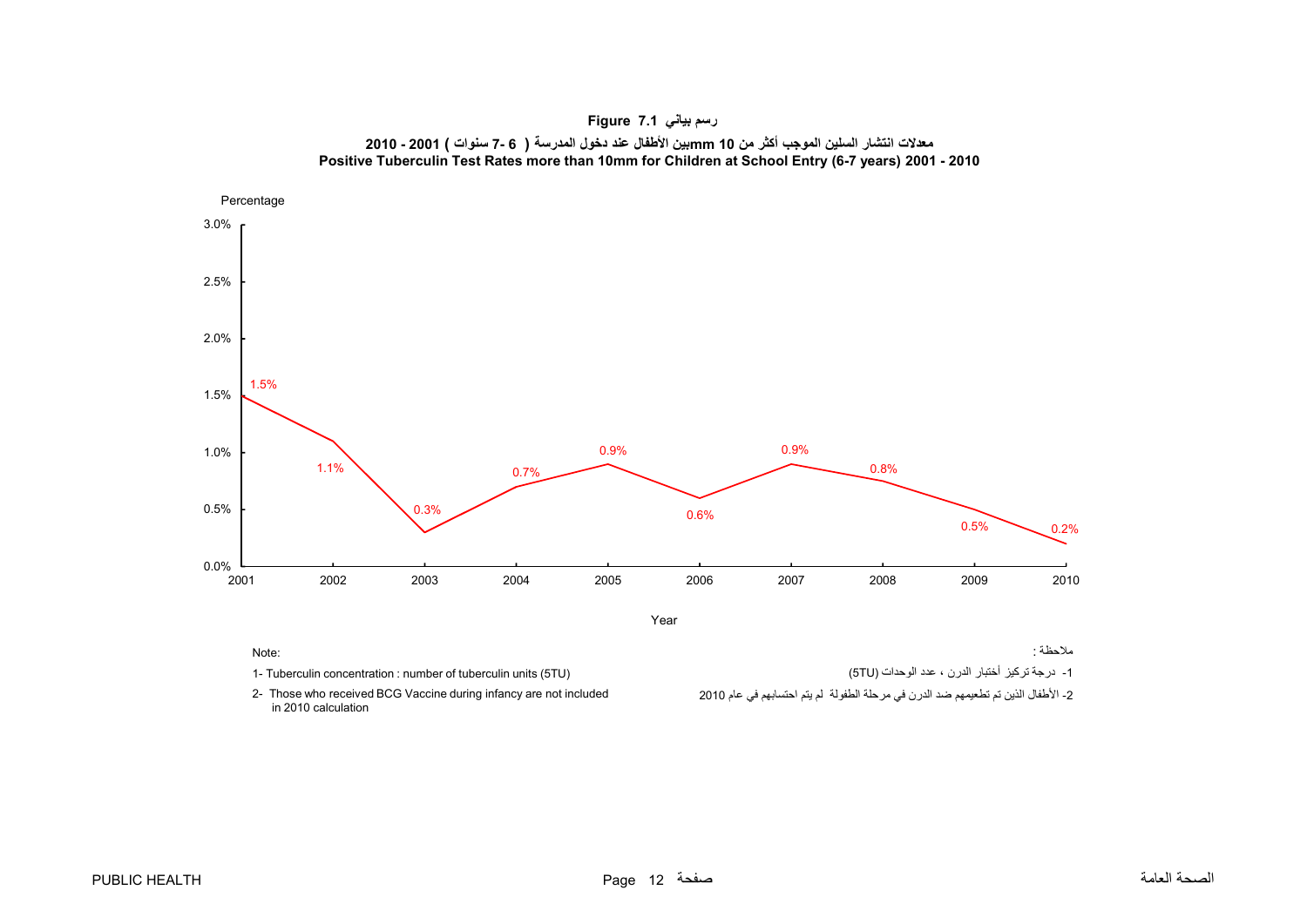|                                      | <b>Total</b> |           | الحملة    | Non-Bahraini |           | غیر بحرینی | <b>Bahraini</b> |           | بحريني      |                               |
|--------------------------------------|--------------|-----------|-----------|--------------|-----------|------------|-----------------|-----------|-------------|-------------------------------|
|                                      | الجملة       | أنشى      | نكر       | الجملة       | أنشى      | نكر        | الجملة          | أنشى      | ذكر         |                               |
| <b>Health Region / Health Center</b> | <b>Total</b> | Female    | Male      | <b>Total</b> | Female    | Male       | <b>Total</b>    | Female    | <b>Male</b> | المنطقة الصحية / المركز الصحي |
| <b>Health Region I</b>               | 2,940        | 1,607     | 1,333     | 497          | 227       | 270        | 2,443           | 1,380     | 1,063       | المنطقة الصحية الأولى         |
| Muharrag                             | 626          | 315       | 311       | 42           | 18        | 24         | 584             | 297       | 287         | المحرق                        |
| Sh.Salman                            | 726          | 352       | 374       | 295          | 116       | 179        | 431             | 236       | 195         | الشيخ سلمان                   |
| National Bank of Bahrain - Arad      | 822          | 476       | 346       | 123          | 70        | 53         | 699             | 406       | 293         | بنك البحرين الوطني - عراد     |
| National Bank of Bahrain - Dair      | 766          | 464       | 302       | 37           | 23        | 14         | 729             | 441       | 288         | بنك البحرين الوطني - الدير    |
| <b>Health Region II</b>              | 5,042        | 2,159     | 2,883     | 2,765        | 890       | 1,875      | 2,277           | 1,269     | 1,008       | المنطقة الصحية الثانية        |
| Naim                                 | 985          | 426       | 559       | 520          | 168       | 352        | 465             | 258       | 207         | النعيم                        |
| Ibn Sinna                            | 383          | 153       | 230       | 242          | 88        | 154        | 141             | 65        | 76          | ابن سينا                      |
| Sh.Sabah Al Salem                    | 1,951        | 1,016     | 935       | 855          | 368       | 487        | 1,096           | 648       | 448         | الشيخ صباح السالم             |
| Hoora                                | 1,196        | 545       | 651       | 621          | 247       | 374        | 575             | 298       | 277         | الحورة                        |
| Al Razi (Workers H.C.)               | 527          | 19        | 508       | 527          | 19        | 508        |                 |           |             | الرازي (علاج العمال)          |
| <b>Health Region III</b>             | 8.638        | 5.079     | 3,559     | 500          | 245       | 255        | 8.138           | 4.834     | 3.304       | المنطقة الصحية الثالثة        |
| Isa Town                             | 3,512        | 2,094     | 1,418     | 81           | 55        | 26         | 3,431           | 2,039     | 1,392       | مدينة عيسى                    |
| <b>Jidhafs</b>                       | 3,109        | 1,768     | 1,341     | 201          | 84        | 117        | 2,908           | 1,684     | 1,224       | جدحفص                         |
| Budaiya                              | 868          | 546       | 322       | 92           | 47        | 45         | 776             | 499       | 277         | البديع                        |
| <b>Bilad Al Kadeem</b>               | 1,006        | 580       | 426       | 125          | 59        | 66         | 881             | 521       | 360         | بلاد القديم                   |
| A'Ali                                | 143          | 91        | 52        | 1            |           |            | 142             | 91        | 51          | عالى                          |
| <b>Health Region IV</b>              | 2,691        | 1,421     | 1,270     | 602          | 237       | 365        | 2,089           | 1,184     | 905         | المنطقة الصحية الرابعة        |
| Sitra                                | 819          | 458       | 361       | 108          | 23        | 85         | 711             | 435       | 276         | ستر ۃ                         |
| Hamad Kanoo                          | 109          | 64        | 45        | 4            |           | 4          | 105             | 64        | 41          | حمد کانو                      |
| East Riffa                           | 1,620        | 813       | 807       | 479          | 208       | 271        | 1,141           | 605       | 536         | الرفاع الشرقي                 |
| Ahmed Ali Kanoo                      | 143          | 86        | 57        | 11           | 6         | 5          | 132             | 80        | 52          | أحمد على كانو                 |
| <b>Health Region V</b>               | 1,992        | 1.077     | 915       | 266          | 113       | 153        | 1,726           | 964       | 762         | لمنطقة الصحية الخامسة         |
| <b>Hamad Town</b>                    | 777          | 444       | 333       | 56           | 39        | 17         | 721             | 405       | 316         | مدبنة حمد                     |
| Mohammad Jassim Kanoo                | 646          | 358       | 288       | 37           | 28        | 9          | 609             | 330       | 279         | محمد جاسم كانو                |
| Kuwait                               | 262          | 150       | 112       | 27           | 6         | 21         | 235             | 144       | 91          | الكويت                        |
| Zallag                               | 307          | 125       | 182       | 146          | 40        | 106        | 161             | 85        | 76          | الزلاق                        |
| Jaw & Asker Clinic                   | <b>NA</b>    | <b>NA</b> | <b>NA</b> | <b>NA</b>    | <b>NA</b> | <b>NA</b>  | <b>NA</b>       | <b>NA</b> | <b>NA</b>   | عيادة جو وعسكر                |
| Undefined                            | 459          | 247       | 212       | 56           | 30        | 26         | 403             | 217       | 186         | غير مبين                      |
| <b>Total</b>                         | 21,762       | 11,590    | 10,172    | 4,686        | 1,742     | 2,944      | 17,076          | 9,848     | 7,228       | الحملة                        |

**جدول 7.5 Table عدد مرضى األمراض المزمنة المسجلين بالمراكز الصحية حسب الجنسية والنوع<sup>2010</sup> Number of Chronic Diseases Patients registered at the Health Centers by Nationality and Sex 2010**

NA: (not applicable) registration is done in another Health Centers within the same health region . . الصحية المنطقة نفس في أخرى مراكز في المرضى تسجيل يتم : NA مالحظة : :NoteNote:

1) تم اعتماد البيانات تبعا للتسجيل على الوصفة الطبية . . "Data Entry "data Prescription on Based) 1 2) The Patient is registered once even if he or she has multiple diseases.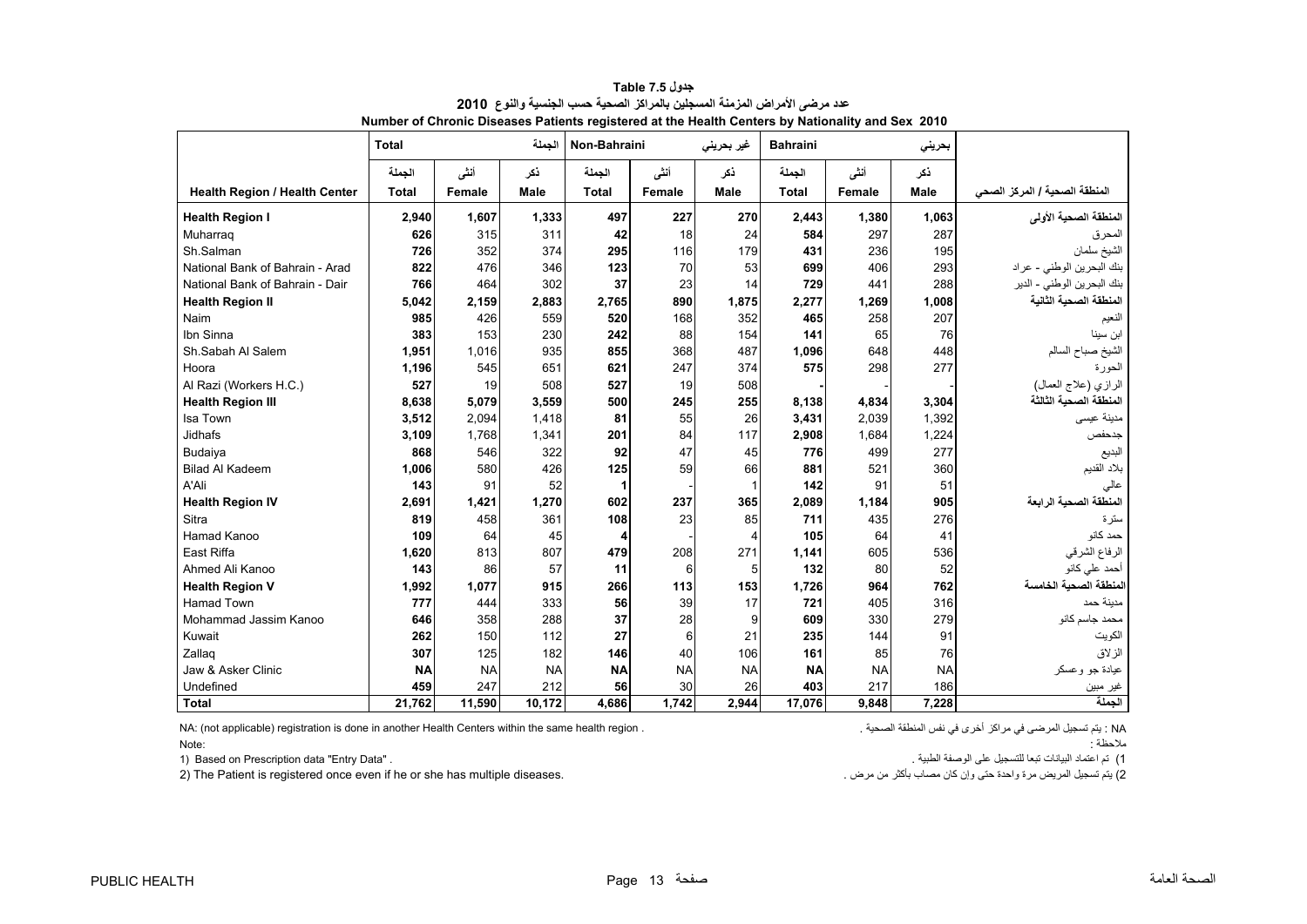<span id="page-14-0"></span>

|                                      | <b>Total</b>           |                | الجملة             | Non-Bahraini           |                | غیر بحرین <i>ی</i> | <b>Bahraini</b>        |                | بحرينى             |                               |
|--------------------------------------|------------------------|----------------|--------------------|------------------------|----------------|--------------------|------------------------|----------------|--------------------|-------------------------------|
| <b>Health Region / Health Center</b> | الجملة<br><b>Total</b> | أنشى<br>Female | نكر<br><b>Male</b> | الجملة<br><b>Total</b> | أننى<br>Female | نكر<br><b>Male</b> | الجملة<br><b>Total</b> | أنشى<br>Female | ذكر<br><b>Male</b> | المنطقة الصحية / المركز الصحى |
| <b>Health Region I</b>               | 3,958                  | 2,159          | 1,799              | 608                    | 280            | 328                | 3,350                  | 1,879          | 1,471              | المنطقة الصحية الأولى         |
| Muharrag                             | 956                    | 489            | 467                | 77                     | 34             | 43                 | 879                    | 455            | 424                | المحرق                        |
| Sh.Salman                            | 881                    | 426            | 455                | 335                    | 130            | 205                | 546                    | 296            | 250                | الشيخ سلمان                   |
| National Bank of Bahrain - Arad      | 1,097                  | 616            | 481                | 156                    | 90             | 66                 | 941                    | 526            | 415                | بنك البحرين الوطني - عراد     |
| National Bank of Bahrain - Dair      | 1,024                  | 628            | 396                | 40                     | 26             | 14                 | 984                    | 602            | 382                | بنك البحرين الوطني - الدير    |
| <b>Health Region II</b>              | 7,473                  | 3,273          | 4,200              | 4,017                  | 1,322          | 2,695              | 3,456                  | 1,951          | 1,505              | المنطقة الصحبة الثانبة        |
| Naim                                 | 1,386                  | 607            | 779                | 746                    | 245            | 501                | 640                    | 362            | 278                | النعيم                        |
| Ibn Sinna                            | 497                    | 187            | 310                | 307                    | 104            | 203                | 190                    | 83             | 107                | ابن سينا                      |
| Sh.Sabah Al Salem                    | 3.069                  | 1.603          | 1.466              | 1,340                  | 574            | 766                | 1,729                  | 1.029          | 700                | الشيخ صباح السالم             |
| Hoora                                | 1,830                  | 850            | 980                | 933                    | 373            | 560                | 897                    | 477            | 420                | الحورة                        |
| Al Razi (Workers H.C.)               | 691                    | 26             | 665                | 691                    | 26             | 665                |                        |                |                    | الرازي (علاج العمال)          |
| <b>Health Region III</b>             | 14,321                 | 8,618          | 5,703              | 750                    | 353            | 397                | 13,571                 | 8,265          | 5,306              | المنطقة الصحية الثالثة        |
| Isa Town                             | 6,578                  | 4.041          | 2,537              | 140                    | 87             | 53                 | 6.438                  | 3,954          | 2,484              | مدينة عيسى                    |
| Jidhafs                              | 4,743                  | 2.734          | 2,009              | 297                    | 116            | 181                | 4.446                  | 2,618          | 1,828              | جدحفص                         |
| Budaiya                              | 1,290                  | 844            | 446                | 129                    | 59             | 70                 | 1,161                  | 785            | 376                | البديع                        |
| <b>Bilad Al Kadeem</b>               | 1,484                  | 852            | 632                | 183                    | 90             | 93                 | 1,301                  | 762            | 539                | بلاد القديم                   |
| A'Ali                                | 226                    | 147            | 79                 | 1                      | 1              |                    | 225                    | 146            | 79                 | عالى                          |
| <b>Health Region IV</b>              | 3,560                  | 1,854          | 1,706              | 802                    | 320            | 482                | 2.758                  | 1,534          | 1,224              | المنطقة الصحية الرابعة        |
| Sitra                                | 976                    | 539            | 437                | 128                    | 26             | 102                | 848                    | 513            | 335                | ستر ۃ                         |
| Hamad Kanoo                          | 166                    | 100            | 66                 | 6                      |                | 6                  | 160                    | 100            | 60                 | حمد كانو                      |
| East Riffa                           | 2,220                  | 1,099          | 1,121              | 652                    | 284            | 368                | 1,568                  | 815            | 753                | الرفاع الشرقي                 |
| Ahmed Ali Kanoo                      | 198                    | 116            | 82                 | 16                     | 10             | 6                  | 182                    | 106            | 76                 | أحمد على كانو                 |
| <b>Health Region V</b>               | 2.710                  | 1,452          | 1,258              | 361                    | 148            | 213                | 2,349                  | 1,304          | 1,045              | لمنطقة الصحية الخامسة         |
| <b>Hamad Town</b>                    | 1,053                  | 579            | 474                | 77                     | 51             | 26                 | 976                    | 528            | 448                | مدينة حمد                     |
| Mohammad Jassim Kanoo                | 917                    | 511            | 406                | 51                     | 36             | 15                 | 866                    | 475            | 391                | محمد جاسم كانو                |
| Kuwait                               | 328                    | 187            | 141                | 34                     | 8              | 26                 | 294                    | 179            | 115                | الكويت                        |
| Zallag                               | 412                    | 175            | 237                | 199                    | 53             | 146                | 213                    | 122            | 91                 | الزلاق                        |
| Jaw & Asker Clinic                   | <b>NA</b>              | <b>NA</b>      | <b>NA</b>          | <b>NA</b>              | <b>NA</b>      | <b>NA</b>          | <b>NA</b>              | <b>NA</b>      | <b>NA</b>          | عيادة جو وعسكر                |
| Undefined                            | 564                    | 307            | 257                | 64                     | 35             | 29                 | 500                    | 272            | 228                | غير مبين                      |
| <b>Total</b>                         | 32.586                 | 17,663         | 14,923             | 6,602                  | 2,458          | 4,144              | 25,984                 | 15,205         | 10,779             | الحملة                        |

**جدول 7.6 Table عدد حاالت األمراض المزمنة المسجلة في المراكز الصحية حسب الجنسية والنوع<sup>2010</sup> Number of registered Chronic Diseases Cases at the Health Centers by Nationality and Sex 2010**

NA: (not applicable) registration is done in another Health Centers within the same health region . . الصحية المنطقة نفس في أخرى مراكز في المرضى تسجيل يتم : NA

:Note

 1) تم اعتماد البيانات تبعا للتسجيل على الوصفة الطبية . . "Data Entry "data Prescription on Based) 1 2) The patient may has more than one chronic disease.

مالحظة :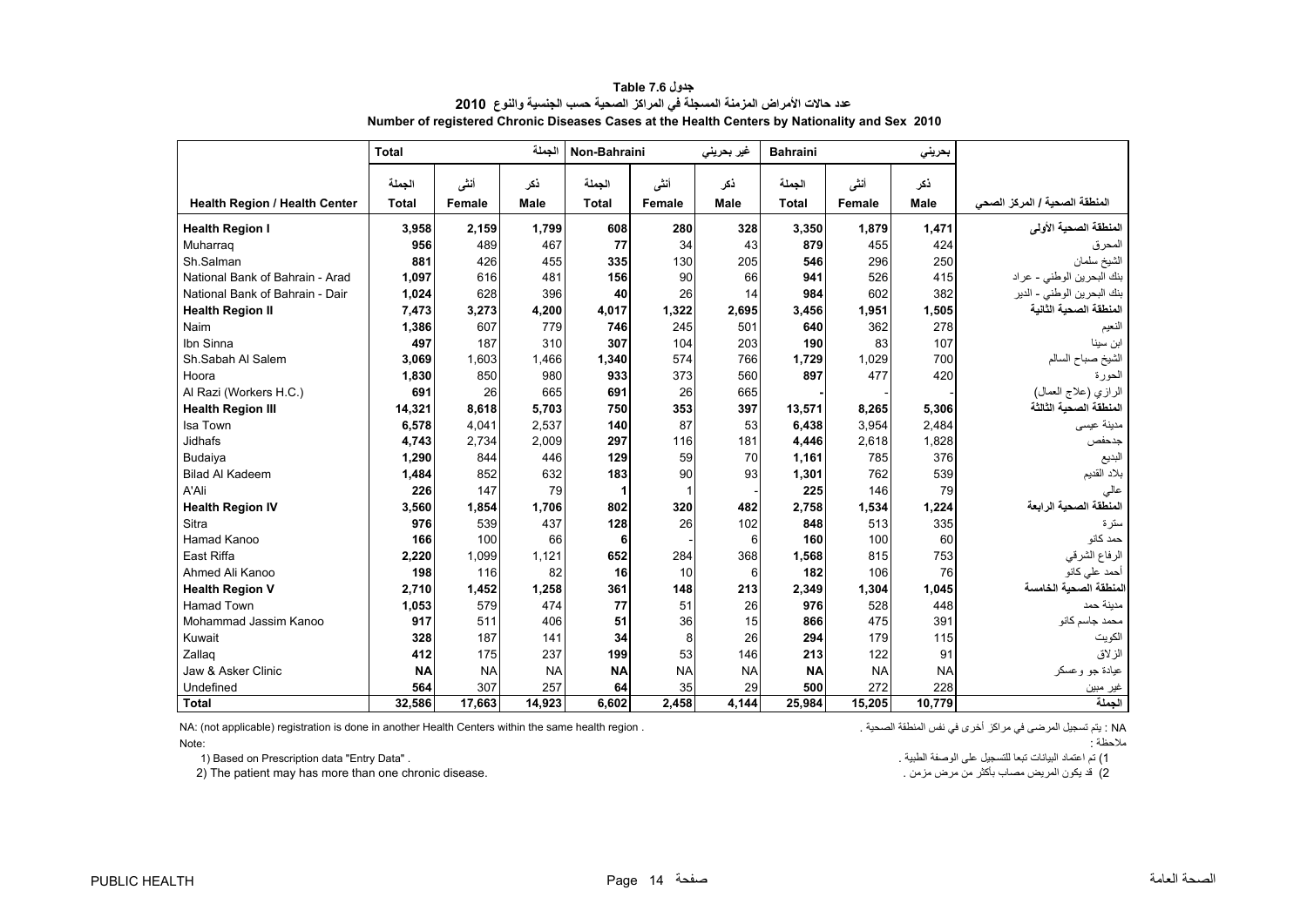**جدول 7.7 Table عدد حاالت األمراض المزمنة المسجلة بالمراكز الصحية حسب التشخيص وفئات العمر 2010 Number of registered Chronic Diseases Cases at the Health Centers by Diagnosis and Age Groups 2010**

<span id="page-15-0"></span>

|                                     | <b>Age Groups</b>      |                |        |       |       |                 |       | فئات العمر |                                                            |
|-------------------------------------|------------------------|----------------|--------|-------|-------|-----------------|-------|------------|------------------------------------------------------------|
| <b>Diagnosis</b>                    | الجملة<br><b>Total</b> | $60 +$         | 50-59  | 40-49 | 30-39 | 20-29           | 10-19 | $0-9$      | التشخيص                                                    |
| Arthritis                           | 1,492                  | 703            | 483    | 211   | 74    | 18              | 3     |            | أمراض التهاب المفاصل                                       |
| <b>Bronchial Asthma</b>             | 820                    | 255            | 177    | 145   | 104   | 60              | 29    | 50         | الربو                                                      |
| Hypertension                        | 7,522                  | 2,210          | 2,475  | 1,916 | 726   | 176             | 17    | 2          | ارتفاع ضغط الدم                                            |
| Carcinoma                           | 24                     | 8              | 10     | 3     |       |                 |       |            | الأورام اللابدة (في موضعها) (محدودة المكان)                |
| <b>Chronic Obstructive Diseases</b> | 61                     | 30             | 17     | 4     |       |                 | 3     |            | أمراض الانسداد الرئوي المزمن                               |
| <b>Diabetes Mellitus</b>            | 466                    | 117            | 133    | 89    | 56    | 51              | 18    | 2          | الداء السكري (السكري) - النوع الأول                        |
| Diabetes(Non-Insulin Dependant)     | 6,593                  | 1,871          | 2,226  | 1,615 | 680   | 170             | 23    | 8          | السكري غير المعتمد على الأنسولين - النوع الثاني            |
| G-6-P Dehydrogenase                 | 84                     | 10             | 8      | 14    | 14    | <b>20</b>       | 10    |            | مرض نقص الخميرة                                            |
| Hyperthyroidism                     | 172                    | 32             | 50     | 49    | 22    | 14              | 5     |            | فرط الغدة الدرقية                                          |
| Hypothyrodism                       | 1,581                  | 365            | 416    | 363   | 261   | 141             | 30    |            | قصور الغدة الدرقية                                         |
| <b>Ischaemic Heart Diseases</b>     | 940                    | 571            | 245    | 99    | 19    | $6 \mid$        |       |            | أمراض القلب الاقفارية (الاسكيمية) الناجمة عن القصور الدموي |
| Hyperlipidaemia                     | 6,781                  | 2,227          | 2,482  | 1,529 | 464   | 71              | 5     |            | ارتفاع مستوى الدهون بالدم                                  |
| Obesity                             | 938                    | 277            | 289    | 224   | 99    | 37              | 10    |            | السمنة                                                     |
| Osteoporosis                        | 377                    | 190            | 122    | 40    | 17    | 8               |       |            | هشاشة العظام                                               |
| Psychiatric                         | 388                    | 115            | 101    | 87    | 48    | 26              | 9     | 2          | الأمراض النفسية                                            |
| Sickle-cell disorders               | 135                    | $\overline{7}$ | 12     | 14    | 25    | 29              | 27    | 21         | فقر الدم المنجلي                                           |
| Smoking                             | 161                    | 47             | 51     | 24    | 21    | 15 <sub>l</sub> |       |            | التدخين                                                    |
| Others                              | 4,051                  | 1,351          | 1,114  | 734   | 425   | 190             | 104   | 133        | أخرى                                                       |
| <b>Total</b>                        | 32,586                 | 10,386         | 10,411 | 7,160 | 3,060 | 1,033           | 298   | 238        | الجملة                                                     |

Note:

 1) تم اعتماد البيانات تبعا للتسجيل على الوصفة الطبية . . "Data Entry "data Prescription on Based) 1 2) The patient may has more than one chronic disease.

مالحظة :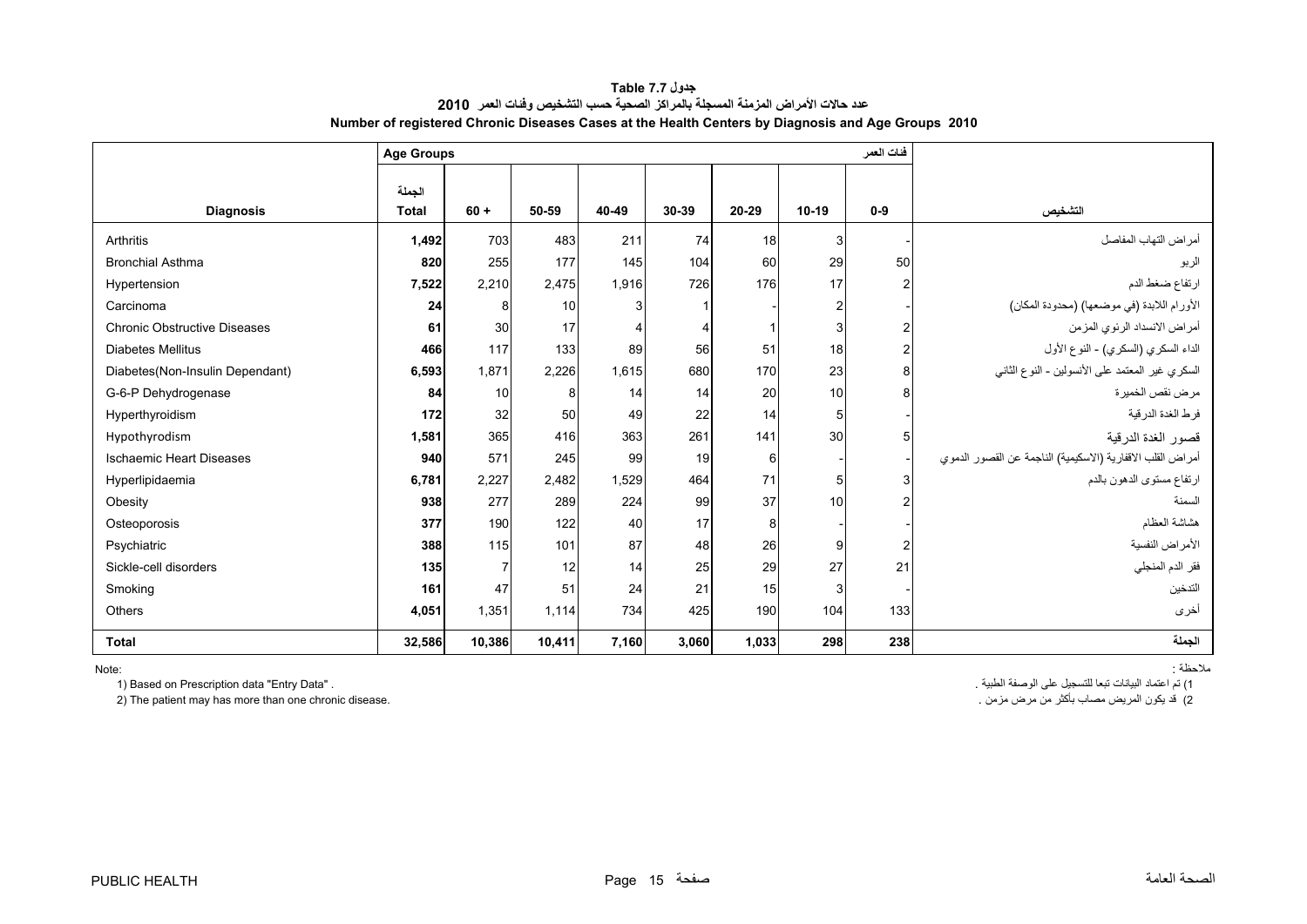# **جدول 7.8 Table عدد الحاالت المستجدة من األمراض المعدية المبلغ عنھا 2006 - 2010 Incidences of Notifiable Communicable Diseases 2006 - 2010**

<span id="page-16-0"></span>

|                                                             | <b>Disease</b>                                                                                               | 2010                 | 2009             | 2008                             | 2007                         | 2006                          | المرض                                                                                                                            | رمز التصنيف<br>ICD-10 Code                       |                                       |
|-------------------------------------------------------------|--------------------------------------------------------------------------------------------------------------|----------------------|------------------|----------------------------------|------------------------------|-------------------------------|----------------------------------------------------------------------------------------------------------------------------------|--------------------------------------------------|---------------------------------------|
| $\blacksquare$                                              | Typhoid fever<br>Pulmonary TB *<br>Non-pulmonary TB *                                                        | 17<br>148<br>98      | 33<br>209<br>116 | 8<br>201<br>103                  | 8<br>180<br>111              | 12<br>170<br>107              | الحمى التيفيه<br>التدرن الرئوي *<br>التدرن لا رئوي *                                                                             | A01.0<br>A15-A16<br>A17-A19                      |                                       |
| M<br>M<br>$\cup$<br>N                                       | Diphtheria<br>Whooping cough<br>Neonatal tetanus                                                             |                      |                  |                                  |                              |                               | الخناق (الدفتيريا)<br>الشاهوق (السعال الديكي)<br>الكزاز الوليدي (حديثي الولادة)                                                  | A36<br>A37<br>A33                                | منها بالتطعيم                         |
| Z<br>A<br>B<br>L                                            | Non-neonatal tetanus<br>Meningococcal menigitis<br>Haemophilus Influenzae (b) meningitis                     |                      |                  |                                  |                              |                               | الكزاز الغير وليدى<br>العدوى بالمكورات السحائية<br>التهاب السحائي البكتيري المتسبب من<br>هيموفيلس انفلونزا (المستديمة النزلية ب) | A34-A35<br>A39.0<br>G00.0                        | ŧ.                                    |
| E<br>D<br>$\blacksquare$                                    | Poliomyelitis<br>Measles<br>Mumps                                                                            | $\overline{2}$<br>46 | 16               | 2<br>80                          | 7<br>93                      | 23                            | شلل الأطفال<br>الحصبة<br>النكاف (أبو كعب)                                                                                        | A80<br><b>B05</b><br><b>B26</b>                  | بعكن التمص<br>ه<br>في                 |
| S<br>E<br>A<br>S                                            | Rubella<br>Chickenpox<br>Influenza<br><b>Yellow Fever</b>                                                    | 6<br>3,394<br>4,875  | 3,221<br>6,484   | $\overline{c}$<br>3,380<br>5,798 | 5<br>8,606<br>4,469          | 3,231<br>3,898                | الحصبة الألمانية<br>الحماق (الجديري)<br>النزلة الوافدة (الأنظونزا)<br>الحمى الصفراء                                              | <b>B06</b><br><b>B01</b><br>$J10-J11$<br>P58-P59 | الأمراض ا                             |
| E<br>S                                                      | Viral hepatitis<br>Α<br>$\overline{\mathsf{B}}$                                                              | 54<br>26             | 72<br>35         | 102<br>23                        | 123<br>$\frac{24}{3}$        | 144<br>$\overline{21}$        | التهاب الكبد الوبائي<br>ڀ                                                                                                        | B15-B19                                          |                                       |
|                                                             | Č<br>E                                                                                                       | $\overline{1}$<br>30 | 21               | $\overline{2}$<br>$\overline{7}$ | 13                           | $\overline{7}$<br>16          | $\overline{\mathsf{C}}$<br>ي                                                                                                     |                                                  |                                       |
|                                                             | Other meningitis                                                                                             | 36                   | 47               | 33                               | 38                           | 57                            | التهاب السحايا الأخرى                                                                                                            | G02-G03                                          |                                       |
| N<br>$\circ$<br>N                                           | Paratyphoid fever<br>Other salmonella infection                                                              | 406                  | 377              | $\overline{4}$<br>418            | $\overline{7}$<br>397        | 3<br>346                      | الحمى نظيرة التيفيه<br>عدوى السلمونيلة الأخرى                                                                                    | A01.1<br>A02                                     | منها بالتطعيم                         |
| D                                                           | <b>Acute Flaccid Paralysis</b><br>Shigellosis                                                                | 10<br>27             | -7<br>64         | $\sqrt{5}$<br>42                 | 5<br>125                     | $\overline{\mathbf{4}}$<br>70 | الشلل الرخو الحاد<br>داء الشيغلات                                                                                                | G82.0<br>A03                                     |                                       |
| M<br>S<br>M                                                 | Food poisoning<br>Amoebiasis                                                                                 | 176<br>32            | 439<br>36        | 300<br>29                        | 286<br>37                    | 232                           | تسمم غذائى<br>داء الأميبات                                                                                                       | A05<br>A06                                       | Ł.                                    |
| U<br>N<br>$\rm s$<br>$\perp$<br>$\frac{1}{2}$ $\frac{1}{S}$ | Malaria (P.falciparum)<br>Malaria (P.vivax)                                                                  | $\overline{7}$<br>83 | 103              | $5\phantom{.0}$<br>86            | $\overline{7}$<br>92         | 11<br>57                      | البر داء المنجلبة<br>البرداء النشيطة<br>البرداء المتعددة                                                                         | <b>B50</b><br><b>B51</b>                         | لا يمكن التم<br>$\tilde{\mathcal{E}}$ |
| A<br>B<br>$\mathsf{L}$                                      | Malaria Mixed<br>Syphilis<br>Gonococcal infection                                                            | 214<br>286           | 261<br>361       | 144<br>419                       | $\overline{1}$<br>232<br>352 | $\overline{2}$<br>183<br>231  | الزهري (السفلس)<br>السيلان (خمج بالمكورات البنية)                                                                                | <b>B52</b><br>A50-A54<br>A55                     | $\bar{\epsilon}$<br>لا<br>مح          |
| E                                                           | Streptococcal sore throat<br>Leprosy                                                                         | 2,888<br>3           | 2,651            | 2,872<br>3                       | 3,424<br>$\overline{2}$      | 1,841                         | التهاب الحلق العقدي<br>الجذام                                                                                                    | A41<br>A31                                       |                                       |
|                                                             | <b>AIDS</b><br>Other and unspecified predominantly sexually<br>transmitted diseases not elsewhere classified | 155                  | 10<br>472        | 6<br>349                         | $\overline{1}$<br>84         | 149                           | عوز المناعة المكتسبة<br>أمراض أخرى وغير محددة تنتقل في غالبيتها<br>عن طريق الجنس لم تصنف في مكان آخر                             | B20-B25<br>A63-A64                               |                                       |

 $*$  Bahraini & Non-Bahraini were included, non-Bahraini repatriated after

receiving the required treatment according to national policy.

\* يتضمن البحرينيين والأجانب ، الأجانب يتم ترحيلهم بعد تلقيهم العلاج<br> المناسب طبقاً للتدابير الوطنية .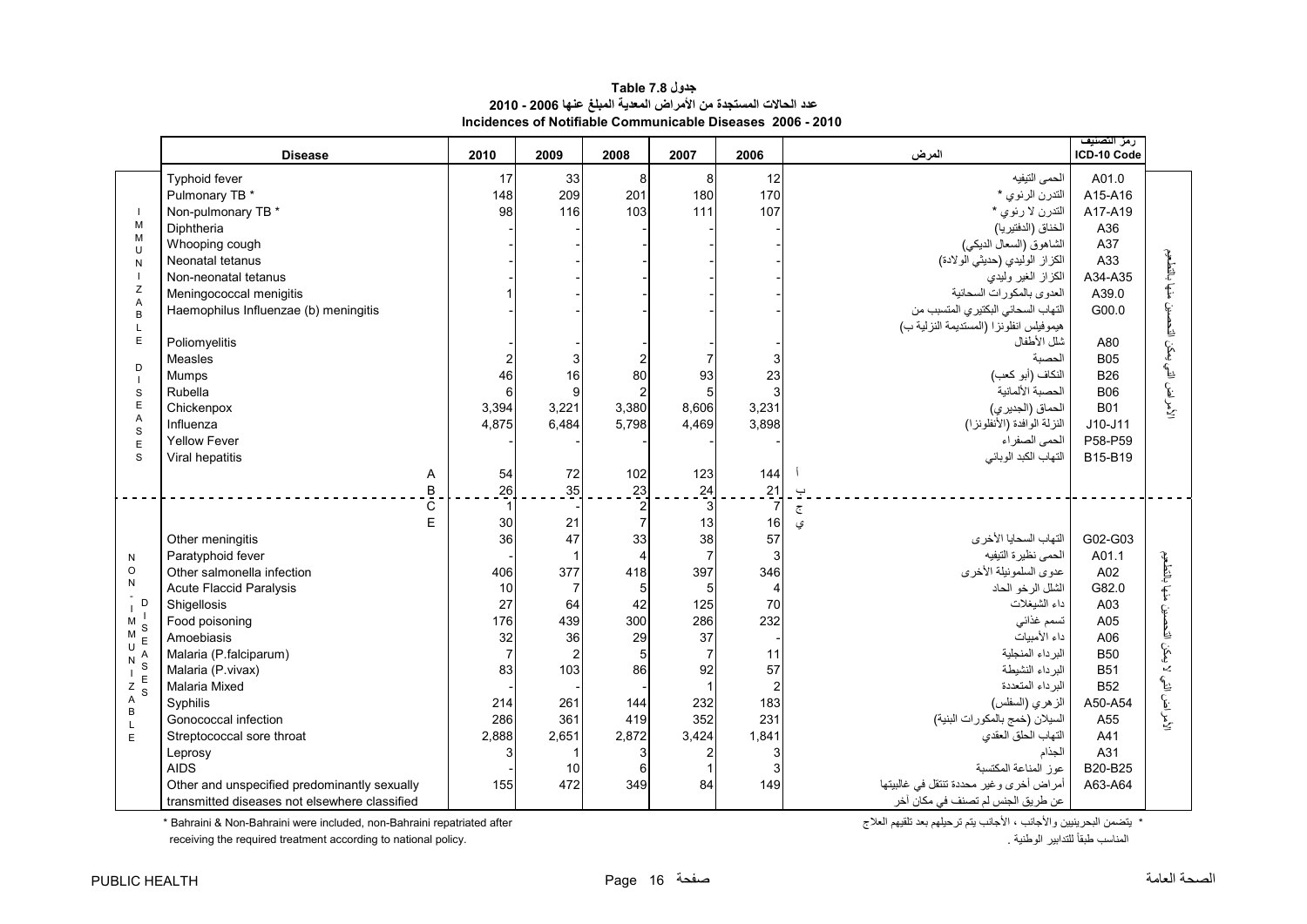# **جدول 7.9 Table معدالت الحاالت المستجدة لكل 100,000 من السكان من األمراض المعدية المبلغ عنھا 2006 - 2010 Incidences Rates Per 100,000 Population of Notifiable Communicable Diseases 2006 - 2010**

<span id="page-17-0"></span>

|                       |                                               | نسبة التغيير |                         |       |                   |                         |            |                                          | رمز التصنيف |                          |
|-----------------------|-----------------------------------------------|--------------|-------------------------|-------|-------------------|-------------------------|------------|------------------------------------------|-------------|--------------------------|
|                       |                                               | %Change      |                         |       |                   |                         |            |                                          |             |                          |
|                       | <b>Disease</b>                                | 2009-2010    | 2010                    | 2009  | 2008              | 2007                    | 2006       | المرض                                    | ICD-10 Code |                          |
|                       | <b>Typhoid fever</b>                          | $-50.8$      | 1.4                     | 2.8   | 0.7               | 0.8                     | 1.6        | الحمى النيفيه                            | A01.0       |                          |
|                       | Pulmonary TB *                                | $-32.4$      | 12.0                    | 17.7  | 18.2              | 17.3                    | 22.9       | التدرن الرئوي *                          | A15-A16     |                          |
|                       | Non-pulmonary TB *                            | $-19.4$      | 7.9                     | 9.8   | 9.3               | 10.7                    | 14.4       | التدرن لا رئوي *                         | A17-A19     |                          |
| M                     | Diphtheria                                    |              |                         |       |                   |                         |            | الخناق (الدفتيريا)                       | A36         |                          |
| M<br>$\cup$           | Whooping cough                                |              |                         |       |                   |                         |            | الشاهوق (السعال الديكي)                  | A37         |                          |
| N                     | Neonatal tetanus                              |              |                         |       |                   |                         |            | الكزاز الوليدي (حديثي الولادة)           | A33         |                          |
| $\overline{1}$        | Non-neonatal tetanus                          |              |                         |       |                   |                         |            | الكزاز الغير وليدى                       | A34-A35     | مذيها بالتطعيم           |
| Z                     | Meningococcal menigitis                       |              | 0.1                     |       |                   |                         |            | العدوى بالمكورات السحائية                | A39.0       |                          |
| A<br>B                | Haemophilus Influenzae (b) meningitis         |              |                         |       |                   |                         |            | التهاب السحائي البكتيري المتسبب من       | G00.0       | لأمراض التي يمكن التحصين |
|                       |                                               |              |                         |       |                   |                         |            | هيموفيلس انفلونز ا (المستديمة النزلية ب) |             |                          |
| E                     | Poliomyelitis                                 |              |                         |       |                   |                         |            | شلل الأطفال                              | A80         |                          |
|                       | Measles                                       | $-36.4$      | 0.2                     | 0.3   | 0.2               | 0.7                     | 0.4        | الحصدة                                   | <b>B05</b>  |                          |
| D                     | Mumps                                         | 174.4        | 3.7                     | 1.4   | 7.2               | 8.9                     | 3.1        | النكاف (أبو كعب)                         | <b>B26</b>  |                          |
| S                     | Rubella                                       | $-36.4$      | 0.5                     | 0.8   | 0.2               | 0.5                     | 0.4        | الحصبة الألمانية                         | <b>B06</b>  |                          |
| E                     | Chickenpox                                    | 0.6          | 274.9                   | 273.3 | 305.5             | 828.1                   | 435.1      | الحماق (الجديري)                         | <b>B01</b>  |                          |
| A                     | Influenza                                     | $-28.2$      | 394.9                   | 550.2 | 524.0             | 430.0                   | 524.9      | النزلة الوافدة (الأنفلونزا)              | $J10-J11$   |                          |
| $\mathbf S$<br>E      | Yellow Fever (Jaundice)                       |              |                         |       |                   |                         |            | الحمى الصفراء (اليرقان)                  | P58-P59     |                          |
| $\mathbf{s}$          | Viral hepatitis                               |              |                         |       |                   |                         |            | التهاب الكبد الوبائي                     | B15-B19     |                          |
|                       | Α                                             | $-28.4$      | 4.4                     | 6.1   | 9.2               | 11.8                    | 19.4       |                                          |             |                          |
|                       | B<br>C                                        | $-29.1$      | 2.1<br>$\overline{0.1}$ | 3.0   | $\frac{2.1}{0.2}$ | 2.3<br>$0.\overline{3}$ | 2.8<br>0.9 | $\overline{a}$                           |             |                          |
|                       | E                                             | 36.4         | 2.4                     | 1.8   | 0.6               | 1.3                     | 2.2        | $\tilde{\epsilon}$<br>ی                  |             |                          |
|                       | Other meningitis                              | $-26.9$      | 2.9                     | 4.0   | 3.0               | 3.7                     | 7.7        | التهاب السحايا الأخرى                    | G02-G03     |                          |
| N                     | Paratyphoid fever                             |              |                         | 0.1   | 0.4               | 0.7                     | 0.4        | الحمى نظيرة التيفيه                      | A01.1       |                          |
| $\circ$               | Other salmonella infection                    | 2.8          | 32.9                    | 32.0  | 37.8              | 38.2                    | 46.6       | عدوى السلمونيلة الأخرى                   | A02         | منها بالتطعيم            |
| N                     | <b>Acute Flaccid Paralysis</b>                | 36.4         | 0.8                     | 0.6   | 0.5               | 0.5                     | 0.5        | الشلل الرخو الحاد                        | G82.0       |                          |
| D                     | Shigellosis                                   | $-59.7$      | 2.2                     | 5.4   | 3.8               | 12.0                    | 9.4        | داء الشيغلات                             | A03         | ŧ.                       |
| М<br>S                | Food poisoning                                | $-61.7$      | 14.3                    | 37.3  | 27.1              | 27.5                    | 31.2       | تسمم غذائى                               | A05         | Ę                        |
| M                     | Amoebiasis                                    | $-15.2$      | 2.6                     | 3.1   | 2.6               | 3.6                     |            | داء الأمبيات                             | A06         |                          |
| U<br>N                | Malaria (P.falciparum)                        | 234.1        | 0.6                     | 0.2   | 0.5               | 0.7                     | 1.5        | البر داء المنجلبة                        | <b>B50</b>  | تي<br>گ                  |
| S                     | Malaria (P. vivax)                            | $-23.1$      | 6.7                     | 8.7   | 7.8               | 8.9                     | 7.7        | البر داء النشيطة                         | <b>B51</b>  |                          |
| $Z$ <sup>E</sup><br>S | Malaria Mixed                                 |              |                         |       |                   | 0.1                     | 0.3        | البر داء المتعددة                        | <b>B52</b>  | لأمراض التي لا           |
| Α                     | Syphilis                                      | $-21.7$      | 17.3                    | 22.1  | 13.0              | 22.3                    | 24.6       | الزهري (السفلس)                          | A50-A53     |                          |
| B<br>L                | Gonococcal infection                          | $-24.4$      | 23.2                    | 30.6  | 37.9              | 33.9                    | 31.1       | السيلان (خمج بالمكورات البنية)           | A54         |                          |
| E                     | Streptococcal sore throat                     | 4.0          | 233.9                   | 225.0 | 259.6             | 329.5                   | 247.9      | التهاب الحلق العقدي                      | A40         |                          |
|                       | Leprosy                                       | 186.4        | 0.2                     | 0.1   | 0.3               | 0.2                     | 0.4        | الجذام                                   | A30         |                          |
|                       | <b>AIDS</b>                                   |              |                         | 0.8   | 0.5               | 0.1                     | 0.4        | عوز المناعة المكتسبة                     | B20-B24     |                          |
|                       | Other and unspecified predominantly sexually  | $-68.7$      | 12.6                    | 40.1  | 31.5              | 8.1                     | 20.1       | أمراض أخرى وغير محددة تنتقل في غالبيتها  | A63-A64     |                          |
|                       | transmitted diseases not elsewhere classified |              |                         |       |                   |                         |            | عن طريق الجنس لم تصنف في مكان آخر        |             |                          |

\* يتضمن البحرينيين والأجانب ، الأجانب يتم ترحيلهم بعد تلقيهم العلاج يتضمن البحرينيين واألجانب ، األجانب يتم ترحيلھم بعد تلقيھم العالج after repatriated Bahraini-non ,included were Bahraini-Non & Bahraini\*

receiving the required treatment according to national policy.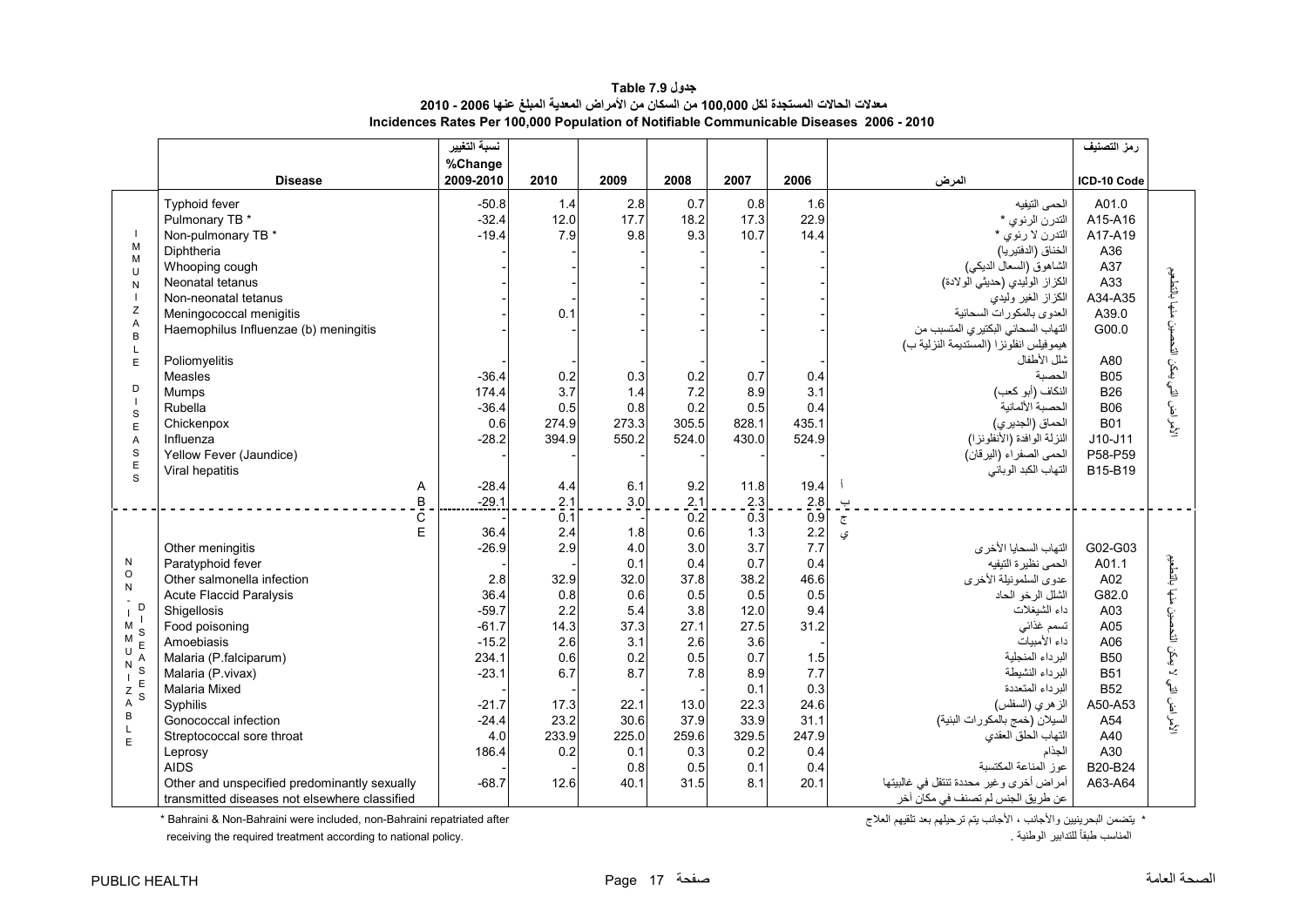<span id="page-18-0"></span>

| التهاب الكبد الوبائي<br><b>Viral Hepatitis</b> |                         |               |                                                  |                        |                         |                               |                                   |                                   |        |                           |        |                                                           |                   |
|------------------------------------------------|-------------------------|---------------|--------------------------------------------------|------------------------|-------------------------|-------------------------------|-----------------------------------|-----------------------------------|--------|---------------------------|--------|-----------------------------------------------------------|-------------------|
| Total                                          |                         |               | الجملة                                           | N.Bahraini             |                         |                               |                                   | Bahraini  غیر بحرین <i>ي</i>      |        |                           | بحريني |                                                           |                   |
|                                                |                         |               |                                                  |                        |                         |                               |                                   |                                   |        |                           |        |                                                           |                   |
| ي                                              | $\overline{\mathbb{C}}$ | پ             | j                                                | ي                      | $\overline{\mathbb{C}}$ | پ                             | Ĵ                                 | ي                                 | ج      | پ                         | j      | النوع                                                     | فئات السن         |
| E                                              | $\mathbf{C}$            | в             | A                                                | E                      | C                       | в                             | A                                 | E                                 | C      | в                         | A      | Sex                                                       | <b>Age Groups</b> |
|                                                |                         |               | $\overline{\mathbf{2}}$<br>3                     |                        |                         |                               | $\overline{\mathbf{c}}$<br>1<br>3 |                                   |        |                           |        | Male<br>ذكر<br>أنثى<br>Female<br>الجملة<br>-Total         | $0 - 4$           |
|                                                |                         |               | 12<br>10<br>22                                   |                        |                         |                               | 5<br>6<br>11                      |                                   |        |                           |        | 7 Male<br>ذكر<br>أنثى<br>4 Female<br>الجملة<br>11 Total   | $5 - 14$          |
| 8                                              |                         |               | 5<br>6<br>11                                     | 1                      |                         |                               | 1<br>1                            | 4<br>3<br>$\overline{7}$          |        |                           |        | 5 Male<br>ذكر<br>أنثى<br>5 Female<br>الجملة<br>10 Total   | $15 - 24$         |
| 3<br>3<br>6                                    |                         | 10<br>4<br>14 | 5<br>6<br>11                                     | $\mathbf{1}$<br>1      |                         | 2<br>$\overline{c}$<br>4      | $\frac{2}{2}$<br>4                | $\overline{\mathbf{c}}$<br>3<br>5 |        | 8<br>$\overline{2}$<br>10 |        | 3 Male<br>نكر<br>أنثى<br>4 Female<br>الجملة<br>7 Total    | 25-34             |
| 2<br>6                                         |                         | 4<br>1<br>5   | $\boldsymbol{2}$<br>$\overline{\mathbf{c}}$<br>4 | 1<br>3<br>4            |                         |                               | $\frac{2}{2}$<br>4                | 1<br>2                            |        | 4<br>1<br>5               |        | - Male<br>ذكر<br>أنثى<br>Female<br>الجملة<br><b>Total</b> | 35-44             |
| 4<br>8                                         |                         | 5<br>5        | 2<br>$\mathbf 2$                                 | 3<br>$\mathbf{1}$<br>4 |                         | $\overline{2}$<br>$\mathbf 2$ |                                   | 1<br>3<br>4                       | 1<br>1 | 3<br>3                    |        | ذكر<br>Male<br>أنثى<br>2 Female<br>الجملة<br>2 Total      | 45-54             |
|                                                |                         | 1<br>1        |                                                  |                        |                         |                               | 1                                 |                                   |        | 1                         |        | - Male<br>ذكر<br>أنثى<br>Female<br>الجملة<br><b>Total</b> | 55-64             |
| 2<br>$\mathbf 2$                               |                         | 1<br>1        |                                                  |                        |                         |                               |                                   | 2<br>$\mathbf 2$                  |        | 1                         |        | ذكر<br>- Male<br>أنثى<br>Female<br>الجملة<br><b>Total</b> | $65 +$            |
| 15                                             |                         | 21            | 27                                               | 5                      |                         | 4                             | 12                                | 10                                | 1      | 17                        |        | ذكر<br>15 Male                                            |                   |
| 15                                             |                         | 5             | 27                                               | 5                      |                         | $\mathbf{2}$                  | 12                                | 10                                |        | 3                         |        | أننى<br>15 Female                                         | الجملة Total      |
| 30                                             | 1                       | 26            | 54                                               | 10                     |                         | 6                             | 24                                | 20                                | 1      | 20                        |        | الجملة<br>30 Total                                        |                   |

# **جدول 7.10 Table التوزيع السنوي لحاالت التھاب الكبد الوبائي حسب الجنسية <sup>و</sup> فئات العمر والنوع <sup>2010</sup> Annual Distribution of Viral Hepatitis Incidences by Nationality, Age Groups and Sex 2010**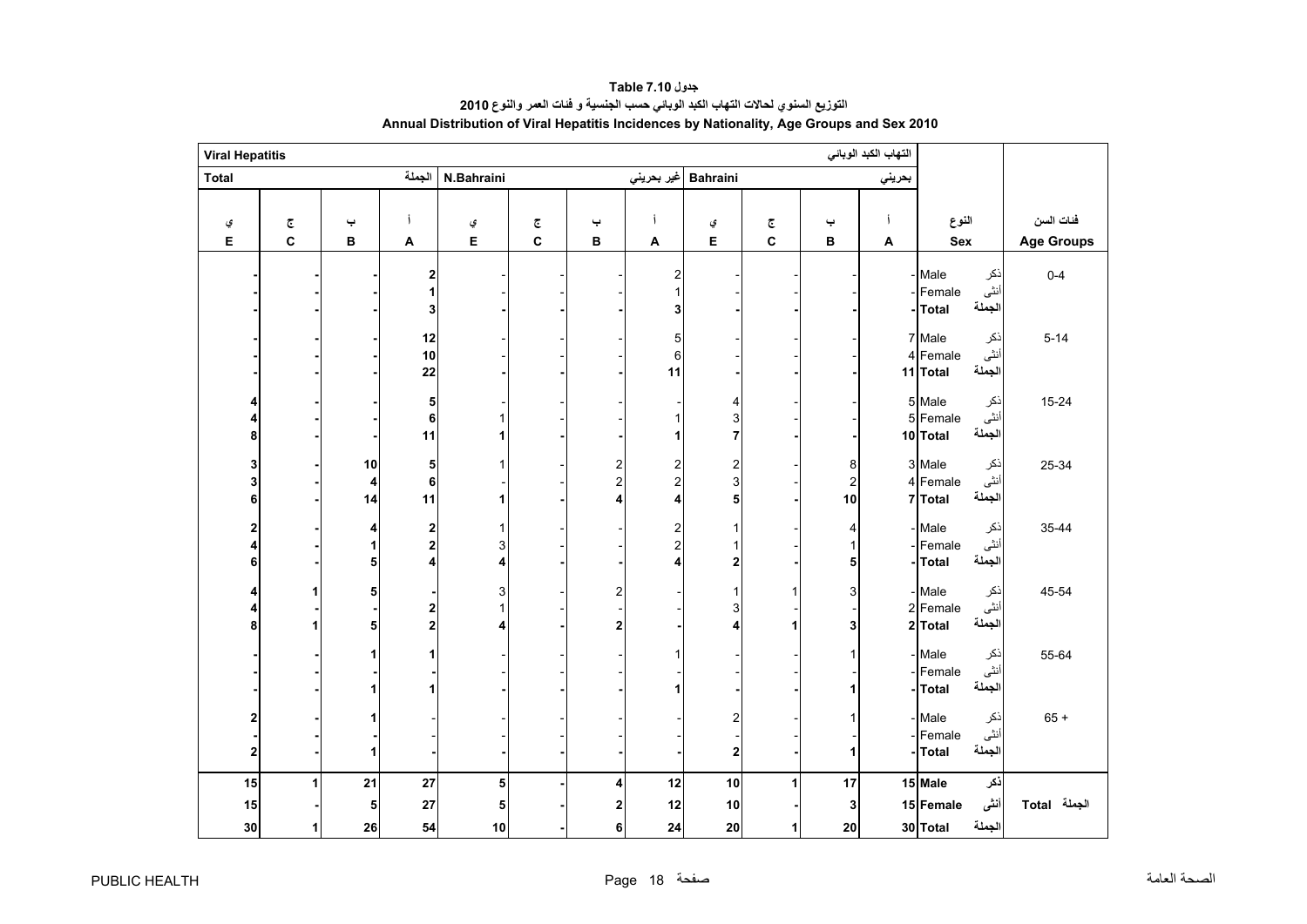<span id="page-19-0"></span>

| <b>Viral Hepatitis</b>  |                         |             |            |                         |   |                         |            |                 |                         |              | التهاب الكبد الوبائي |           |        |              |
|-------------------------|-------------------------|-------------|------------|-------------------------|---|-------------------------|------------|-----------------|-------------------------|--------------|----------------------|-----------|--------|--------------|
| <b>Total</b>            |                         |             | الجملة     | Non Bahraini            |   |                         | غير بحريني | <b>Bahraini</b> |                         |              | بحريني               |           |        |              |
|                         |                         |             |            |                         |   |                         |            |                 |                         |              |                      |           |        |              |
| ي                       | $\overline{\mathbb{C}}$ | پ           |            | ي                       | چ | پ                       |            | ي               | $\overline{\mathbb{C}}$ | پ            |                      | النوع     |        | المحافظة     |
| Е                       | $\mathbf{C}$            | В           | A          | Е                       | C | В                       | A          | Е               | $\mathbf{C}$            | в            | A                    | Sex       |        | Governorate  |
| 4                       |                         | 6           | 6          | 1                       |   |                         | 3          | 3               |                         | 6            |                      | 3 Male    | ذكر    | المحرق       |
| 4                       |                         |             | 3          | 1                       |   |                         | 2          | 3               |                         |              |                      | 1 Female  | أنثى   | Muharraq     |
| 8                       |                         | 7           | 9          | $\overline{\mathbf{2}}$ |   |                         | 5          | 6               |                         | 6            |                      | 4 Total   | الجملة |              |
|                         |                         |             |            |                         |   |                         |            |                 |                         |              |                      |           |        |              |
| $\overline{\mathbf{2}}$ |                         | 3           | 6          | $\overline{\mathbf{c}}$ |   | 2                       | 5          |                 |                         | 1            |                      | 1 Male    | ذكر    | العاصمة      |
| 3                       |                         |             | 10         | $\overline{\mathbf{c}}$ |   |                         | Δ          |                 |                         | 1            |                      | 6 Female  | أنثى   | Capital      |
| 5                       |                         |             | 16         | 4                       |   | $\overline{2}$          | 9          | 1               |                         | $\mathbf{2}$ |                      | 7 Total   | الجملة |              |
|                         |                         |             |            |                         |   |                         |            |                 |                         |              |                      |           |        |              |
| 6                       | 1                       |             | 6          |                         |   |                         |            | 6               | 1                       | 1            |                      | 6 Male    | ذكر    | الشمالية     |
| 4                       |                         |             | 4          | 1                       |   |                         | 2          | 3               |                         | 1            |                      | 2 Female  | أنثى   | Northern     |
| 10                      |                         | 2           | 10         | 1                       |   |                         | 2          | 9               | 1                       | 2            |                      | 8 Total   | الجملة |              |
| 3                       |                         | 8           | 5          | $\overline{\mathbf{c}}$ |   |                         | 3          | 1               |                         | 8            |                      | 2 Male    | ذكر    | الوسطى       |
| 3                       |                         | $\mathbf 2$ | 6          |                         |   |                         | 2          | 3               |                         | $\mathbf{1}$ |                      | 4 Female  | أنثى   | Central      |
| 6                       |                         | 10          | 11         | $\overline{\mathbf{c}}$ |   |                         |            | 4               |                         | 9            |                      | 6 Total   | الجملة |              |
|                         |                         |             |            |                         |   |                         |            |                 |                         |              |                      |           |        |              |
|                         |                         | 3           | 4          |                         |   | $\overline{\mathbf{c}}$ |            |                 |                         | 1            |                      | 3 Male    | ذكر    | الجنوبية     |
| 1                       |                         |             | 4          | 1                       |   |                         | 2          |                 |                         |              |                      | 2 Female  | أنثى   | Southern     |
| 1                       |                         | 3           | 8          | 1                       |   | $\mathbf 2$             | 3          |                 |                         | 1            |                      | 5 Total   | الجملة |              |
|                         |                         |             |            |                         |   |                         |            |                 |                         |              |                      |           |        |              |
| 15                      | 1                       | 21          | ${\bf 27}$ | 5                       |   | 4                       | 12         | 10              | 1                       | 17           |                      | 15 Male   | ذكر    |              |
| 15                      |                         | 5           | ${\bf 27}$ | ${\bf 5}$               |   | 2                       | 12         | 10              |                         | 3            |                      | 15 Female | أننى   | الجملة Total |
| $30\,$                  | 1                       | 26          | 54         | 10                      |   | 6                       | 24         | 20              | 1                       | 20           |                      | 30 Total  | الجملة |              |

**جدول 7.11 Table التوزيع السنوي لحاالت التھاب الكبد الوبائي حسب المحافظة <sup>و</sup> الجنسية <sup>و</sup> النوع <sup>2010</sup> Annual Distribution of Viral Hepatitis Incidences by Governorate, Nationality and Sex 2010**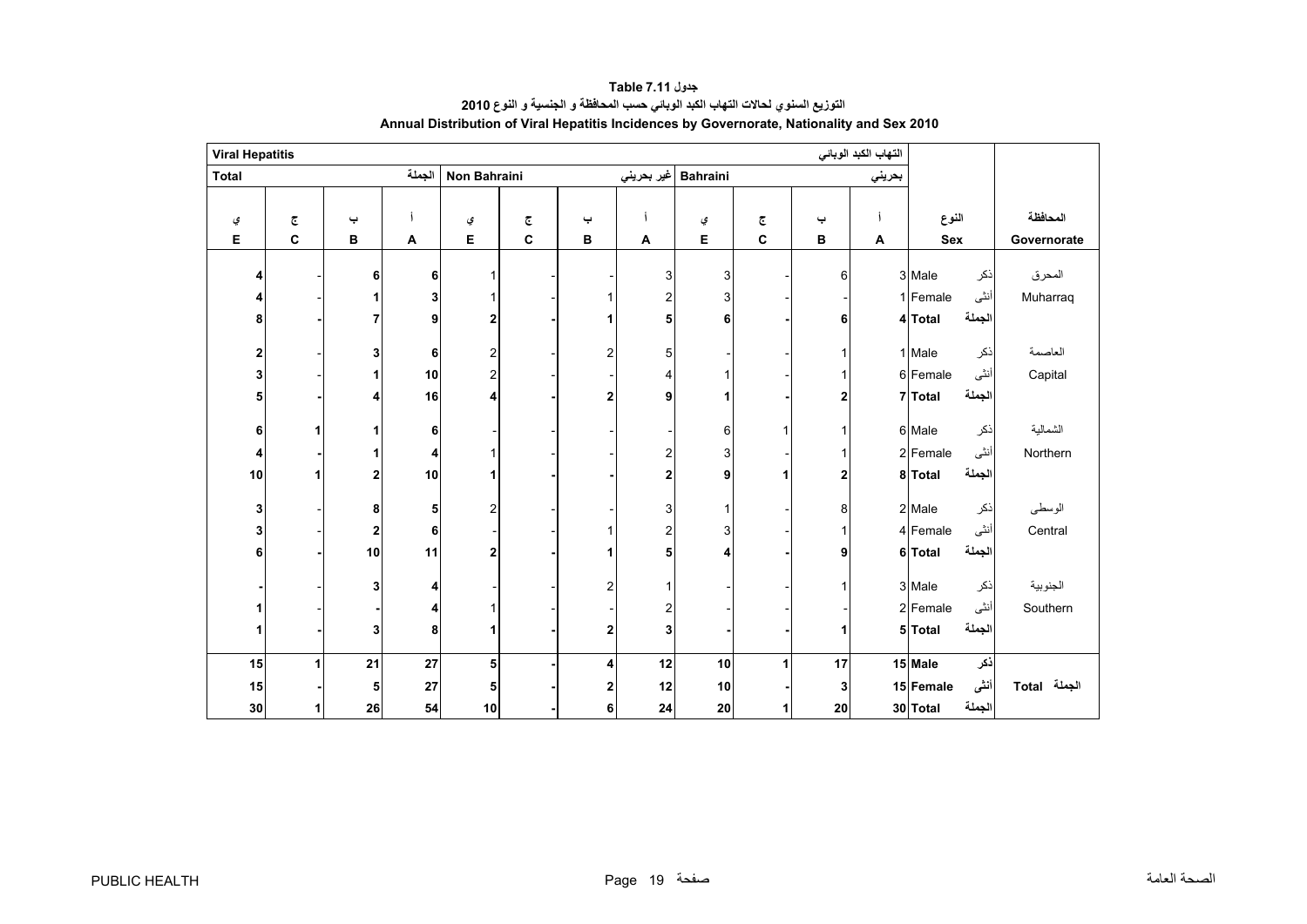<span id="page-20-0"></span>

| <b>Total</b> |                | الجملة      | Non-Bahraini |                | غير بحريني     | <b>Bahraini</b> |        | بحريني          |                   |
|--------------|----------------|-------------|--------------|----------------|----------------|-----------------|--------|-----------------|-------------------|
| الجملة       | أنشى           | نكر         | الجملة       | أنشى           | ذكر            | الجملة          | أنشى   | ذكر             | فئات العمر        |
| <b>Total</b> | Female         | <b>Male</b> | <b>Total</b> | Female         | <b>Male</b>    | <b>Total</b>    | Female | <b>Male</b>     | <b>Age Groups</b> |
|              |                |             |              |                |                |                 |        |                 | Less than 1 Year  |
|              |                |             |              |                |                |                 |        |                 | $1 - 4$           |
|              |                |             |              |                |                |                 |        |                 | $5 - 14$          |
| 88           | 38             | 50          | 68           | 33             | 35             | 20              | 5      | 15 <sub>l</sub> | 15-24             |
| 252          | 97             | 155         | 244          | 96             | 148            | 8               |        | 7               | 25-34             |
| 106          | 41             | 65          | 97           | 40             | 57             | 9               |        | 8               | 35-44             |
| 52           | 16             | 36          | 41           | 14             | 27             | 11              | 2      | 9               | 45-54             |
| 12           | 3 <sup>1</sup> | 9           | 5            | $\overline{2}$ | 3 <sub>l</sub> |                 |        | 6               | 55-64             |
| 17           | 5 <sup>1</sup> | 12          | 5            |                | 4              | 12              | 4      | 8               | $65 +$            |
| 527          | 200            | 327         | 460          | 186            | 274            | 67              | 14     | 53              | الجملة<br>Total   |

**جدول 7.12 Table حاملي مرض التھاب الكبد الوبائي "ب" حسب فئات العمر والجنسية والنوع <sup>2010</sup> Hepatitis "B" Carriers by Age Groups, Nationality and Sex 2010**

# **جدول 7.13 Table حاملي مرض التھاب الكبد الوبائي "ب" حسب المنطقة الجغرافية والجنسية والنوع <sup>2010</sup> Hepatitis "B" Carriers by Geographical Region, Nationality and Sex 2010**

| <b>Total</b> |        | الجملة | Non-Bahraini |                | غير بحريني       | <b>Bahraini</b> |        | بحريني          |            |                            |
|--------------|--------|--------|--------------|----------------|------------------|-----------------|--------|-----------------|------------|----------------------------|
| الجملة       | أنشى   | نكر    | الجملة       | أنشى           | ذكر              | الجملة          | أننى   | ذكر             |            | المنطقة الجغرافية          |
| <b>Total</b> | Female | Male   | <b>Total</b> | Female         | <b>Male</b>      | <b>Total</b>    | Female | Male            |            | <b>Geographical Region</b> |
|              |        | 3      |              |                | 2                |                 |        |                 | Hidd       | الحد                       |
| 84           | 39     | 45     | 75           | 37             | 38               | 9               |        |                 | Muharrag   | المحرق                     |
| 143          | 43     | 100    | 130          | 40             | 90               | 13              |        | 10 <sup>1</sup> | Manama     | المنامة                    |
| 39           | 17     | 22     | 31           | 16             | 15               | 8               |        |                 | Jidhafs    | جدحفص                      |
| 31           | 14     | 17     | 25           | 12             | 13               | 6               |        | 4               | Northern   | الشمالية                   |
| 26           | 6      | 20     | 20           | 4              | 16               | 6               | 2      | $\overline{4}$  | Sitra      | سترة                       |
| 34           | 12     | 22     | 32           | 12             | 20               |                 |        | $\overline{2}$  | Central    | الوسطى                     |
| 25           | 17     | 8      | 22           | 16             | 6 <sub>1</sub>   |                 |        | $\overline{2}$  | Isa Town   | مدينة عيسى                 |
| 90           | 31     | 59     | 82           | 29             | 53               | 8               |        | 6               | Riffa      | الرفاع                     |
| 22           | 5      | 17     | 20           | 5 <sup>1</sup> | 15               |                 |        | $\overline{2}$  | Western    | الغربية                    |
|              |        |        |              |                |                  |                 |        |                 | Southern   | الجنوبية                   |
| 29           | 15     | 14     | 20           | 14             | $6 \overline{6}$ | 9               |        | 8               | Hamad Town | مدينة حمد                  |
| 527          | 200    | 327    | 460          | 186            | 274              | 67              | 14     | 53              | Total      | الجملة                     |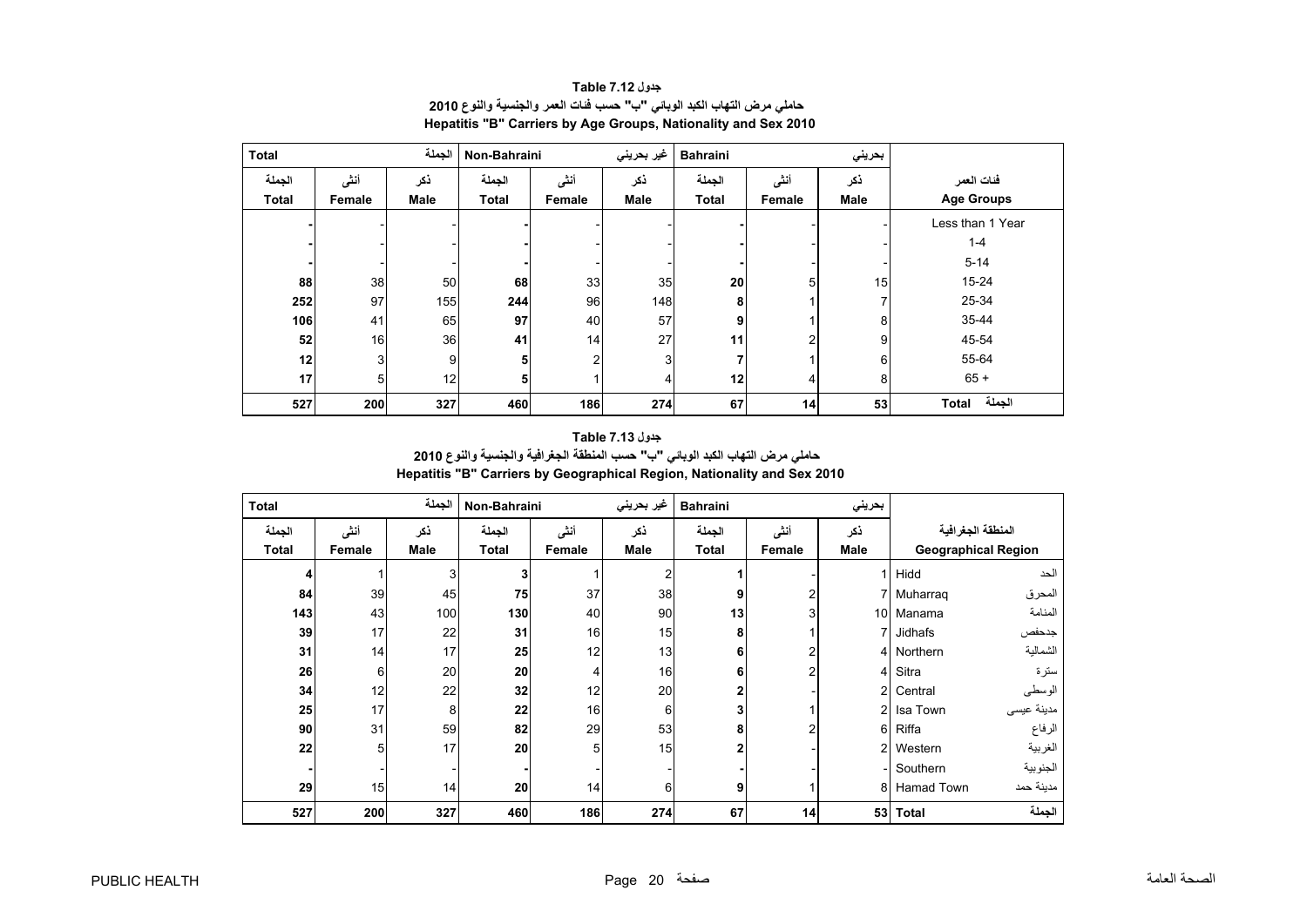<span id="page-21-0"></span>

| الحصبة         |         | الحمى التيفية |                      | الحمى نظيرة التيفية |                   | داء الشيغلات       |                |                      | داء السلمونيلة  |                    |                   |
|----------------|---------|---------------|----------------------|---------------------|-------------------|--------------------|----------------|----------------------|-----------------|--------------------|-------------------|
| <b>Measles</b> |         |               | <b>Typhoid fever</b> |                     | Paratyphoid fever | <b>Shigellosis</b> |                | <b>Salmonellosis</b> |                 | تقديرات السكان *   | فئات العمر        |
|                |         |               |                      |                     |                   |                    |                |                      |                 | Population         | (بالسنوات)        |
| المعدل         | الحالات | المعدل        | الحالات              | المعدل              | الحالات           | المعدل             | الحالات        | المعدل               | الحالات         | <b>Estimates</b> * | <b>Age Groups</b> |
| Rate           | Cases   | Rate          | Cases                | Rate                | Cases             | Rate               | Cases          | Rate                 | Cases           | 2010               | (Years)           |
| 6.1            | 1       |               |                      |                     |                   |                    |                | 238.5                | 39 <sup>1</sup> | 16,353             | Less than 1 Year  |
|                |         | 1.4           |                      |                     |                   | 4.1                | 3              | 166.5                | 121             | 72,667             | $1 - 4$           |
|                |         | 1.9           | 3                    |                     |                   | 9.5                | 15             | 29.0                 | 46              | 158,583            | $5 - 14$          |
| 0.5            |         | 2.2           | 4                    |                     |                   | 0.5                |                | 13.5                 | 25              | 185,115            | $15 - 24$         |
|                |         | 1.5           | 5                    |                     |                   | 1.2                | 4              | 14.8                 | 51              | 343,680            | 25-34             |
|                |         | 1.7           | 4                    |                     |                   | 0.8                | $\overline{2}$ | 19.8                 | 47              | 237,925            | $35 - 44$         |
|                |         |               |                      |                     |                   | 0.7                |                | 28.9                 | 41              | 142,046            | 45-54             |
|                |         |               |                      |                     |                   |                    |                | 32.7                 | 17              | 51,968             | 55-64             |
|                |         |               |                      |                     |                   | 3.8                |                | 72.4                 | 19              | 26,234             | $65+$             |
| 0.2            | 2       | $1.4$         | 17                   |                     |                   | 2.2                | 27             | 32.9                 | 406             | 1,234,571          | الجملة<br>Total   |

# **جدول 7.14 Table عدد ومعدالت الحاالت المستجدة باألمراض المعدية المختارة لكل 100,000 من السكان حسب فئات العمر <sup>2010</sup> Selected Communicable Diseases Incidences & Rates Per 100,000 Population by Age Groups 2010**

\* Population Estimates - Census 2010 (Central Informatics Organization) .

\* تقدير ات السكان : تعداد 2010 ( الجهاز المركز ي للمعلومات) .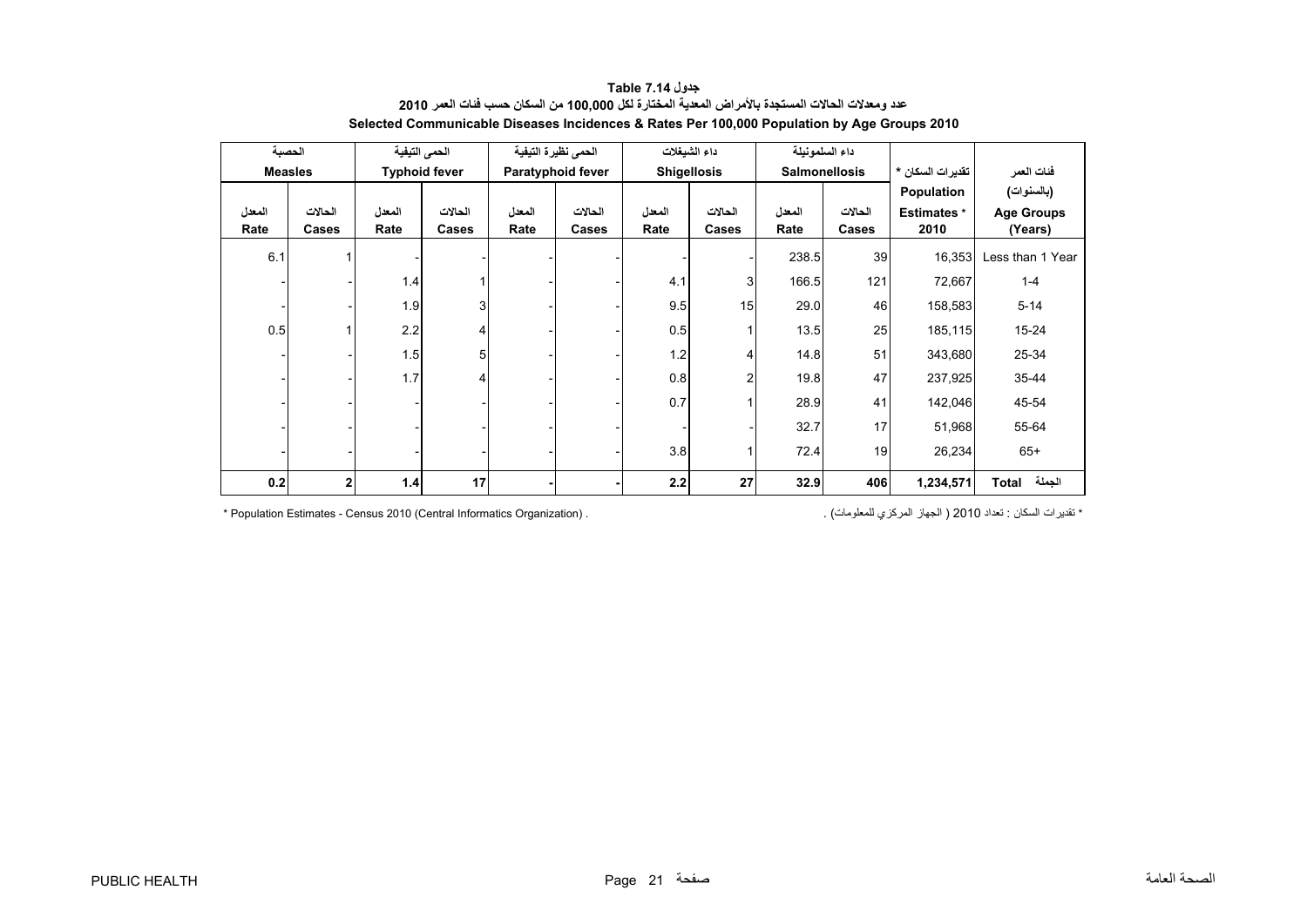**رسم بياني 7.2 Figure معدالت اإلصابة باألمراض المعدية المختارة لكل 100,000 من السكان حسب فئات العمر <sup>2010</sup> Selected Communicable Diseases Incidences Rates Per 100,000 Population by Age Groups 2010**

<span id="page-22-0"></span>

Age Groups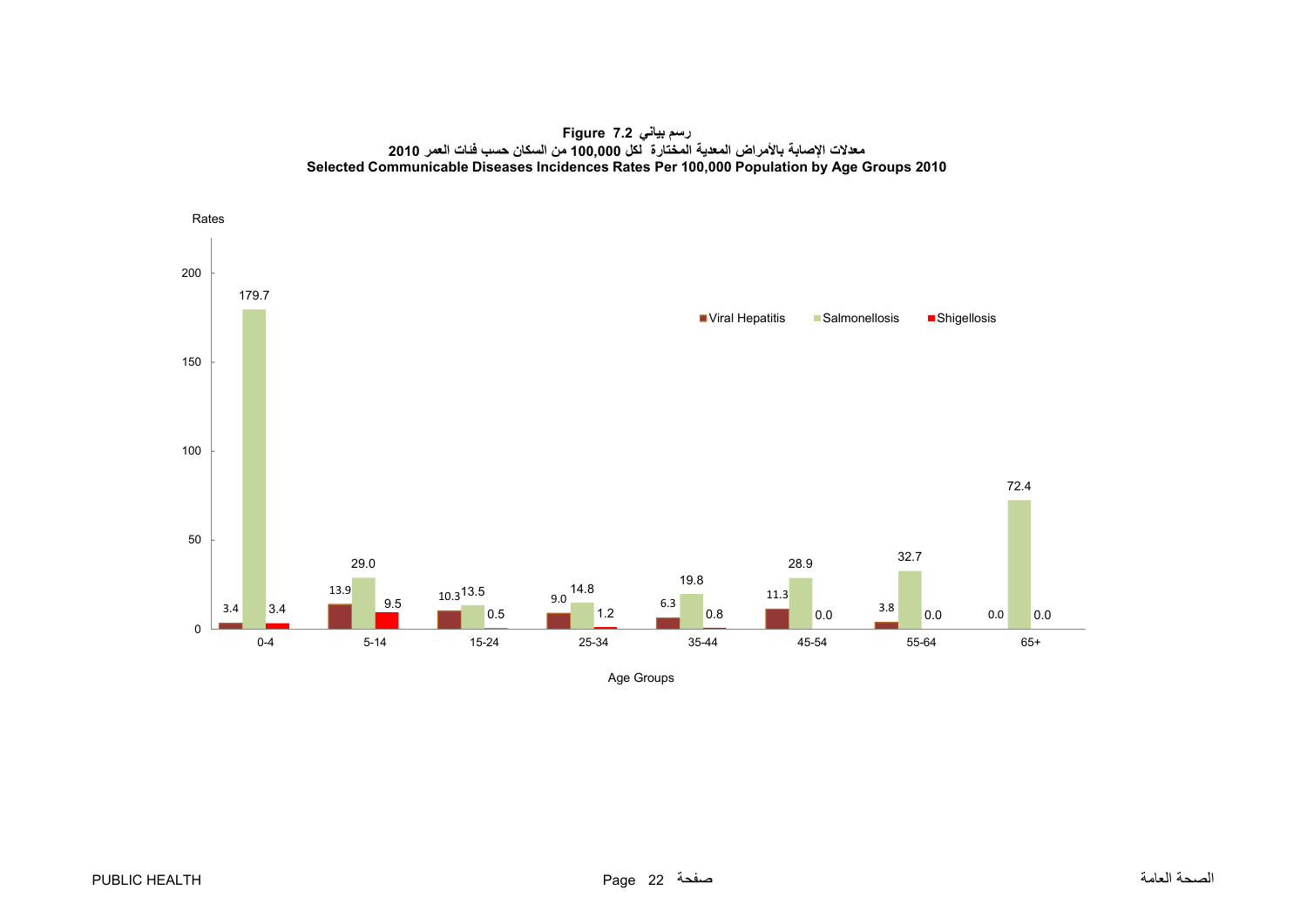<span id="page-23-0"></span>

|               |       |                | التدرن لا رئوى                    |       |       |                      |       | التدرن الرئوي |                               |       |                |              |                              |                 |                   |
|---------------|-------|----------------|-----------------------------------|-------|-------|----------------------|-------|---------------|-------------------------------|-------|----------------|--------------|------------------------------|-----------------|-------------------|
|               |       |                | <b>Non-Pulmonary Tuberculosis</b> |       |       |                      |       |               | <b>Pulmonary Tuberculosis</b> |       |                |              | تقديرات السكان *             |                 | فنات العمر        |
| Non-Bahrainin |       |                | Bahraini   غیر بحریئ <i>ی</i>     |       |       | Non-Bahrainin بحرينى |       |               | Bahraini   غیر بحرینی         |       | بحريني         |              | <b>Population Estimates*</b> |                 | (بالسنوات)        |
|               |       |                |                                   |       |       |                      |       |               |                               |       |                |              |                              |                 |                   |
| المعدل        |       | العدد          | المعدل                            |       | العدد | المعدل               |       | العدد         | المعدل                        |       | العدد          | الجملة       | غير بحريني                   | بحرينى          | <b>Age Groups</b> |
| Rate          | %     | No.            | Rate                              | $\%$  | No.   | Rate                 | $\%$  | No.           | Rate                          | %     | No.            | <b>Total</b> | Non-Bah                      | <b>Bahraini</b> | (Years)           |
|               |       |                | 1.6                               | 4.2   |       |                      |       |               | 1.6                           | 2.4   |                | 89,020       | 25,282                       | 63,738          | $0 - 4$           |
|               |       |                | 0.9                               | 4.2   |       | 2.4                  | 0.9   |               |                               |       |                | 158,583      | 41,387                       | 117,196         | $5 - 14$          |
| 7.1           | 6.8   | 5              | 1.7                               | 8.3   | 2     | 28.3                 | 18.9  | 20            | 4.4                           | 11.9  | 5 <sup>1</sup> | 185,115      | 70,582                       | 114,533         | $15 - 24$         |
| 16.6          | 56.8  | 42             | 6.6                               | 25.0  | 6     | 15.0                 | 35.8  | 38            | 10.0                          | 21.4  | 9              | 343,680      | 253,447                      | 90,233          | 25-34             |
| 11.1          | 25.7  | 19             | 6.0                               | 16.7  | 4     | 14.1                 | 22.6  | 24            | 11.9                          | 19.0  | 8              | 237,925      | 170,707                      | 67,218          | 35-44             |
| 6.1           | 6.8   | 5              | 6.6                               | 16.7  | 4     | 20.8                 | 16.0  | 17            | 11.6                          | 16.7  | 7              | 142,046      | 81,597                       | 60,449          | 45-54             |
| 9.7           | 2.7   | $\overline{2}$ | 9.5                               | 12.5  | 3     | 29.2                 | 5.7   | 6             | 6.4                           | 4.8   | $\mathfrak{p}$ | 51,968       | 20,513                       | 31,455          | 55-64             |
| 37.6          | 1.4   | 1              | 12.7                              | 12.5  | 3     |                      |       |               | 42.4                          | 23.8  | 10             | 26,234       | 2,657                        | 23,577          | $65+$             |
| 11.1          | 100.0 | 74             | 4.2                               | 100.0 | 24    | 15.9                 | 100.0 | 106           | 7.4                           | 100.0 | 42             | 1,234,571    | 666,172                      | 568,399         | الجملة<br>Total   |

# **جدول 7.15 Table أعداد ونسب ومعدالت التدرن لكل 100,000 من السكان حسب الجنسية <sup>و</sup> فئات العمر <sup>2010</sup> Report Numbers, Percentages and Rates per 100,000 Population of Tuberculosis by Nationality and Age Groups 2010**

\* Population Estimates - Census 2010 (Central Informatics Organization) .

ملاحظة : النسبة المؤية من جملة الحالات . .<br>ملاحظة : النسبة المؤية من جملة الحالات .

\* تقدير ات السكان : تعداد 2010 ( الجهاز المركزي للمعلومات) .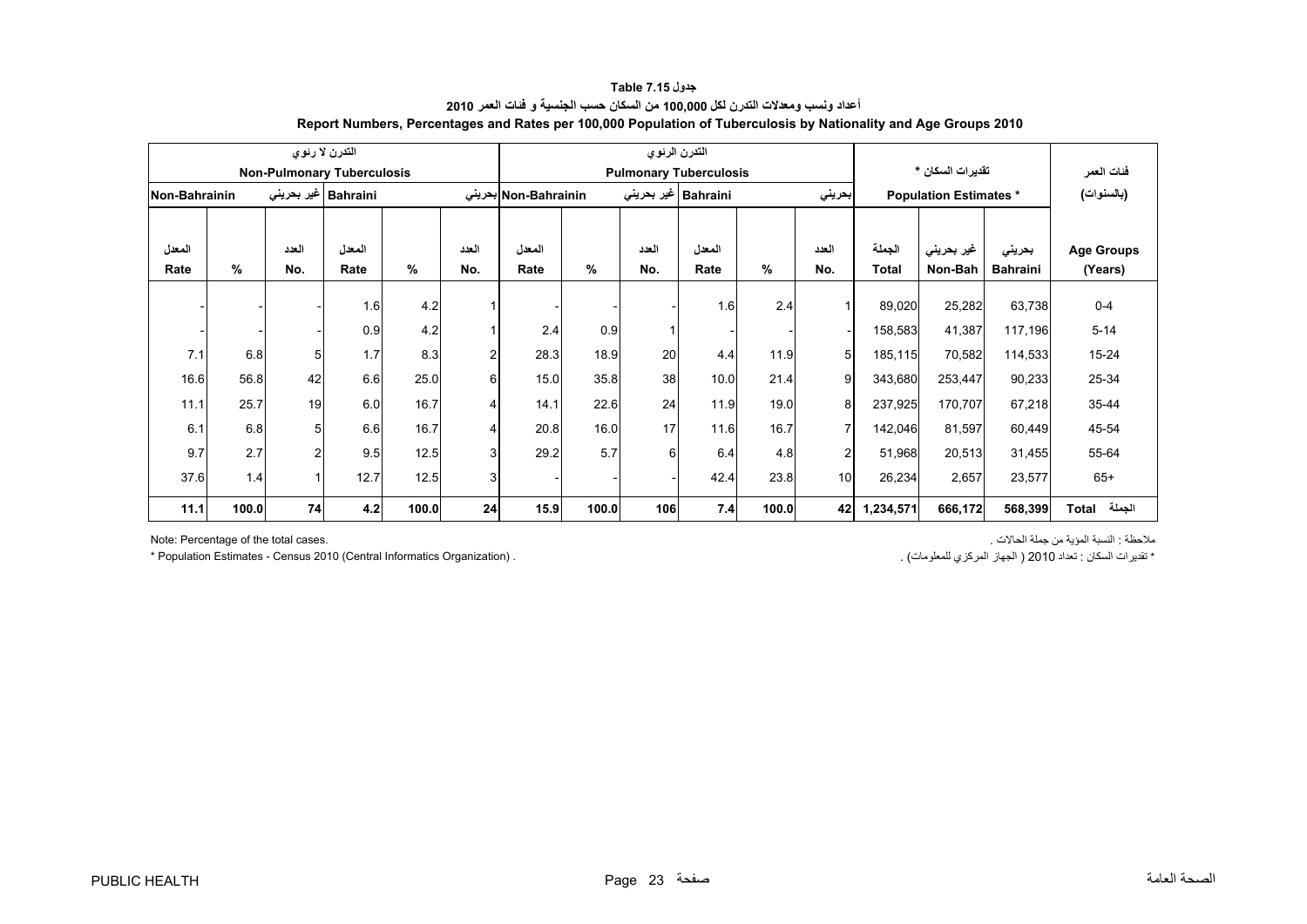<span id="page-24-0"></span>

|      | الحمى التيفية        |                   | داء الشبغلات       |       | داء السلمونيلة       | التدرن اللارنوى         |                |       | التدرن الرئوى       |             |          |
|------|----------------------|-------------------|--------------------|-------|----------------------|-------------------------|----------------|-------|---------------------|-------------|----------|
|      | <b>Typhoid fever</b> |                   | <b>Shigellosis</b> |       | <b>Salmonellosis</b> | <b>Non-Pulmonary TB</b> |                |       | <b>Pulmonary TB</b> |             |          |
|      |                      |                   |                    |       |                      |                         |                |       |                     |             | المنطقة  |
|      | الحالات              | الحالات           |                    |       | الحالات              |                         |                |       | الحالات             |             | Region   |
| %    | Cases                | %                 | Cases              | $\%$  | Cases                | $\%$                    | Cases          | %     | Cases               |             |          |
|      | $\overline{ }$       | 25.9              | 7                  | 25.1  | 102                  | 32.7                    | 32             | 31.1  |                     | 46 Capital  | العاصمة  |
| 5.6  |                      | 18.5              | 5                  | 14.8  | 60                   | 19.4                    | 19             | 12.8  |                     | 19 Muharrag | المحرق   |
| 16.7 | 3                    | 14.8              | 4                  | 22.9  | 93                   | 9.2                     | $\overline{9}$ | 15.5  |                     | 23 Northern | الشمالية |
| 27.8 | 5                    | 14.8              | 4                  | 23.2  | 94                   | 27.6                    | 27             | 30.4  |                     | 45 Central  | الوسطى   |
| 11.1 | $\overline{c}$       | 25.9              | 7                  | 14.0  | 57                   | 11.2                    | 11             |       | 10.1<br>15 Southern |             | الجنوبية |
| 61.1 |                      | 18<br>27<br>100.0 |                    | 100.0 | 406                  | 98<br>100.0             |                | 100.0 |                     | 148 Total   | الجملة   |

**جدول 7.16 Table أعداد ونسب الحاالت المستجدة باألمراض المعدية المختارة حسب المحافظة <sup>2010</sup> Selected Communicable Diseases Incidences & Percentages by Governorate 2010**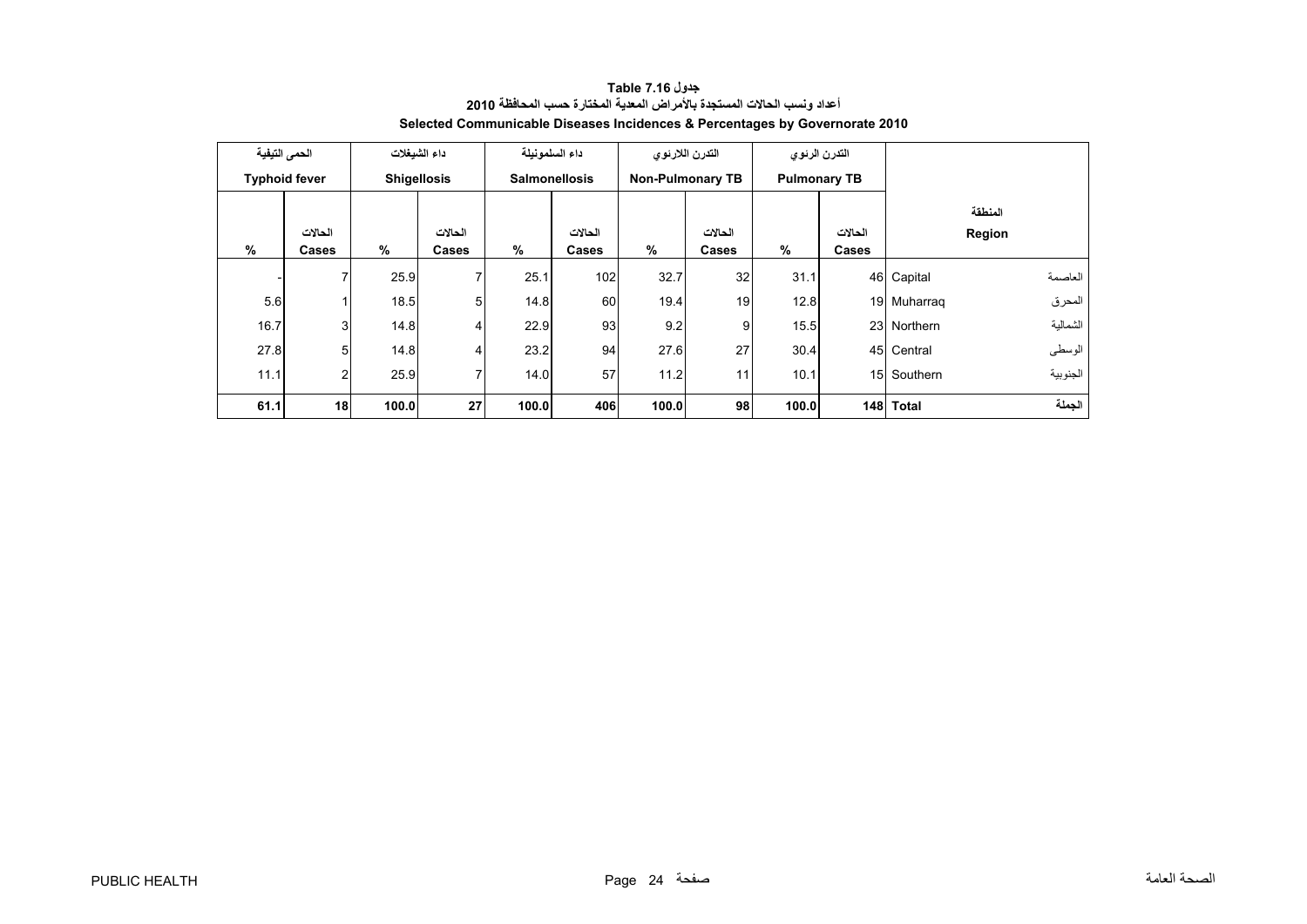<span id="page-25-0"></span>

|                            |             | 2010<br>2009 |             |         | 2008            |         | 2007            |         | 2006        |         |                              |
|----------------------------|-------------|--------------|-------------|---------|-----------------|---------|-----------------|---------|-------------|---------|------------------------------|
|                            |             |              |             |         |                 |         |                 |         |             |         |                              |
|                            | %           | عدد          | %           | عدد     | %               | عدد     | %               | عدد     | %           | عدد     |                              |
|                            | غير المرضية | العينات      | غير المرضية | العينات | غير المرضية     | العينات | غير المرضية     | العينات | غير المرضية | العينات |                              |
|                            | Unsatis-    | No. of       | Unsatis-    | No. of  | <b>Unsatis-</b> | No. of  | <b>Unsatis-</b> | No. of  | Unsatis-    | No. of  |                              |
| <b>Source</b>              | facory      | samples      | facory      | samples | facory          | samples | facory          | samples | facory      | samples | المصدر                       |
| Public water               | 1.08        | 145          | 0.49        | 2,254   | 1.05            | 2,750   | 9.2             | 1,450   | 7.2         | 832     | المياه العمومية              |
| Demineralized water        |             |              |             |         |                 |         |                 |         |             |         | المياه المحلاة               |
| Schools, Hospitals, Hotels | 2.43        | 140          | 1.43        | 2,383   | 2.68            | 2,353   | 8.1             | 3,075   | 12.7        | 1,991   | المدارس والفنادق والمستشفيات |
| <b>Total</b>               | 3.51        | 285          | 1.92        | 4,637   | 3.73            | 5,103   | 17.3            | 4,525   | 11.1        | 2,823   | الجملة                       |

# **جدول 7.17 Table نتائج االختبارات الجرثومية والكيميائية لعينات المياه حسب المصدر 2006 - 2010 Water Supply Bacteriological and Chemical Test Results by Source 2006 - 2010**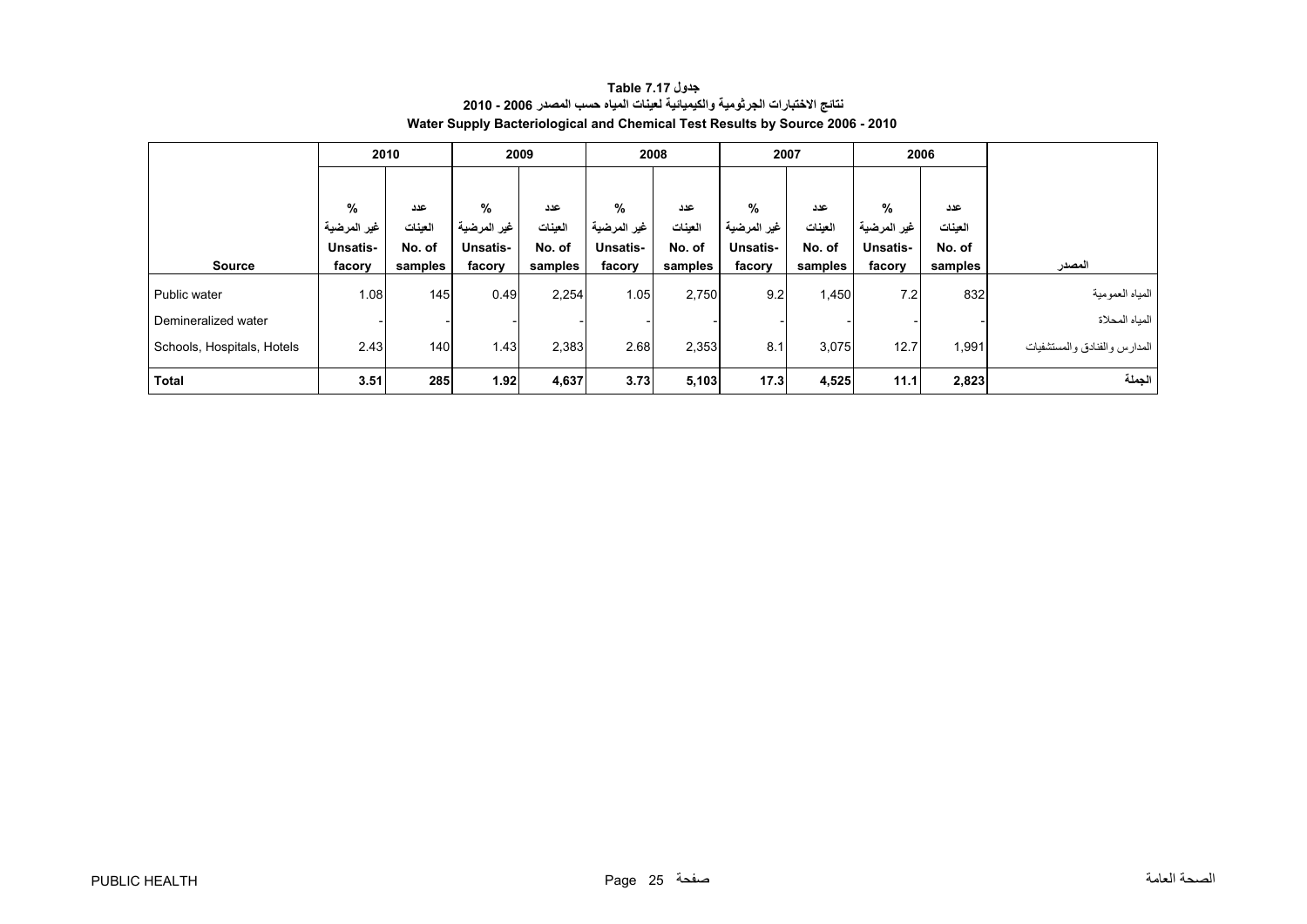<span id="page-26-0"></span>

| Governorate                     | 2010    | 2009           | 2008    | 2007           | 2006    |                   | المحافظة                          |
|---------------------------------|---------|----------------|---------|----------------|---------|-------------------|-----------------------------------|
| Potential spots examined        |         |                |         |                |         |                   | بوَرالتكاثرالمحتملة التي تم فحصها |
| Muharraq                        | 7,457   | 6,075          | 5,548   | 5,527          | 13,036  | المحرق            |                                   |
| Capital                         | 28,204  | 30,674         | 39,348  | 43,315         | 69,195  | العاصمة           |                                   |
| Central                         | 25,309  | 24,914         | 32,124  | 25,928         | 4,246   | الوسطى            |                                   |
| Northern                        | 37,073  | 37,164         | 33,399  | 32,952         | 68,163  | الشمالية          |                                   |
| Southern                        | 7,352   | 6,564          | 9,269   | 10,919         | 20,466  | الجنوبية          |                                   |
| <b>Total</b>                    | 105,395 | 105,391        | 119,688 | 118,641        | 175,106 |                   | الجملة                            |
|                                 |         |                |         |                |         |                   |                                   |
| <b>Positive Culex spots</b>     |         |                |         |                |         |                   | بؤر الكيولكس الموجبة              |
| Muharraq                        | 99      | 59             | 59      | 67             | 155     | المحرق            |                                   |
| Capital                         | 912     | 578            | 569     | 1,044          | 1,844   | العاصمة           |                                   |
| Central                         | 551     | 512            | 311     | 516            | 839     | الوسطى            |                                   |
| Northern                        | 2,319   | 1,932          | 1,732   | 2,189          | 2,725   | الشمالية          |                                   |
| Southern                        | 132     | 94             | 174     | 211            | 331     | الجنوبية          |                                   |
| <b>Total</b>                    | 4,013   | 3,175          | 2,845   | 4,027          | 5,894   |                   | الجملة                            |
|                                 |         |                |         |                |         |                   | بور الأنوفيلس الموجبة             |
| <b>Positive Anopheles spots</b> |         |                |         |                |         |                   |                                   |
| Muharraq                        |         |                |         | 1              | 22      | المحرق<br>العاصمة |                                   |
| Capital                         | 6       | $\overline{7}$ | 11      | $\overline{7}$ | 36      |                   |                                   |
| Central                         | 26      | 34             | 12      | 25             | 91      | الوسطى            |                                   |
| Northern                        | 119     | 109            | 79      | 94             | 305     | الشمالية          |                                   |
| Southern                        | 1       | 1              | 7       | 9              | 12      | الجنوبية          |                                   |
| <b>Total</b>                    | 152     | 151            | 109     | 136            | 466     |                   | الجملة                            |

**جدول 7.18 Table بؤر تكاثر البعوض التي تم فحصھا واإليجابية منھا حسب المحافظة 2006 - 2010 Examined and Positive Breeding Spots of Mosquito by Governorate 2006 - 2010**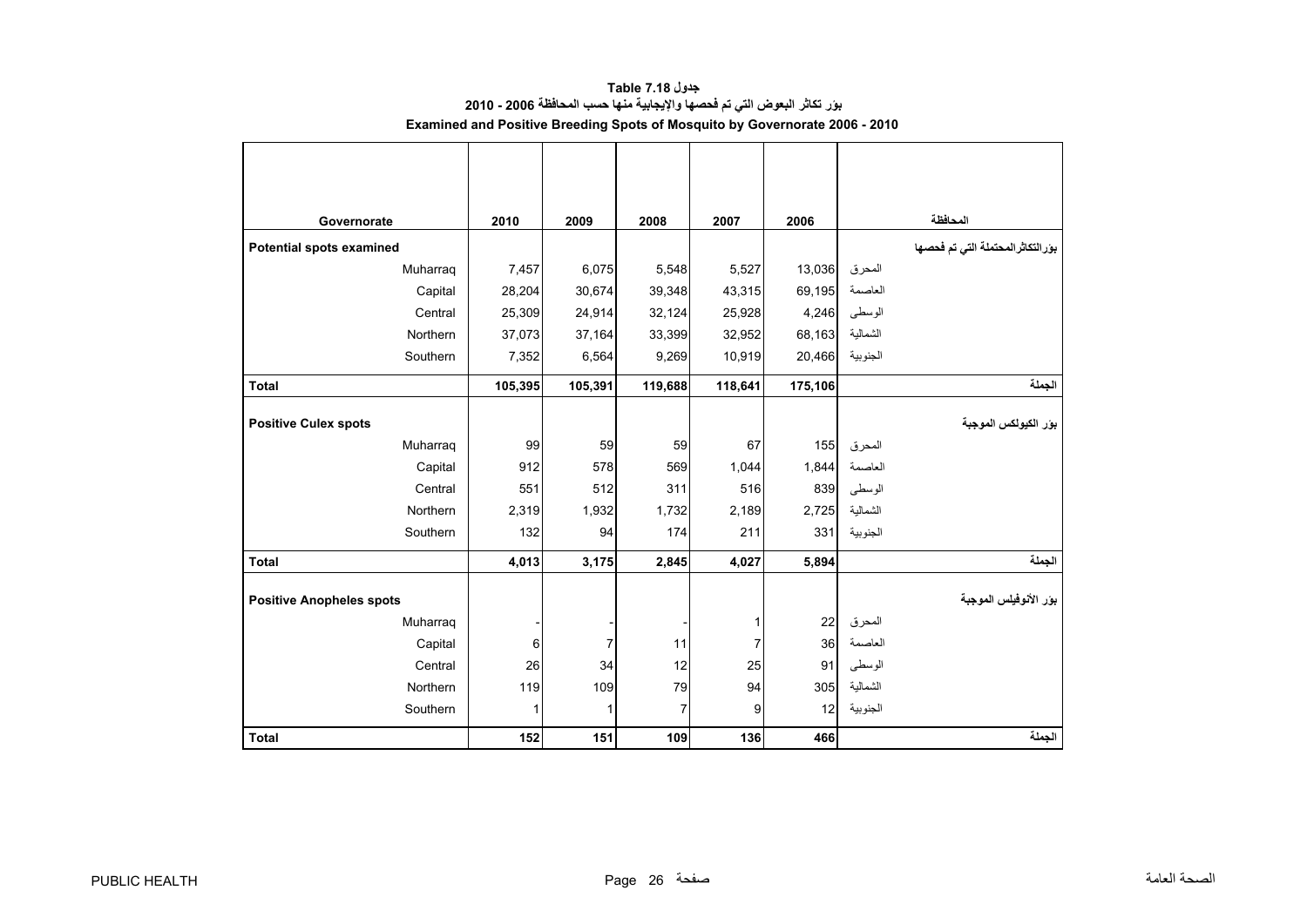# **حاالت المالريا حسب بلد المنشأ <sup>2010</sup> Malaria Cases by Country of Origin 2010 جدول 7.19 Table**

<span id="page-27-0"></span>

| <b>Country of Origin</b>     | الجملة<br><b>Total</b> | البرداء<br>المنجلية<br>P.F. | البرداء<br>النشيطة<br>P.V. | البرداء<br>الوبالية<br>P.M. | البرداء<br>المتعددة<br>Mixed<br>(P.F. & P.V.) | بلد المنشأ                |
|------------------------------|------------------------|-----------------------------|----------------------------|-----------------------------|-----------------------------------------------|---------------------------|
| Kingdom of Bahrain           | 3 <sub>1</sub>         | $\overline{2}$              |                            |                             |                                               | مملكة البحرين             |
| Republic of India            | 61                     |                             | 61                         |                             |                                               | ا جمهورية الهند           |
| Islamic Republic of Pakistan | 22                     | 3 <sub>l</sub>              | 18                         |                             |                                               | جمهورية باكستان الاسلامية |
| Palestin                     |                        |                             |                            |                             |                                               | فلسطين                    |
| Nigeria                      |                        |                             |                            |                             |                                               | انيجيريا                  |
| Kingdom of Nipal             | 2                      |                             | 2                          |                             |                                               | مملكة النيبال             |
| <b>Total</b>                 | 90                     | 6                           | 83                         |                             |                                               | الجملة                    |

P.F. - Plasmodium falciparum - often fatal form of malaria . . الوفاة تسبب ما غالبا) الخبيثة المالريا (المنجلية البرداء

P.V. - Plasmodium vivax - usually mild form of malaria . . الحدة خفيفة عادة) الحميدة المالريا (النشيطة البرداء . الحدة العدة المساحة المستقبل المستقبل المستقبل المستقبل المستقبل المستقبل المستقبل المستقبل المستقبل المستقب البرداء الوبالية (الملاريا الحميدة) خفيفة الحدة .

P.M. - Plasmodium malaria - mild form of malaria .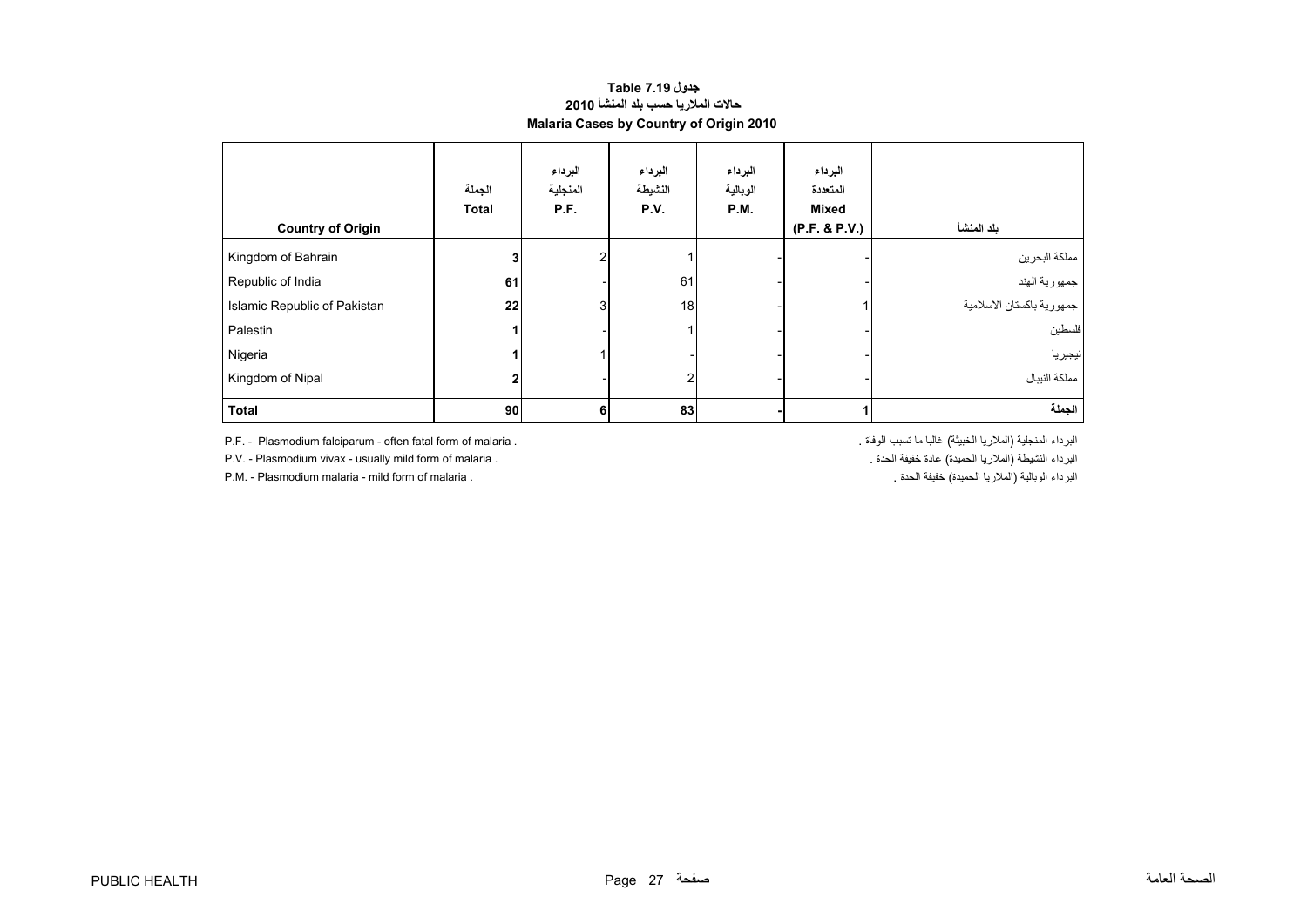# **جدول 7.20 Table اختبارات مختارة لألمصال التي تم إجراؤھا خالل 2009 - 2010 Selected Serological Test Results 2009 - 2010**

<span id="page-28-0"></span>

|                                     | 2010                    |                 |                |       | 2009                    |                |                                              |
|-------------------------------------|-------------------------|-----------------|----------------|-------|-------------------------|----------------|----------------------------------------------|
|                                     | العينات الموجبة         |                 |                |       | العينات الموجبة         |                |                                              |
|                                     | <b>Positive samples</b> |                 | جملة           |       | <b>Positive samples</b> | حملة           |                                              |
|                                     |                         |                 | العينات        |       |                         | العينات        |                                              |
|                                     |                         | العدد           | Total          |       | العدد                   | <b>Total</b>   |                                              |
| <b>Test / Source</b>                | $\%$                    | No.             | <b>Samples</b> | %     | No.                     | <b>Samples</b> | الأختبارات / المصدر                          |
| Hepatitis B surface antigen (HBsAg) |                         |                 |                |       |                         |                | مستضد التهاب الكبد الفيروسي ب السطحي         |
| <b>Blood Bank</b>                   | 0.10                    | 18 <sup>l</sup> | 18.014         | 0.10  | 19                      | 18.542         | بنك الدم                                     |
| Suspected cases                     | 1.93                    | 673             | 34,849         | 1.99  | 661                     | 33,147         | حالات مشتبهة                                 |
| Anti-HBs                            |                         |                 |                |       |                         |                | مضاد المستضد السطحي ب                        |
| Postvaccination testing             | 89.38                   | 1,195           | 1,337          | 61.67 | 840                     | 1,362          | اختبار ما بعد التطعيم                        |
| Hepatitis B, E antigen (HBeAg) *    |                         |                 |                |       |                         |                | المستضد هـ لالتهاب الكبد الفير وسي ب *       |
| HBsAg +ve cases                     | 58.70                   | 54              | 92             | 59.48 | 69                      | 116            | حالات ثبت وجود مستضد التهاب الكبد الفيروسي ب |
| Anti-HBe                            |                         |                 |                |       |                         |                | مضاد المستضد اي ر                            |
| HBsAq +ve cases                     | 82.59                   | 389             | 471            | 75.34 | 281                     | 373            | حالات ثبت وجود مستضد الكبد الفيروسي السطحي ب |
| Hepatitis A (Igm)                   |                         |                 |                |       |                         |                | غلوبلين مناعي  م ضد التهاب الكبد الفيروسي  أ |
| Suspected cases                     | 0.50                    | 12              | 2,379          | 2.20  | 36                      | 1,633          | حالات مشتبه بها                              |
| Rubella antibodies (IgG)            |                         |                 |                |       |                         |                | أضداد الحصبة الألمانية ( غلوبلين مناعي ج )   |
| Suspected cases pregnant women      | 95.28                   | 11,061          | 11,609         | 95.23 | 10,843                  | 11,386         | حالات مشتبه الحوامل وغير الحوامل             |
| at 1st antenatal visit, other women |                         |                 |                |       |                         |                |                                              |
| Rubella antibodies (IqM)            |                         |                 |                |       |                         |                | أضداد الحصبة الألمانية ( غلوبلين مناعي م )   |
| Suspected cases                     | 0.97                    | 8               | 828            | 1.44  | 9                       | 626            | حالات مشتبهة                                 |
| <b>HIV antibodies</b>               |                         |                 |                |       |                         |                | أضداد عوز المناعة المكتسبة                   |
| <b>Blood donors</b>                 |                         |                 | 18.014         |       |                         | 18,542         | متبر عي الدم                                 |
| Pre-employment examination          | 0.10                    | 43              | 43,709         | 0.08  | 37                      | 44,696         | فحص اللياقة للعمل                            |

\* المستضد ھـ

\* Hepatitis B, E antigen (HBeAg): decrease / increase due to selective sample testing.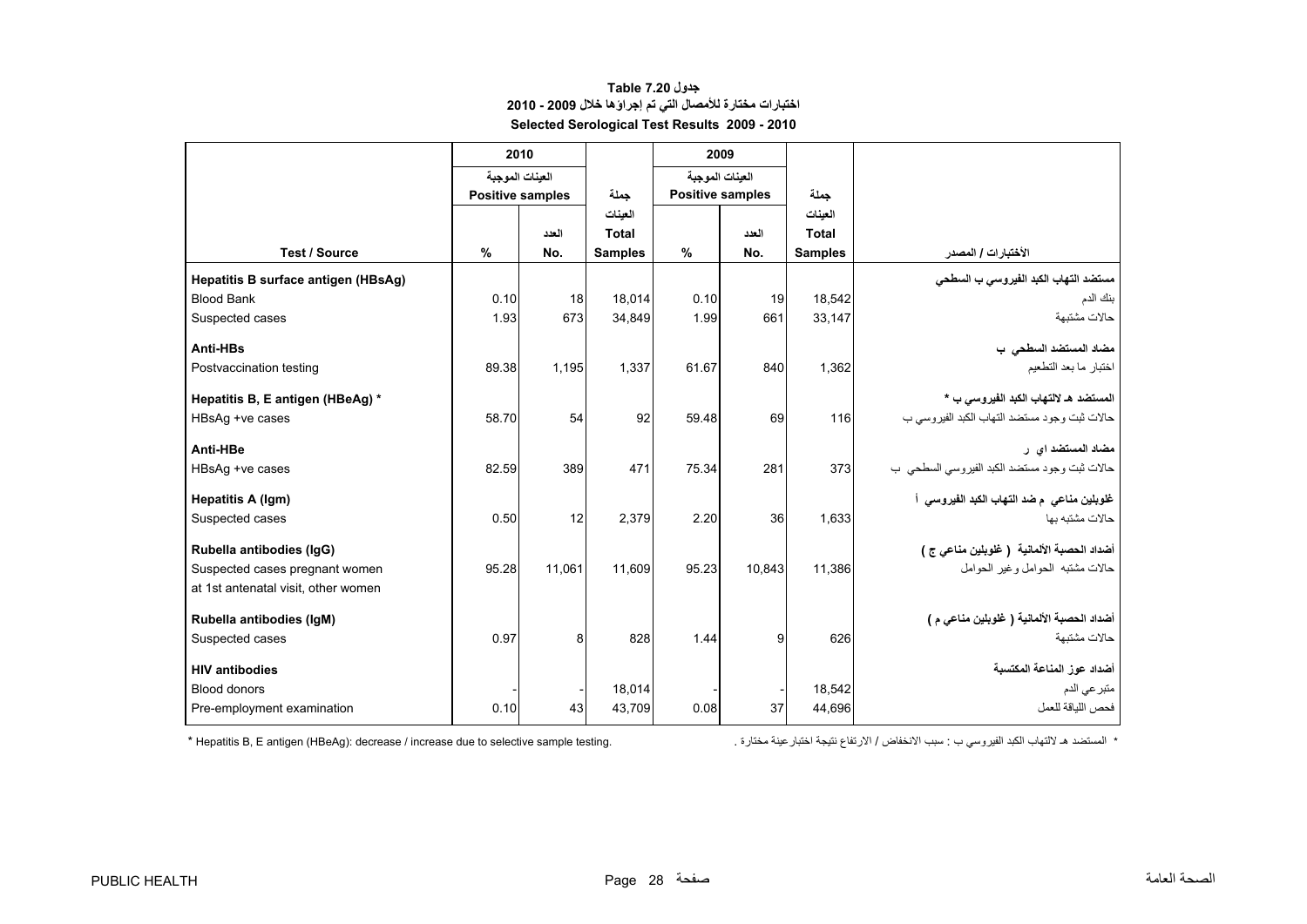<span id="page-29-0"></span>

|                              |                |                        | الجملة<br><b>Total</b> |             |                       | المشاة<br><b>Pedestrians</b> | الركاب<br><b>Passengers</b> |             |                      | السواق<br><b>Drivers</b> |                    |
|------------------------------|----------------|------------------------|------------------------|-------------|-----------------------|------------------------------|-----------------------------|-------------|----------------------|--------------------------|--------------------|
| <b>Seriousness of Injury</b> | المعدل<br>Rate | الجملة<br><b>Total</b> | أننى<br>Female         | نكر<br>Male | أننى<br><b>Female</b> | نكر<br>Male                  | أننى<br>Female              | ذكر<br>Male | أننى<br>Female       | ذكر<br><b>Male</b>       | درجة خطورة الإصابة |
| 2006                         |                |                        |                        |             |                       |                              |                             |             |                      |                          |                    |
|                              |                |                        |                        |             |                       |                              |                             |             |                      |                          | 2006<br>و فاة      |
| Death                        | 0.12           | 87                     | 13                     | 74          | 4                     | 22                           | $\overline{7}$<br>39        | 18          | $\overline{2}$<br>37 | 34                       |                    |
| Serious injury               | 0.72           | 533                    | 108                    | 425         | 32                    | 142                          |                             | 84          |                      | 199                      | إصابة بليغة        |
| Slight injury                | 3.93           | 2,919                  | 973                    | 1,946       | 103                   | 311                          | 503                         | 599         | 367                  | 1,036                    | إصبابة بسيطة       |
| 2007                         |                |                        |                        |             |                       |                              |                             |             |                      |                          | 2007               |
| Death                        | 0.09           | 91                     | 8                      | 83          | 3                     | 23                           | $\mathbf{2}$                | 16          | 3                    | 44                       | و فاة              |
| Serious injury               | 0.53           | 551                    | 111                    | 440         | 34                    | 126                          | 43                          | 104         | 34                   | 210                      | إصابة بليغة        |
| Slight injury                | 2.76           | 2,864                  | 879                    | 1,985       | 109                   | 316                          | 432                         | 631         | 338                  | 1,038                    | إصبابة بسيطة       |
| 2008                         |                |                        |                        |             |                       |                              |                             |             |                      |                          | 2008               |
| Death                        | 0.08           | 84                     | 6                      | 78          | 2                     | 25                           | $\mathbf{3}$                | 17          | $\mathbf{1}$         | 36                       | وفاة               |
| Serious injury               | 0.55           | 605                    | 102                    | 503         | 31                    | 160                          | 45                          | 95          | 26                   | 248                      | إصابة بليغة        |
| Slight injury                | 1.70           | 1,878                  |                        | 1,878       | 101                   | 292                          | 412                         | 596         | 335                  | 990                      | إصابة بسيطة        |
| 2009                         |                |                        |                        |             |                       |                              |                             |             |                      |                          | 2009               |
| Death                        | 0.06           | 76                     | $\mathbf{2}$           | 74          |                       | 28                           | $\overline{c}$              | 14          |                      | 32                       | و فاة              |
| Serious injury               | 0.40           | 474                    | 98                     | 376         | 40                    | 119                          | 29                          | 77          | 29                   | 180                      | إصابة بليغة        |
| Slight injury                | 2.10           | 2,473                  | 736                    | 1,737       | 82                    | 298                          | 354                         | 554         | 300                  | 885                      | إصابة بسيطة        |
| 2010                         |                |                        |                        |             |                       |                              |                             |             |                      |                          | 2010               |
| Death                        | 0.06           | 75                     | 13                     | 62          | 5                     | 24                           | 5 <sub>5</sub>              | 4           | 3                    | 34                       | وفاة               |
| Serious injury               | 0.43           | 525                    | 100                    | 425         | 35                    | 124                          | 41                          | 58          | 24                   | 243                      | إصابة بليغة        |
| Slight injury                | 1.67           | 2,067                  | 624                    | 1,443       | 89                    | 295                          | 288                         | 458         | 247                  | 690                      | إصبابة بسيطة       |

**جدول 7.21 Table عدد ومعدالت المصابين بالحوادث المرورية لكل <sup>1000</sup> من السكان حسب درجة خطورة اإلصابة والنوع 2006 - 2010 Number and Rates per 1000 population of Road and Traffic Related Accidents by Seriousness of Injuries and Sex 2006 - 2010** 

Source: Ministry of Interior - General Directorate of Traffic . . للمرور العامة اإلدارة - الداخلية وزارة :المصدر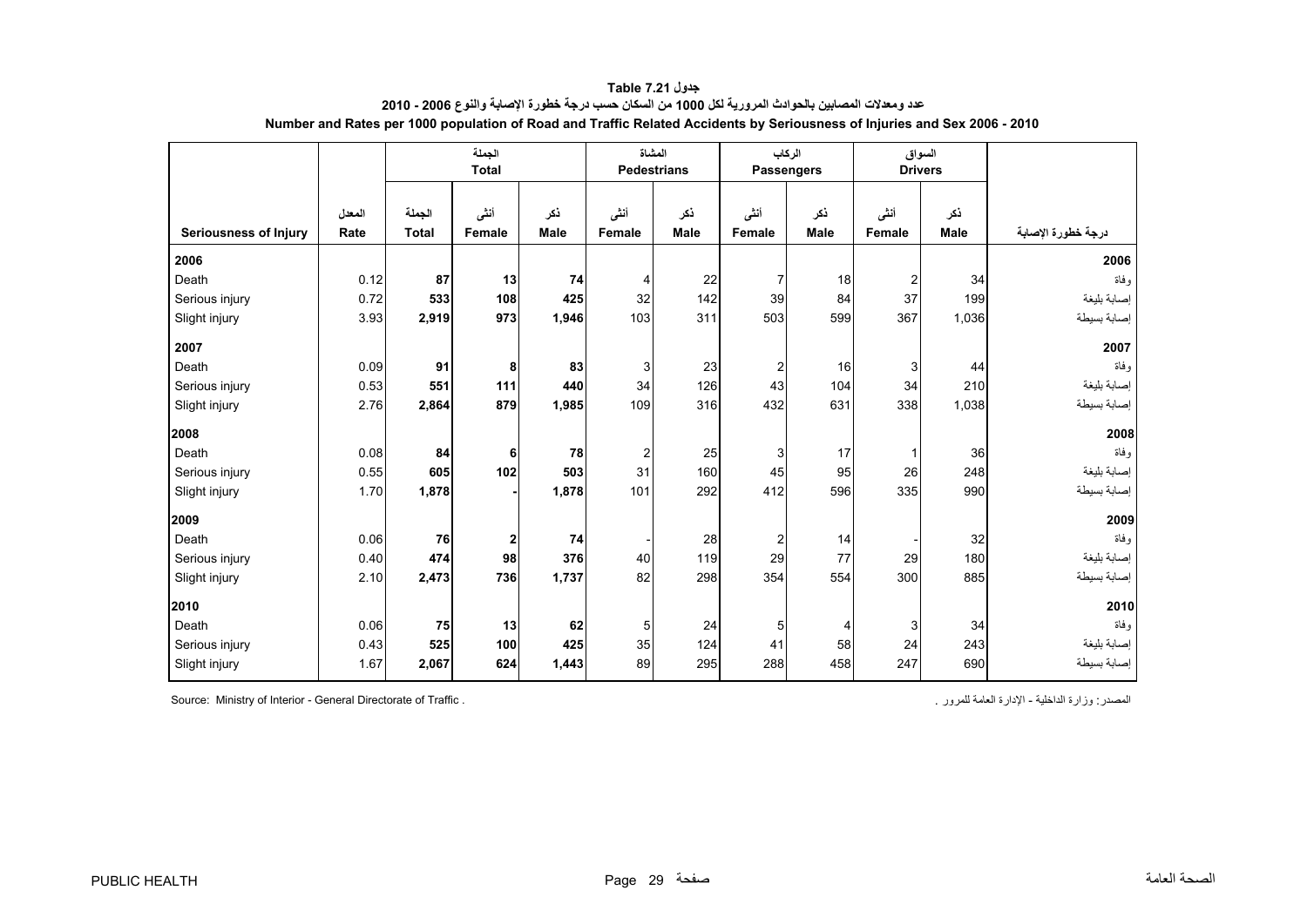<span id="page-30-0"></span>4 3.93 - Death - Serious injury - Slight injury 3 2.76 2.10 2 1.67 1.70 10.72 0.53 $3 \hspace{2.5cm} 0.55$ 0.40 0.43 ÷ 0.12 0.09 0.08 0.06 0.06 ó  $\bullet$ 0 2010 2006 2007 2008 2009 2010



مرجع: جدول 7.21 7.21 7.21 Table 7.21 7.21 7.21 Table 7.21 مرجع: جدول 7.21 Reference: Table 7.21

Year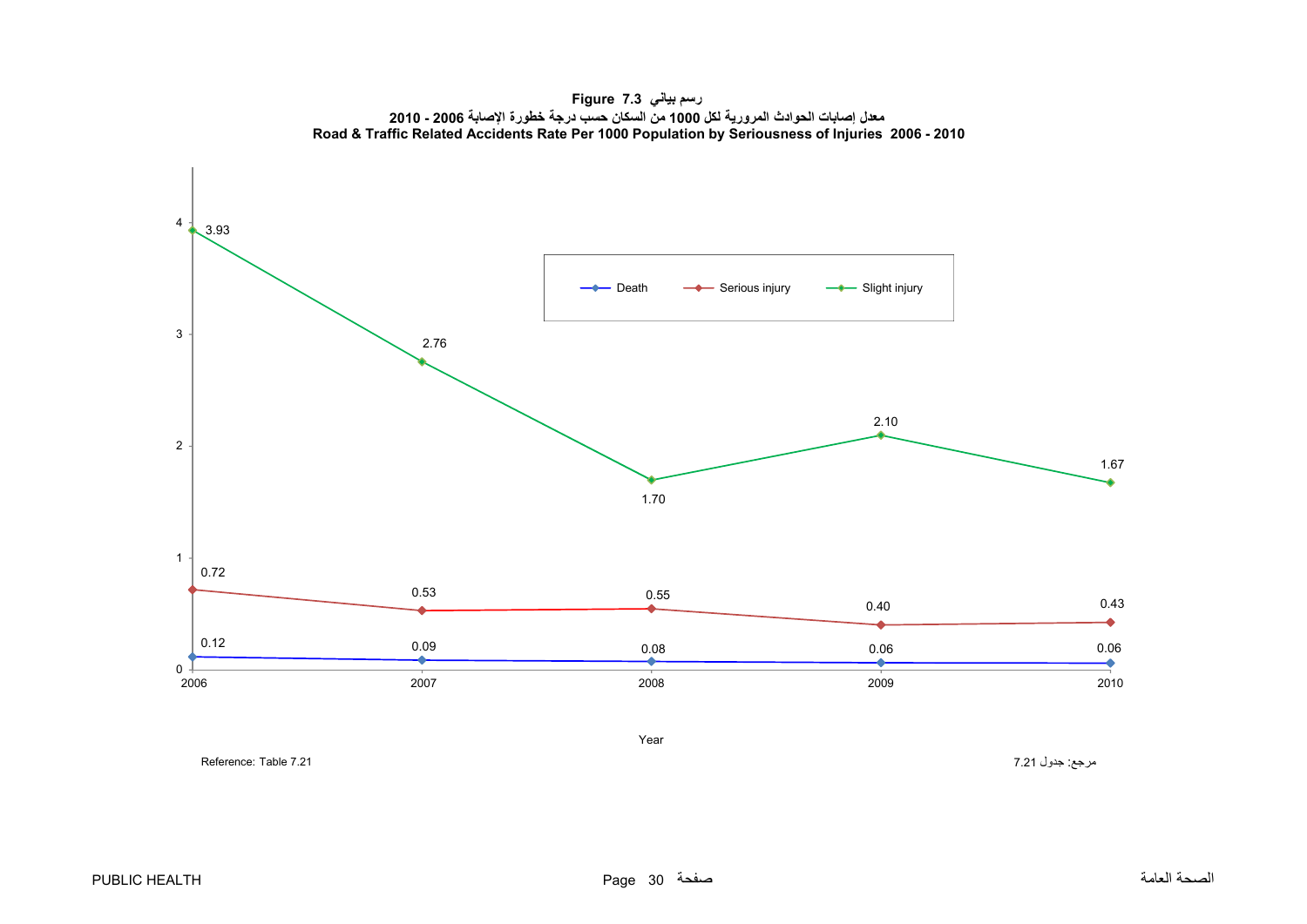<span id="page-31-0"></span>

|                              | <b>Age Groups</b> |       | فئات العمر              |                         |                |       |       |                         |                |                    |
|------------------------------|-------------------|-------|-------------------------|-------------------------|----------------|-------|-------|-------------------------|----------------|--------------------|
|                              | الجملة            |       |                         |                         |                |       |       |                         |                |                    |
| <b>Seriousness of Injury</b> | <b>Total</b>      | $70+$ | 69-60                   | 59-50                   | 49-40          | 39-30 | 29-20 | $19-10$                 | $09 - 0$       | درجة خطورة الإصابة |
| <b>Drivers</b>               |                   |       |                         |                         |                |       |       |                         |                | السواق             |
| Death                        | 37                | 1     | 1                       | $\overline{\mathbf{c}}$ | $\overline{7}$ | 7     | 17    | $\overline{\mathbf{c}}$ |                | وفاة               |
| Serious injury               | 267               | 2     | $\overline{7}$          | 14                      | 29             | 58    | 111   | 41                      | 5              | إصابة بليغة        |
| Slight injury                | 937               | 8     | 18                      | 53                      | 164            | 256   | 361   | 75                      | $\overline{2}$ | إصابة بسيطة        |
| <b>Total</b>                 | 1,241             | 11    | 26                      | 69                      | 200            | 321   | 489   | 118                     | $\overline{7}$ | الجملة             |
| <b>Passengers</b>            |                   |       |                         |                         |                |       |       |                         |                | الركاب             |
| Death                        | 9                 |       |                         | 1                       |                | 1     | 6     | $\mathbf{1}$            |                | وفاة               |
| Serious injury               | 99                | 16    | 3                       | 1                       | 10             | 16    | 21    | 27                      | 5              | إصابة بليغة        |
| Slight injury                | 746               | 88    | $\overline{7}$          | 33                      | 66             | 138   | 218   | 139                     | 57             | إصابة بسيطة        |
| <b>Total</b>                 | 854               | 104   | 10                      | 35                      | 76             | 155   | 245   | 167                     | 62             | الجملة             |
| <b>Pedestrians</b>           |                   |       |                         |                         |                |       |       |                         |                | المشاة             |
| Death                        | 29                | 5     | $\mathbf{1}$            | 3                       | 4              | 8     | 5     | 1                       | $\overline{2}$ | وفاة               |
| Serious injury               | 159               | 12    | $\overline{7}$          | 7                       | 27             | 16    | 19    | 12                      | 59             | إصابة بليغة        |
| Slight injury                | 384               | 40    | 12                      | 23                      | 45             | 58    | 58    | 49                      | 99             | إصابة بسيطة        |
| <b>Total</b>                 | 572               | 57    | 20                      | 33                      | 76             | 82    | 82    | 62                      | 160            | الجملة             |
| Death                        | 75                | 6     | $\overline{\mathbf{c}}$ | 6                       | 11             | 16    | 28    | 4                       | $\overline{2}$ | و فاة              |
| Serious injury               | 525               | 30    | 17                      | 22                      | 66             | 90    | 151   | 80                      | 69             | إصابة بليغة        |
| Slight injury                | 2067              | 136   | 37                      | 109                     | 275            | 452   | 637   | 263                     | 158            | إصابة بسيطة        |
| <b>Grand Total</b>           | 2,667             | 172   | 56                      | 137                     | 352            | 558   | 816   | 347                     | 229            | الجملة الكلية      |

**جدول 7.22 Table عدد المصابين بالحوادث المرورية حسب درجة خطورة اإلصابة وفئات العمر<sup>2010</sup> Number of Road and Traffic Related Accidents by Seriousness of Injuries and Age Groups 2010** 

Source: Ministry of Interior - General Directorate of Traffic . . للمرور العامة اإلدارة - الداخلية وزارة :المصدر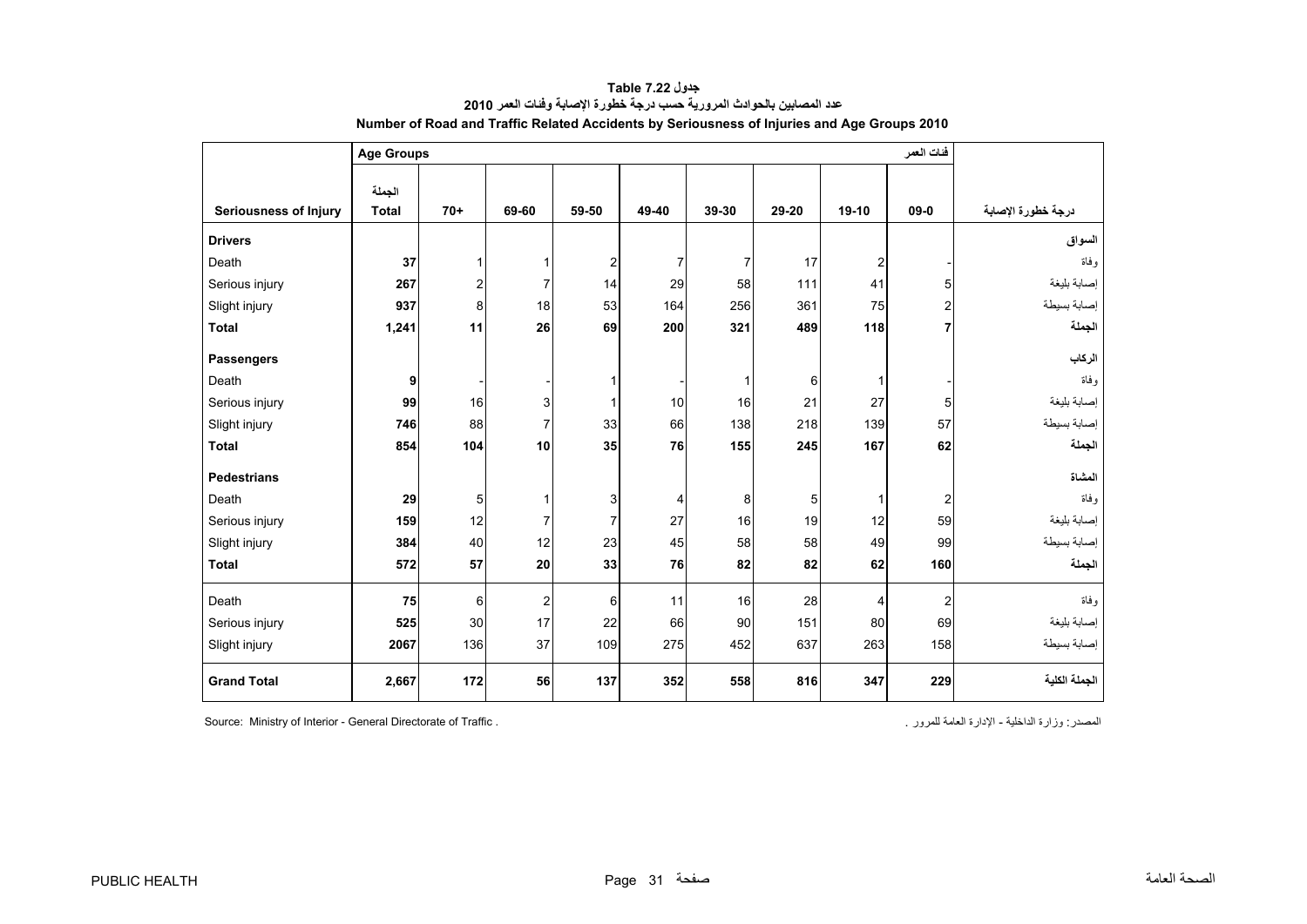# **جدول 7.23 Table حوادث اإلصابات حسب األسباب الرئيسية ودرجة الخطورة <sup>2010</sup> Injury Accidents by Main Causes and Seriousness of Injury 2010**

<span id="page-32-0"></span>

|                                    | Seriousness of Injury |                      |                | درجة خطورة الاصابة |                                    |
|------------------------------------|-----------------------|----------------------|----------------|--------------------|------------------------------------|
|                                    |                       |                      |                |                    |                                    |
|                                    | المجموع               | إصابات بسيطة         | إصابات بليغة   | وفاة               |                                    |
| <b>Main Causes</b>                 | Total                 | <b>Slight injury</b> | Serious injury | <b>Death</b>       | الأسباب الرئيسية                   |
| Accident due to Driver Action      | 1,621                 | 1,113                | 446            | 62                 | حو ادث بسبب السو اق                |
| Accident due to Pedestrian Action  | 37                    | 24                   | 12             |                    | حوادث بسبب تحركات المشاة           |
| Accident due to Passenger Action   |                       | $\overline{2}$       | 3              |                    | حو ادث بسبب الر کاب                |
| Accident due to Obstruction        |                       |                      |                |                    | حوادث بسبب موانع على الطريق        |
| Accident due to Defective Vehicles | 10                    | 5                    | 4              |                    | حوادث بسبب عطل في المركبة          |
| Accident due to Road Condition     |                       |                      |                |                    | حوادث بسبب حالة الطريق             |
| Accident due to Weather Condition  |                       |                      |                |                    | حو ادث بسبب حالة الطقس             |
| Accident due to Animals            |                       |                      |                |                    | حوادث بسبب وجود حيوانات على الطريق |
| Accident due to Other Factors      | 49                    | 27                   | 16             | 6                  | جو ادث بسبب عو امل اُخر ي          |
| <b>Total</b>                       | 1,724                 | 1,172                | 482            | 70                 | الجملة                             |

Source: Ministry of Interior - General Directorate of Traffic . . للمرور العامة اإلدارة - الداخلية وزارة :المصدر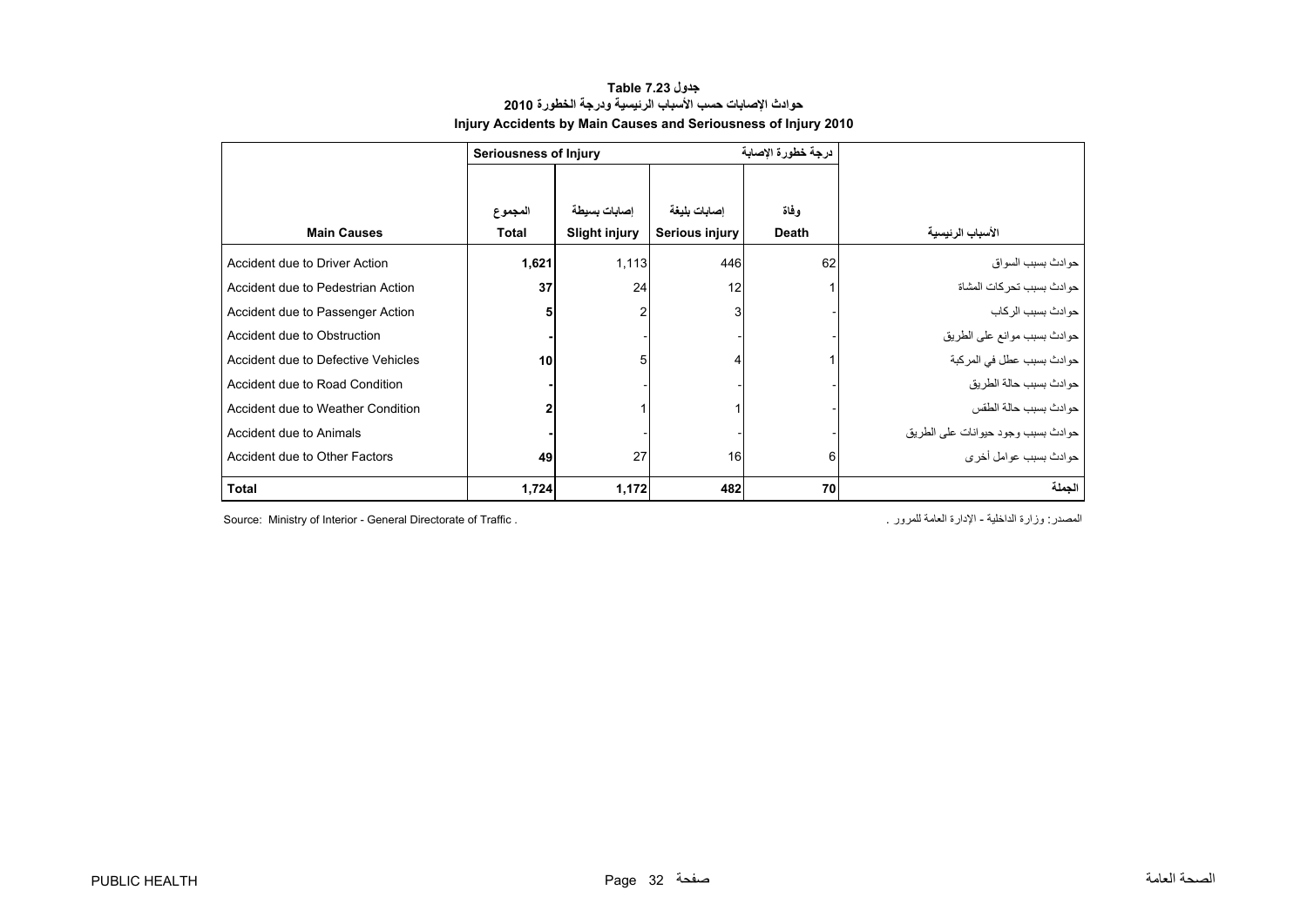# **جدول 7.24 Table حوادث اإلصابات حسب المنطقة ودرجة خطورة اإلصابة <sup>2010</sup> Injury Accidents by Region and Seriousness of Injury 2010**

<span id="page-33-0"></span>

|              | <b>Seriousness of Injury</b> |                      |                | درجة خطورة الإصابة      |            |
|--------------|------------------------------|----------------------|----------------|-------------------------|------------|
|              |                              |                      |                |                         |            |
|              | المجموع                      | إصابات بسيطة         | إصابات بليغة   | وفاة                    |            |
| Region       | <b>Total</b>                 | <b>Slight injury</b> | Serious injury | Death                   | المنطقة    |
| Hidd         | 35                           | 18                   | 16             | 1                       | الحد       |
| Muharraq     | 204                          | 129                  | 67             | 8                       | المحرق     |
| Manama       | 250                          | 177                  | 62             | 11                      | المنامة    |
| Jidhafs      | 191                          | 137                  | 45             | 9                       | جدحفص      |
| Northern     | 145                          | 101                  | 36             | 8                       | الشمالية   |
| Sitra        | 124                          | 80                   | 38             | 6                       | سترة       |
| Central      | 123                          | 89                   | 32             | $\overline{\mathbf{c}}$ | الوسطى     |
| Isa Town     | 184                          | 135                  | 45             | 4                       | مدينة عيسى |
| Riffa        | 261                          | 173                  | 78             | 10                      | الرفاع     |
| Western      | 85                           | 49                   | 30             | 6                       | الغربية    |
| Hawar Island |                              |                      |                |                         | حوار       |
| Hamad Town   | 122                          | 84                   | 33             | 5                       | مدينة حمد  |
| <b>Total</b> | 1,724                        | 1,172                | 482            | 70                      | الجملة     |

المصدر: وزارة الداخلية - الإدارة العامة للمرور . . . . . . Source: Ministry of Interior - General Directorate of Traffic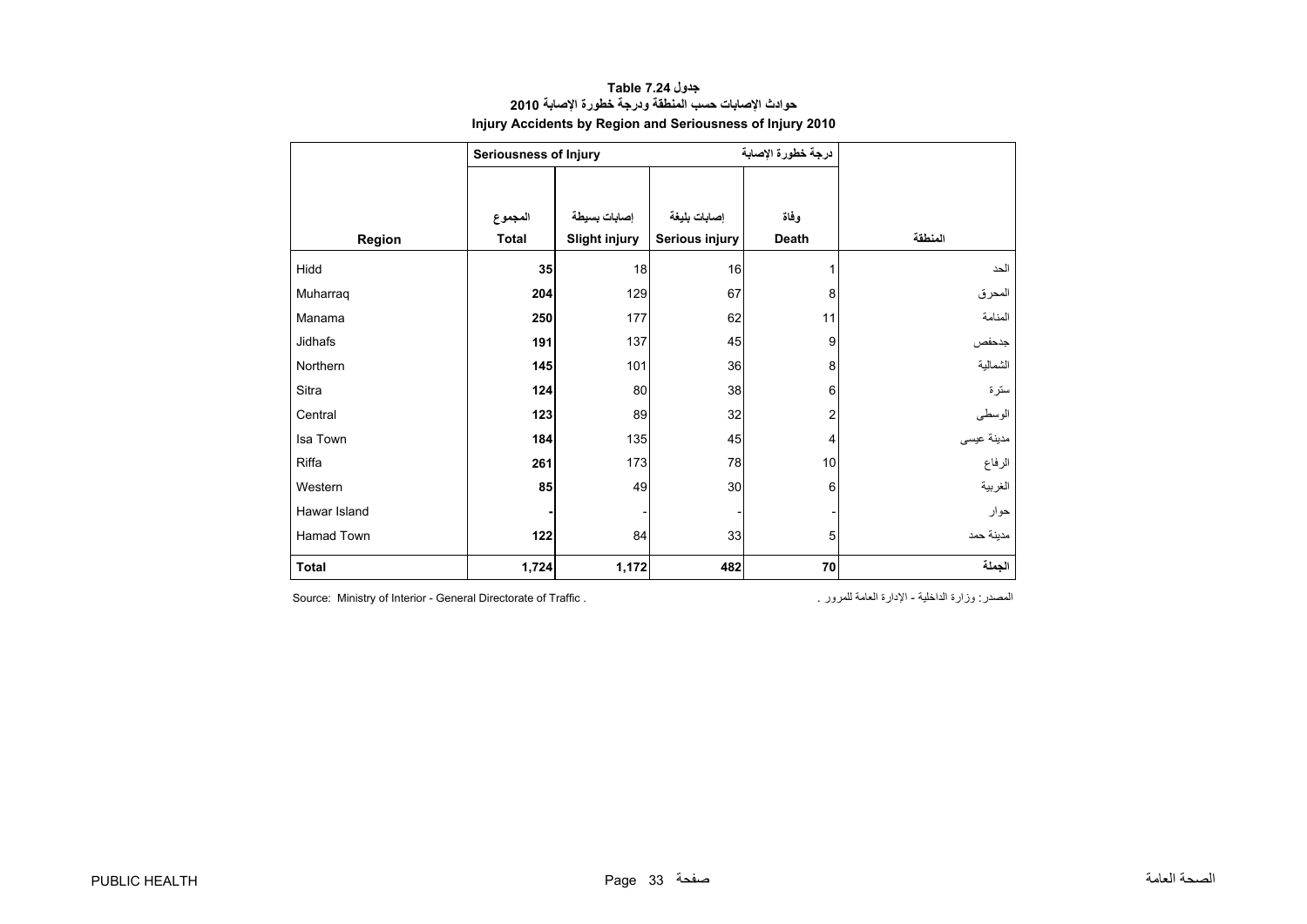<span id="page-34-0"></span>

|                              | Governorate  |          |         |                 |                |          |                    |
|------------------------------|--------------|----------|---------|-----------------|----------------|----------|--------------------|
|                              |              |          |         |                 |                |          |                    |
|                              | الجملة       | المحرق   | العاصمة | الشمالية        | الوسطى         | الجنوبية |                    |
| <b>Seriousness of Injury</b> | <b>Total</b> | Muharraq | Capital | <b>Northern</b> | <b>Central</b> | Southern | درجة خطورة الإصابة |
| <b>Drivers</b>               |              |          |         |                 |                |          | السواق             |
| Death                        | 37           | 3        | 9       | 10              | 9              | 6        | و فاة              |
| Serious injury               | 267          | 41       | 68      | 56              | 71             | 31       | إصابة بليغة        |
| Slight injury                | 937          | 92       | 235     | 225             | 284            | 101      | إصابة بسيطة        |
| <b>Passengers</b>            |              |          |         |                 |                |          | الركاب             |
| Death                        | 9            |          |         | 2               | 3              | 3        | وفاة               |
| Serious injury               | 99           | 9        | 23      | 24              | 24             | 19       | إصابة بليغة        |
| Slight injury                | 746          | 85       | 171     | 149             | 215            | 126      | إصابة بسيطة        |
| <b>Pedestrians</b>           |              |          |         |                 |                |          | المشاة             |
| Death                        | 29           | 4        | 9       | 8               | 5              | 3        | و فاة              |
| Serious injury               | 159          | 24       | 38      | 45              | 44             | 8        | إصابة بليغة        |
| Slight injury                | 384          | 42       | 138     | 93              | 90             | 21       | إصابة بسيطة        |
| <b>Total</b>                 |              |          |         |                 |                |          | الجملة             |
| Death                        | 75           | 7        | 19      | 20              | 17             | 12       | و فاة              |
| Serious injury               | 525          | 74       | 129     | 125             | 139            | 58       | إصابة بليغة        |
| Slight injury                | 2,067        | 219      | 544     | 467             | 589            | 248      | إصابة بسيطة        |

**جدول 7.25 Table عدد المصابين بالحوادث المرورية حسب درجة خطورة اإلصابة والمحافظة<sup>2010</sup> Number of Road and Traffic Related Accidents by Seriousness of Injuries and Governorate 2010** 

Source: Ministry of Interior - General Directorate of Traffic . . للمرور العامة اإلدارة - الداخلية وزارة :المصدر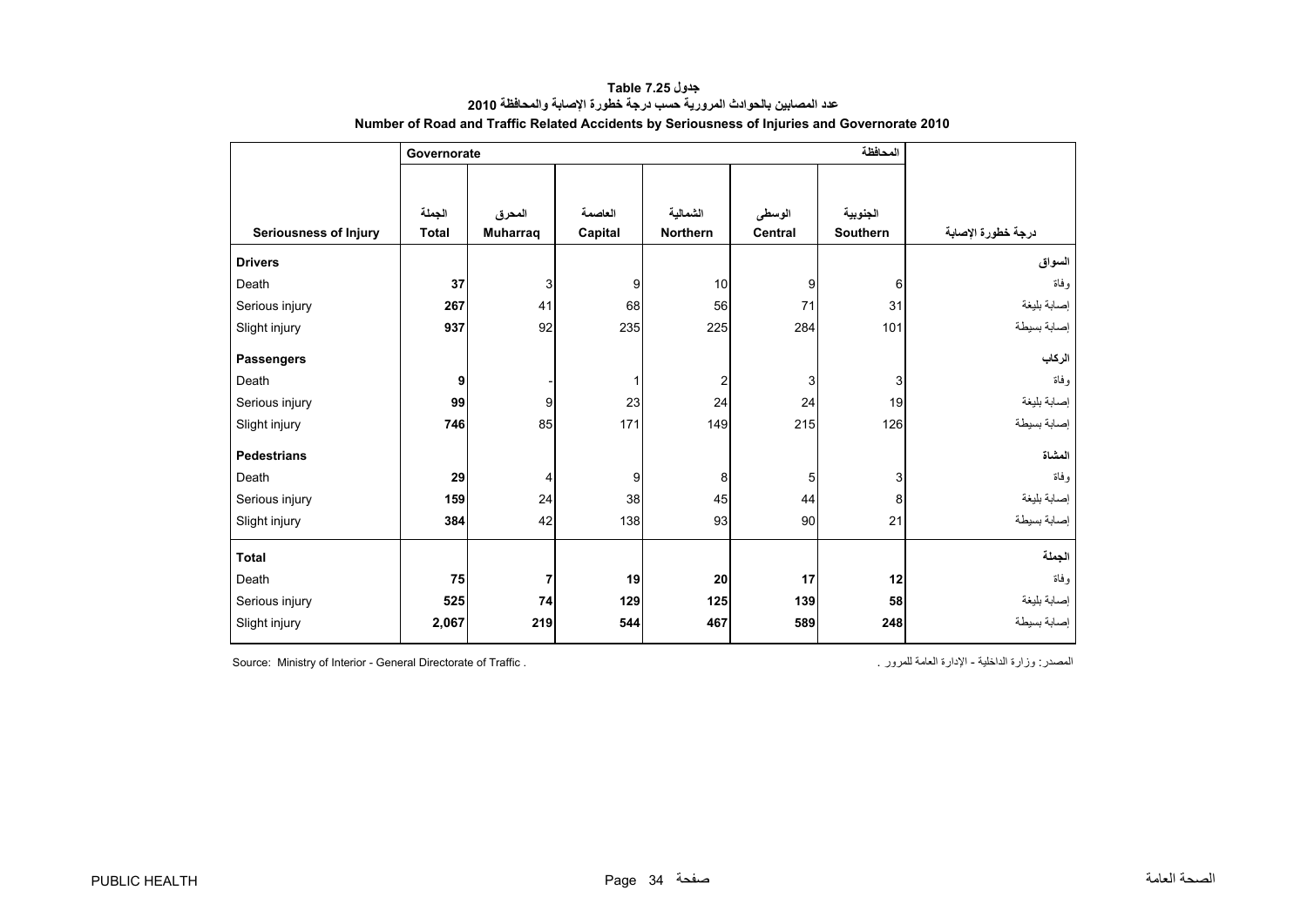## **جدول 7.26 Table عدد ومعدالت إصابات العمل والوفيات لكل 1000 من المؤمن عليھم حسب الجنسية ونوع النشاط االقتصادي والنوع <sup>2010</sup> Number and Rates of Occupational Injuries and Deaths Per 1000 Insured Persons by Nationality, Division of Economic Activity and Sex 2010**

<span id="page-35-0"></span>

|                        | عدد المؤمن عليهم<br><b>Number of Insured Persons</b> |                                       |             |                        |                           |             | جملة الوفيات<br><b>Total Deaths</b> |               |                |                            |                           |             |                        |              | جملة الإصابات<br><b>Total Injuries</b> |             |                |                           |                                                                                                                                                                           |
|------------------------|------------------------------------------------------|---------------------------------------|-------------|------------------------|---------------------------|-------------|-------------------------------------|---------------|----------------|----------------------------|---------------------------|-------------|------------------------|--------------|----------------------------------------|-------------|----------------|---------------------------|---------------------------------------------------------------------------------------------------------------------------------------------------------------------------|
|                        |                                                      | غیر بحرین <i>ی</i><br><b>Bahraini</b> |             |                        | بحريني<br><b>Bahraini</b> |             | الجملة<br><b>Total</b>              |               |                | غير بحريني<br>Non-Bahraini | بحرينى<br><b>Bahraini</b> |             | الجملة<br><b>Total</b> |              | غیر بحرین <i>ی</i><br>Non-Bahraini     |             |                | بحرينى<br><b>Bahraini</b> |                                                                                                                                                                           |
| الجملة<br><b>Total</b> | الحملة<br><b>Total</b>                               | أنشى<br>Female                        | ذكر<br>Male | الجملة<br><b>Total</b> | أنشى<br>Female            | ذكر<br>Male | المعدل<br>Rate                      | العدد<br>No.  | أنشى<br>Female | نكر<br>Male                | أنشى<br>Female            | نكر<br>Male | المعدل<br>Rate         | العدد<br>No. | أنشى<br>Female                         | ذكر<br>Male | أنشى<br>Female | ذكر<br>Male               | نوع النشاط الأقتصادي<br><b>Division of Economic Activity</b>                                                                                                              |
| 1,960                  | 1,691                                                | 21                                    | 1,670       | 269                    | 79                        | 190         |                                     |               |                |                            |                           |             | 2.6                    |              |                                        |             |                |                           | الزراعة وتربية الحيوان وأنشطة الخدمات المتصلة بها                                                                                                                         |
| 3,554                  | 3,534                                                | 12                                    | 3,522       | 20                     |                           | 20          | 0.3                                 |               |                |                            |                           |             | 0.6                    |              |                                        |             |                |                           | Agriculture, Animal husbandry, Activities &<br>Services Related thereto<br>صيد الأسماك والمزارع السمكية والخدمات المتصلة بها                                              |
|                        |                                                      |                                       |             |                        |                           |             |                                     |               |                |                            |                           |             |                        |              |                                        |             |                |                           | Fishing, Fishing Farms & Related Activities<br>& Services                                                                                                                 |
| 2,016                  | 1.659                                                |                                       | 1,650       | 357                    | 42                        | 315         | 1.0                                 |               |                |                            |                           |             | 9.9                    | 20           |                                        | 14          |                | $6 \overline{6}$          | مناجم ومحاجر واستخراج النفط والغاز الطبيعي والأحجار<br>والرمل والملح والفحم                                                                                               |
|                        |                                                      |                                       |             |                        |                           |             |                                     |               |                |                            |                           |             |                        |              |                                        |             |                |                           | Mines & Quarries, Crude Oil, Natural Gas,<br>Stones, Sand, Salt and Coal extraction                                                                                       |
| 76,712                 | 60,712                                               | 2,113                                 | 58,599      | 16,000                 | 3,251                     | 12,749      | 0.1                                 |               |                |                            |                           |             | 9.9                    | 759          |                                        | 293         | 25             | 437                       | الصناعة التحويلية                                                                                                                                                         |
|                        |                                                      |                                       |             |                        |                           |             |                                     |               |                |                            |                           |             |                        |              |                                        |             |                |                           | <b>Transformation Industry</b>                                                                                                                                            |
| 772                    | 304                                                  |                                       | 300         | 468                    | 33                        | 435         |                                     |               |                |                            |                           |             | 7.8                    | ĥ            |                                        |             |                | 5 <sub>5</sub>            | إمدادات الكهرباء والماء والغاز                                                                                                                                            |
|                        |                                                      |                                       |             |                        |                           |             |                                     |               |                |                            |                           |             |                        |              |                                        |             |                |                           | Electricity, Water and Gas Supplies                                                                                                                                       |
| 128,615                | 118,424                                              | 1,035                                 | 117,389     | 10,191                 | 3,163                     | 7,028       | 0.1                                 | 12            |                | 12                         |                           |             | 3.9                    | 506          |                                        | 465         | 3              | 38                        | التشييد والبناء                                                                                                                                                           |
| 107,966                | 89,917                                               | 4,529                                 | 85,388      | 18,049                 | 5,121                     | 12,928      |                                     |               |                |                            |                           |             | 3.8                    | 412          |                                        | 208         | 15             |                           | Construction<br>تجارة الجملة والتجزئة وإصلاح السيارات والدراجات والسلع 186<br>الشخصية                                                                                     |
|                        |                                                      |                                       |             |                        |                           |             |                                     |               |                |                            |                           |             |                        |              |                                        |             |                |                           | Wholesale and Retail Trade, Auto,<br>Motorcycles, & personal appliances Repair                                                                                            |
| 32.171                 | 29,072                                               | 3,670                                 | 25,402      | 3,099                  | 939                       | 2,160       |                                     |               |                |                            |                           |             | 1.6                    | 51           |                                        | 30          |                | 16                        | الفنادق ، المطاعم ، المقاهي والمقاصف ودور الضيافة<br>والشقق المفر وشة للإقامة القصير ة<br>Hotels, Restaurants, coffee shops, guest<br>houses & short stay furnished flats |
| 19,830                 | 12,001                                               | 1,480                                 | 10,521      | 7,829                  | 1,683                     | 6,146       | 0.1                                 | $\mathcal{P}$ |                |                            |                           |             | 8.1                    | 160          | 40                                     | 23          | 18             | 79                        | نقل وتخزين واتصال                                                                                                                                                         |
|                        |                                                      |                                       |             |                        |                           |             |                                     |               |                |                            |                           |             |                        |              |                                        |             |                |                           | Transport, Storage and communications                                                                                                                                     |